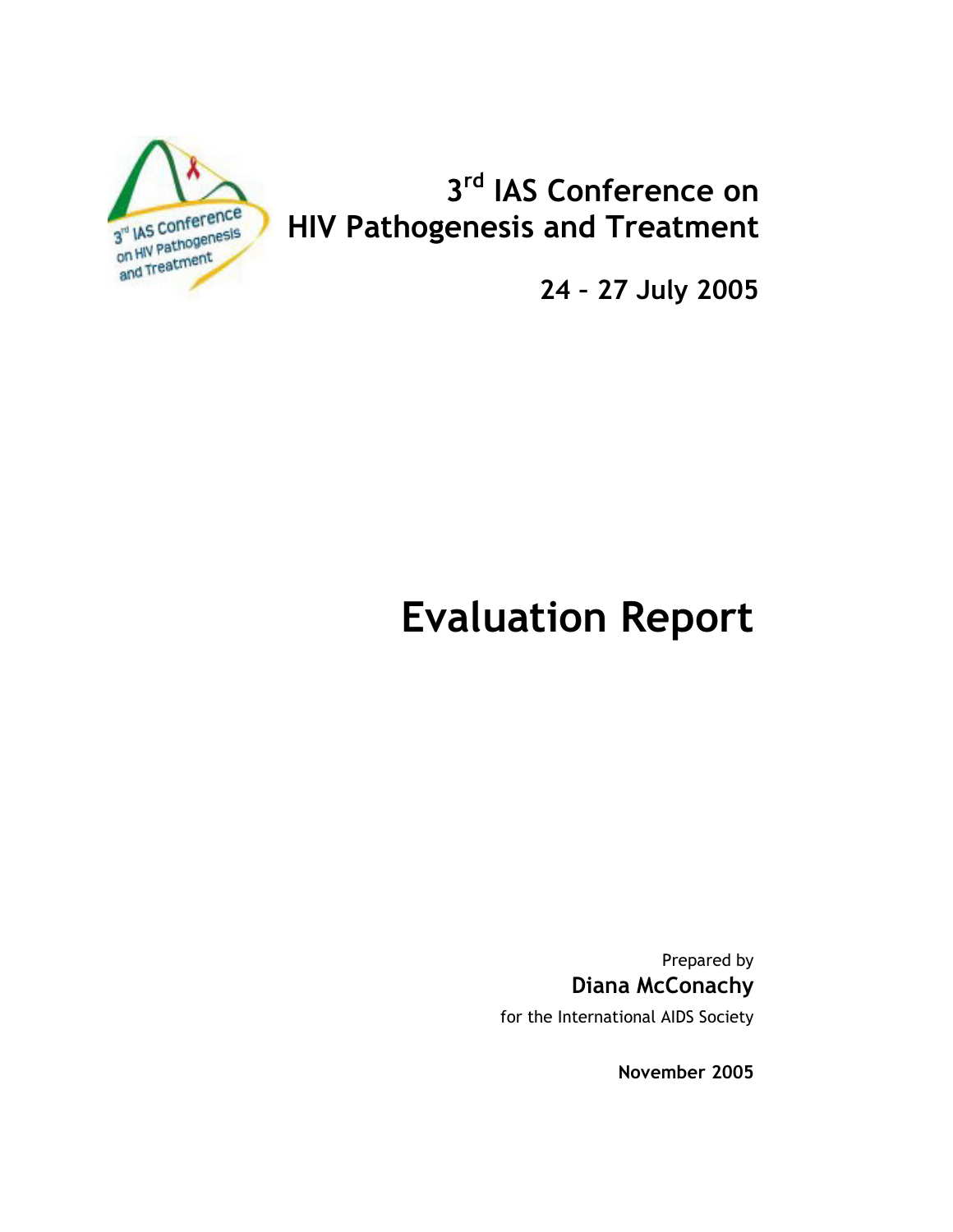# **Contents**

Acknowledgements Abbreviations

### **Executive Summary**

| 1. |     | <b>Context and Methodology</b>                 | 10 |
|----|-----|------------------------------------------------|----|
|    | 1.1 | Introduction                                   | 10 |
|    | 1.2 | The Evaluation                                 | 10 |
|    |     | 1.3 Evaluation objectives                      | 11 |
|    |     | 1.4 Evaluation methodology                     | 12 |
|    |     | 1.4.1 Review of Conference documentation       | 12 |
|    |     | 1.4.2 Surveys of key informants                | 12 |
|    |     | 1.4.3 Consultation with key stakeholders       | 14 |
|    |     | 1.4.4 Review of monitoring data                | 15 |
|    |     | 1.4.5 Review of previous Conference data       | 15 |
|    |     | 1.4.6 Observation of Conference                | 15 |
|    |     | 1.4.7 Data analysis                            | 15 |
|    |     | 1.5 Methodological and design issues           | 16 |
| 2. |     | <b>Conference Statistics</b>                   | 19 |
|    |     | 2.1 Conference attendance                      | 19 |
|    |     | 2.2 Conference abstracts                       | 21 |
| 3. |     | <b>Findings: Delegate Survey</b>               | 23 |
|    |     | 3.1 Delegates' demographic details             | 23 |
|    |     | 3.1.1 Main occupation                          | 23 |
|    |     | 3.1.2 Years worked in HIV/AIDS                 | 24 |
|    |     | 3.1.3 Country of work and country of residence | 24 |
|    |     | 3.2 Delegates' engagement with the Conference  | 24 |
|    |     | 3.2.1 Factors influencing decision to attend   | 25 |
|    |     | 3.2.2 Concentration of main interest           | 26 |
|    |     | 3.2.3 Presenting at Conference                 | 27 |
|    |     | 3.2.4 Previous Conference attendance           | 28 |
|    |     | 3.2.4 Features that make Conference different  | 28 |
|    |     | 3.2.6 Attendance at 4 <sup>th</sup> Conference | 30 |
|    |     | 3.3 Feedback about the Conference              | 30 |
|    |     | 3.3.1 Conference initiatives                   | 30 |
|    |     | 3.3.2 Suggestions for change and improvement   | 32 |
|    |     | 3.3.3. Conference Program                      | 32 |
|    |     | 3.3.4 Other aspects of Conference              | 34 |
|    |     | 3.4 Conference impact                          | 36 |
|    | 3.5 | Summary                                        | 37 |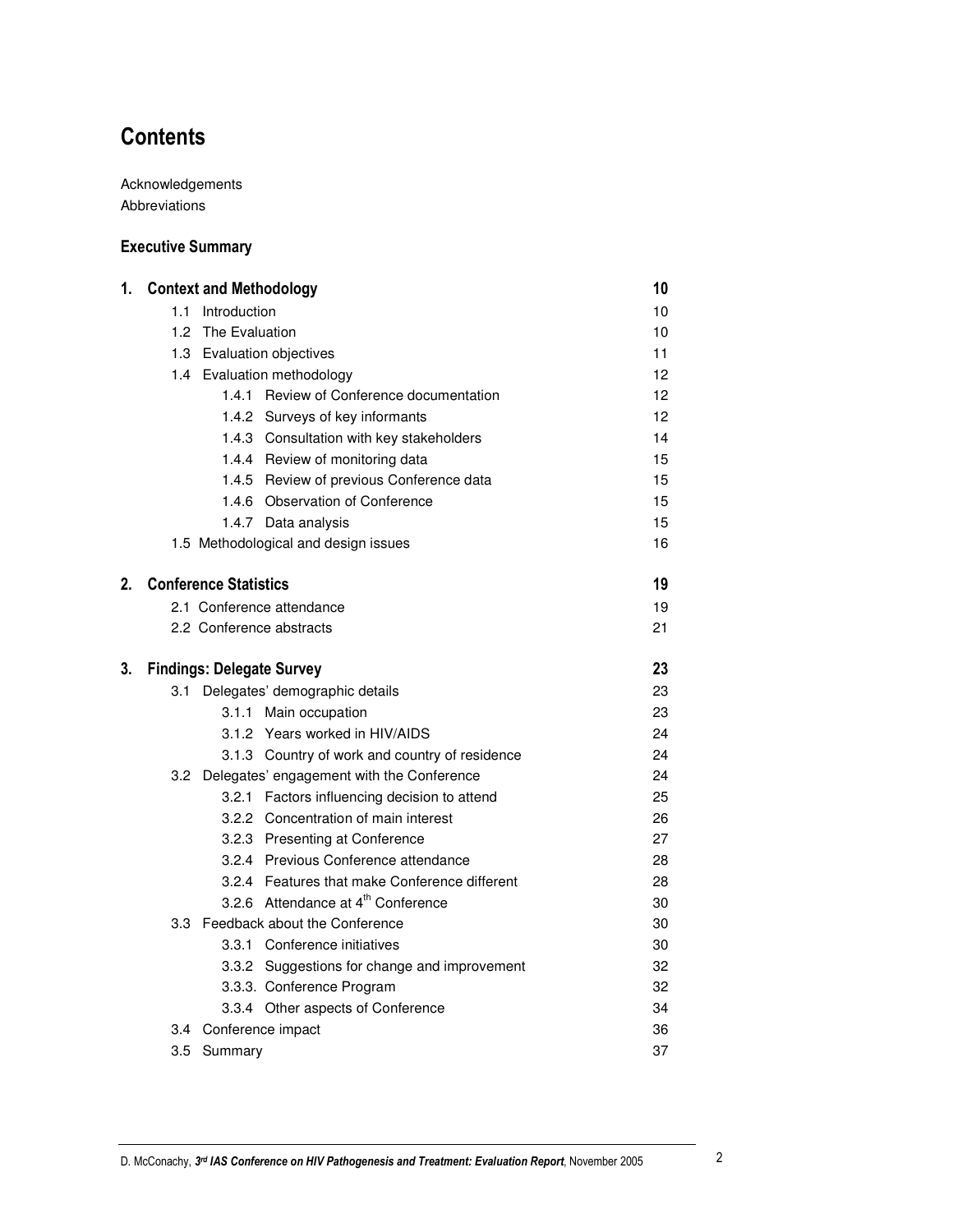| 4. |     |             | <b>Findings: First Delegate Interview</b>                       | 39 |
|----|-----|-------------|-----------------------------------------------------------------|----|
|    |     |             | 4.1 Delegates' demographic details                              | 39 |
|    |     |             | 4.1.1 Main occupation                                           | 39 |
|    |     |             | 4.1.2 Years worked in HIV/AIDS                                  | 39 |
|    |     |             | 4.1.3 Country of work and country of residence                  | 40 |
|    | 4.2 |             | Engagement with the Conference                                  | 41 |
|    |     |             | 4.2.1 Previous Conference attendance                            | 41 |
|    |     |             | 4.2.2 Presenting at Conference                                  | 41 |
|    |     |             | 4.2.3 Main concentration of interest                            | 41 |
|    |     |             | 4.2.4 Features that make Conference different                   | 41 |
|    |     |             | 4.3 Feedback about aspects of Conference                        | 42 |
|    |     |             | 4.3.1 Conference website                                        | 42 |
|    |     |             | 4.3.2 Location of future Conferences                            | 44 |
|    |     | 4.4 Summary |                                                                 | 45 |
| 5. |     |             | <b>Findings: Second Delegate Interview</b>                      | 46 |
|    | 5.1 |             | Delegates' demographic details                                  | 46 |
|    |     |             | 5.1.1 Main occupation                                           | 46 |
|    |     |             | 5.1.2 Years worked in HIV/AIDS                                  | 46 |
|    |     |             | 5.1.3 Country of work and country of residence                  | 47 |
|    |     |             | 5.2 Delegates' engagement in the Conference                     | 48 |
|    |     |             | 5.2.1 Previous Conference attendance                            | 48 |
|    |     |             | 5.2.2 Presenting at Conference                                  | 48 |
|    |     |             | 5.2.3 Main concentration of interest                            | 48 |
|    |     |             | 5.2.4 Features that make Conference different                   | 48 |
|    |     |             | 5.2.5 Attendance at 4 <sup>th</sup> Conference                  | 49 |
|    |     |             | 5.3 Suggestions for change or improvement                       | 50 |
|    |     |             | 5.3.1 Conference program                                        | 50 |
|    |     |             | 5.3.2 Other aspects of Conference                               | 50 |
|    |     |             | 5.4 Impact of Conference                                        | 51 |
|    | 5.5 | Summary     |                                                                 | 53 |
| 6. |     |             | <b>Findings: Abstract Mentor Scheme and Scholarship Program</b> | 55 |
|    | 6.1 |             | <b>Abstract Mentor Scheme</b>                                   | 55 |
|    |     | 6.1.1       | Getting involved in the Scheme                                  | 55 |
|    |     |             | 6.1.2 Clarity of instructions                                   | 56 |
|    |     |             | 6.1.3. Submitters' understanding of role of mentor              | 56 |
|    |     |             | 6.1.4 Usefulness of scheme                                      | 56 |
|    |     | 6.1.5       | Suggestions for improvement                                     | 55 |
|    |     |             | 6.2 Scholarship Program                                         | 57 |
|    |     |             | 6.2.1 Conference impact                                         | 59 |
|    |     |             | 6.2.2 Feedback about the Scholarship Program                    | 60 |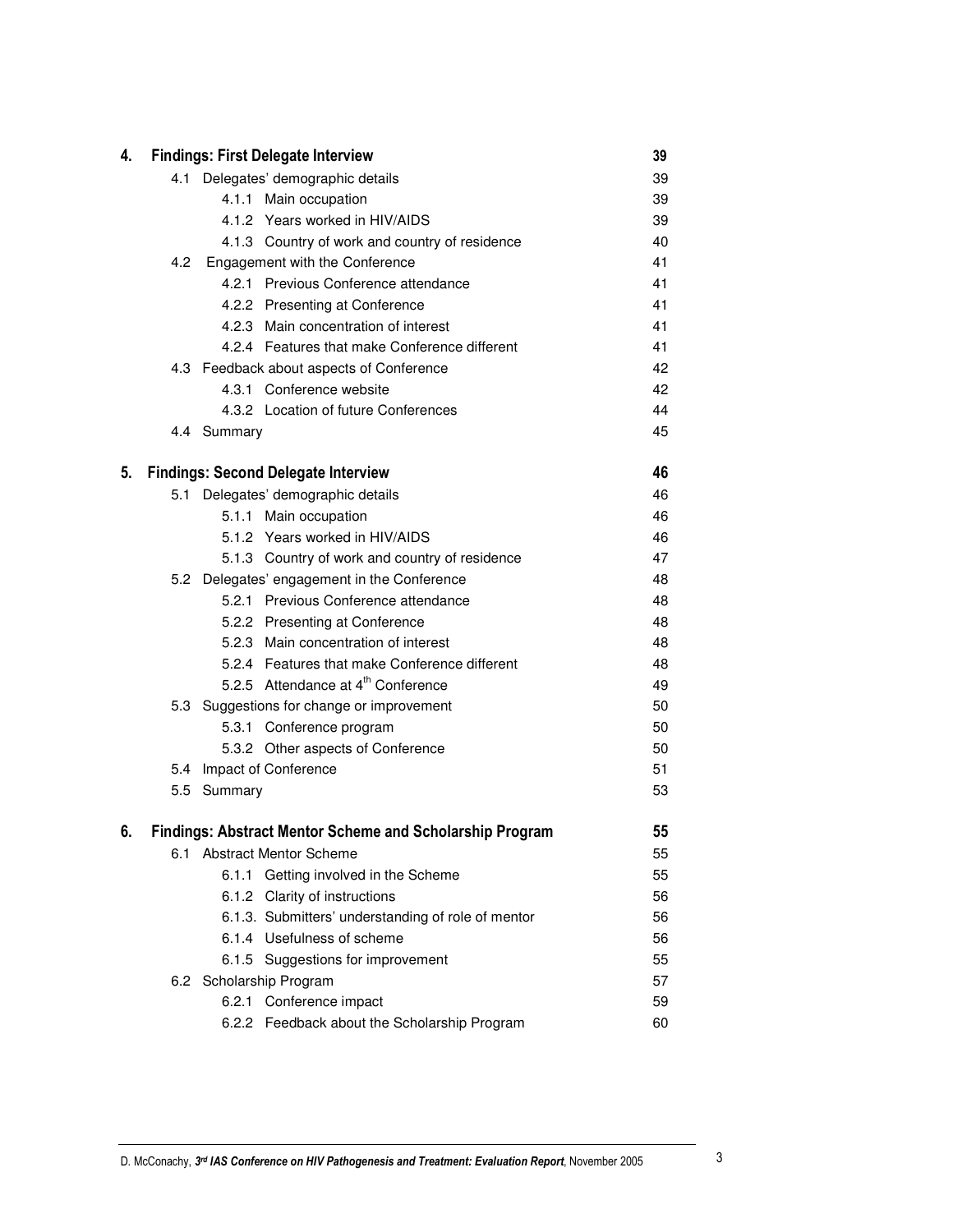| 7. |                 | <b>Discussion, Conclusions and Recommendations</b>       | 61 |
|----|-----------------|----------------------------------------------------------|----|
|    | 7.1 Discussion  |                                                          | 61 |
|    |                 | 7.1.1 Overall impact of Conference                       | 61 |
|    |                 | 7.1.2 Strengths and weaknesses of activities & processes | 62 |
|    |                 | 7.1.3 Emergent issues                                    | 63 |
|    | 7.2 Conclusions |                                                          | 64 |
|    |                 | 7.3 Recommendations                                      | 65 |
|    |                 | 7.3.1 Future Conferences                                 | 65 |
|    |                 | 7.3.2 Conference scientific program                      | 65 |
|    |                 | 7.3.3 Conference initiatives                             | 65 |
|    |                 | 7.3.4 Conference organisation and logistics              | 66 |
|    |                 | 7.3.5 Conference evaluation                              | 66 |

| Appendices                | 67 |
|---------------------------|----|
| Delegate Survey           | 68 |
| First Delegate Interview  | 71 |
| Second Delegate Interview | 73 |
| Abstract Mentor Survey    | 75 |
| Abstract Submitter Survey | 77 |
| Scholarship Holder Survey | 79 |
|                           |    |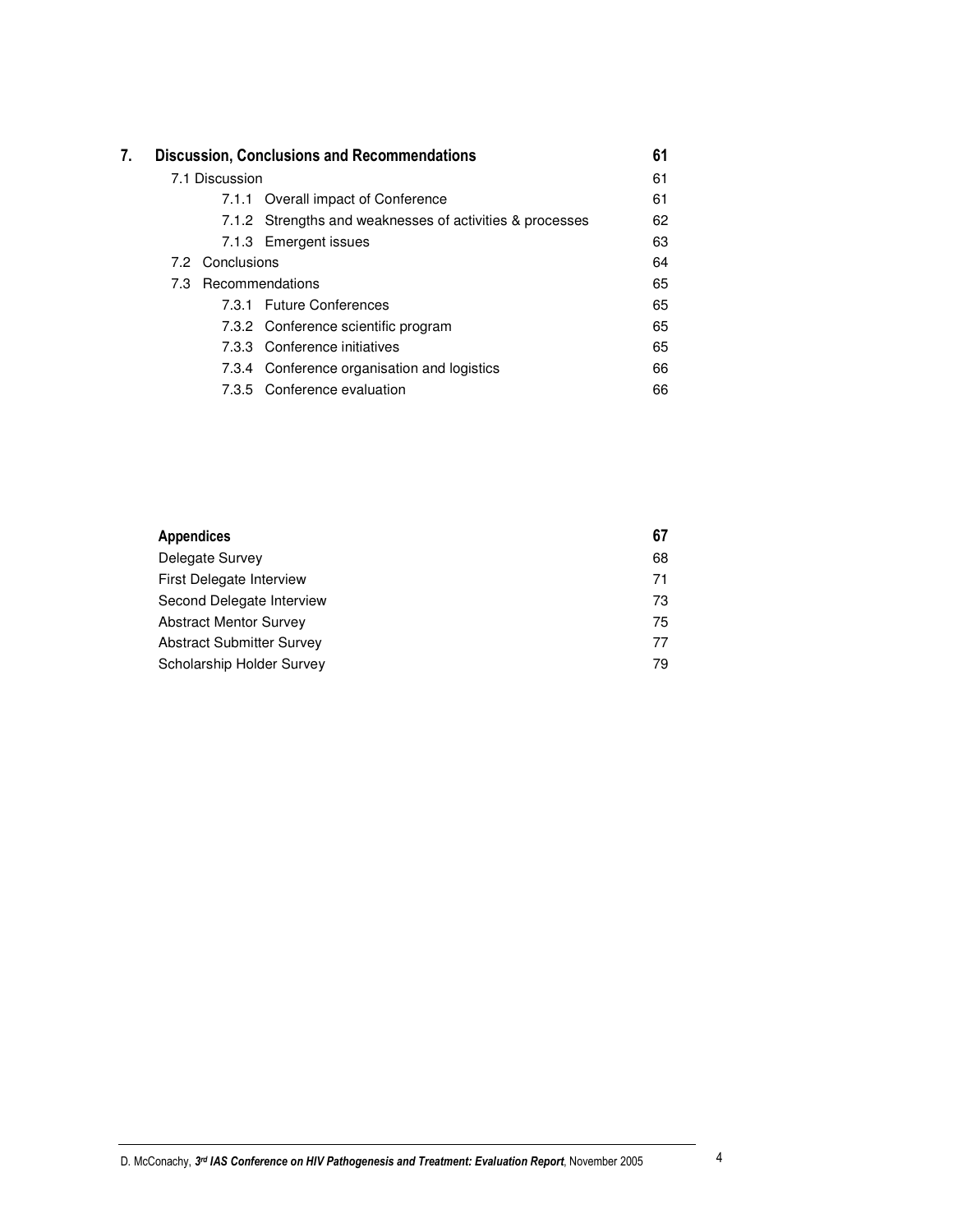## **Acknowledgements**

This evaluation could not have been undertaken without the support, assistance and cooperation of a many people and their contribution is acknowledged.

In particular

- o The IAS Executive Director and Conference Director for oversight of the evaluation:
- o IAS Secretariat staff for providing background information, and the Conference Assistant for unfailing support;
- o Conference volunteers and IAS staff for help with data collection During the Conference;
- o My colleagues, Norman Booker and Karalyn McDonald, for providing advice throughout the evaluation, as well as respectively assisting with instrument development and data collection, and undertaking statistical analysis.

Finally, thanks are extended to the Conference delegates, abstract mentors, abstract submitters, scholarship recipients and members of the Conference Organising Committee who participated in interviews or completed surveys. Without their contribution it would not have been possible to portray in such depth the process and impact of the 3<sup>rd</sup> IAS Conference on HIV Pathogenesis and Treatment Conference.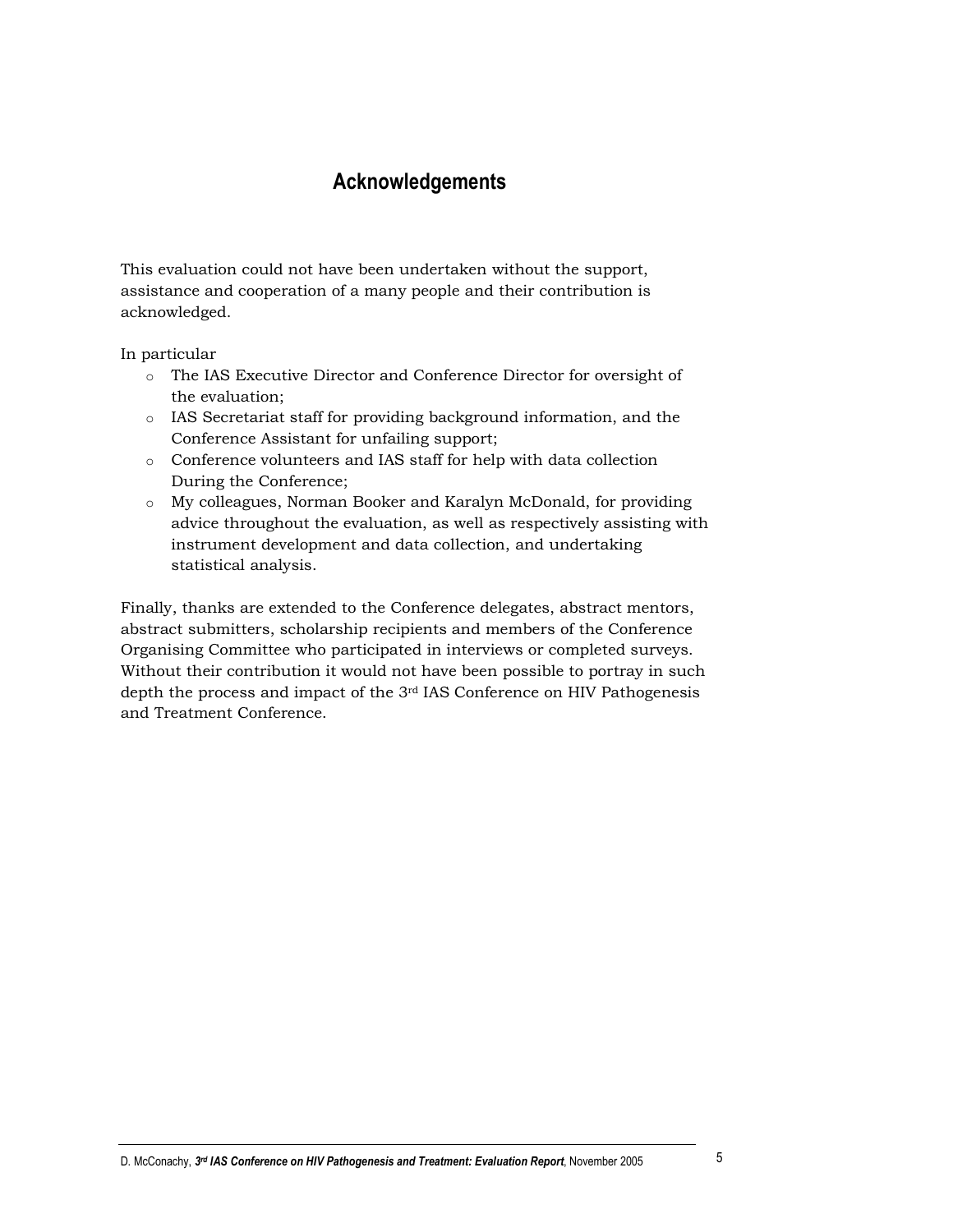# Glossary

| ART          | AntiRetroviral Therapy                                  |
|--------------|---------------------------------------------------------|
| ARVs         | AntiRetrovirals                                         |
| <b>CROI</b>  | Conference on Retroviruses and Opportunistic Infections |
| <b>EAC</b>   | European AIDS Conference                                |
| <b>HAART</b> | Highly Active AntiRetroviral therapy                    |
| <b>IAC</b>   | International AIDS Conference                           |
| IAS          | International AIDS Society                              |
| <b>ICAAC</b> | Interscience Conference on Antimicrobial Agents and     |
|              | Chemotherapy                                            |
| <b>IDSA</b>  | Infectious Diseases Society of America                  |
| <b>PMTCT</b> | Prevention of mother to child transmission              |
|              |                                                         |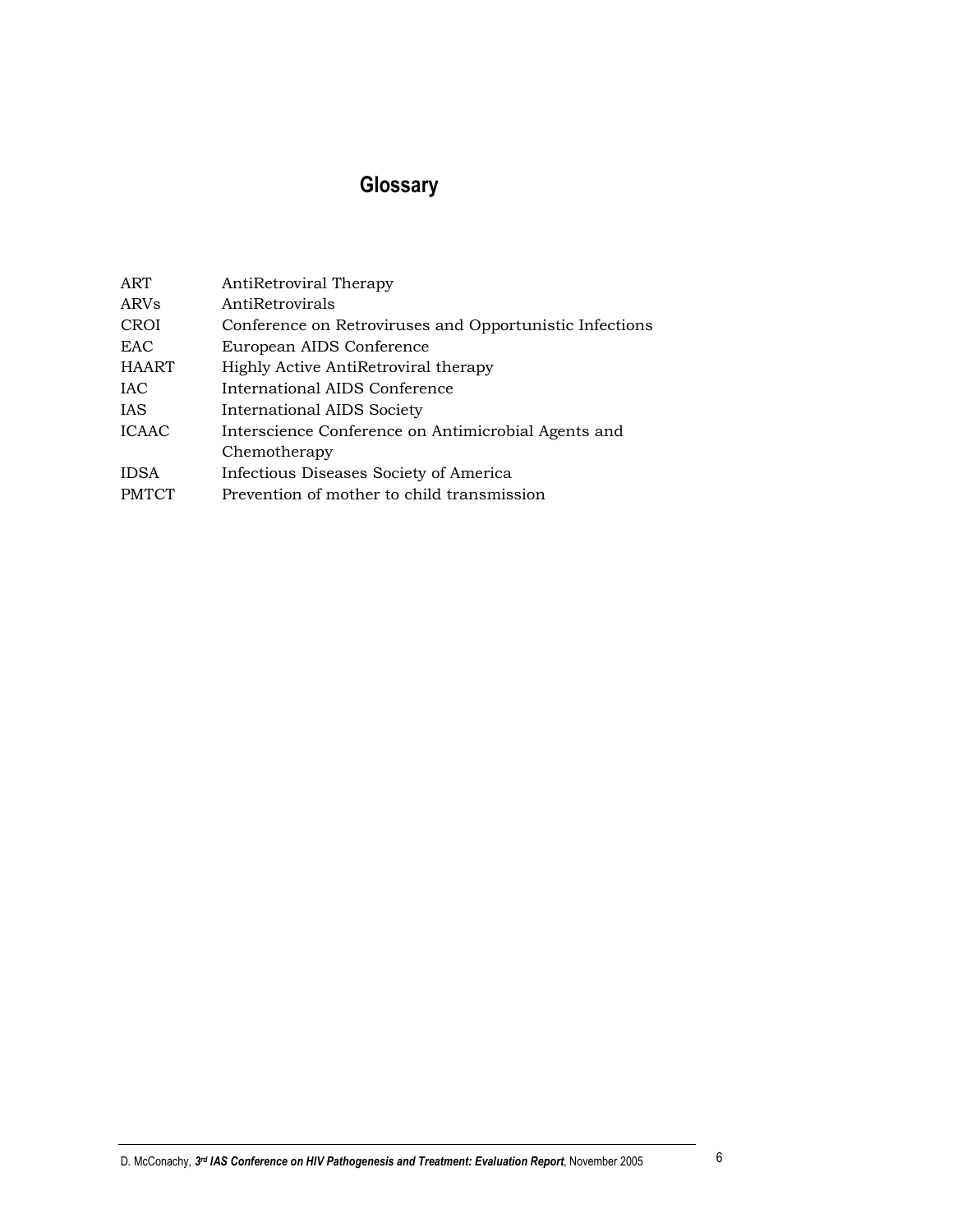## **Executive Summary**

### **The Evaluation**

In mid-May 2005, Diana McConachy was contracted by the International AIDS Society (IAS) to evaluate the  $3<sup>rd</sup>$  IAS Conference on HIV Pathogenesis and Treatment, held in Rio de Janeiro, 24 - 27 July, 2005.

The evaluation had three objectives

- To assess the overall impact of the Conference  $1.$ 
	- o reviewing its place in relation to other HIV conferences;
	- o identifying key things delegates take from the Conference and the relevance and application of these to their work.
- 2. To identify the strengths and weaknesses of specific activities and processes, illuminating achievements, identifying areas of difficulty and assessing impact.
- 3. To identify emergent issues to guide future planning and decision-making.

The development of the evaluation plan was guided by the need to be realistic about what can be achieved during a four-day conference, the fact that previous Conferences on HIV Pathogenesis and Treatment had not been formally evaluated, and the tight timeframe. The evaluation focussed on process and short-term impact; it was not appropriate to use long-term outcome indicators to judge effectiveness.

A range of methods was used to collect information to address the objectives

- o Review of conference documentation;
- $\circ$  Interviews with and surveys of key informants conference delegates, scholarship recipients, abstract mentors and abstract submitters;
- o Consultation with key stakeholders;
- o Review of statistical data;
- o Observation of selected conference sessions and activities.

Approximately 1 000 people contributed to the evaluation.

### **Key findings**

- 1. The Conference achieved its aim of bringing together participants from around the world by providing an environment for researchers and clinicians to address current issues in HIV research, prevention and treatment.
- 2. The Scientific Program achieved its aim of providing new insights into HIV disease development, prevention and care.
- 3. The Conference provided an important forum for learning and development for many delegates.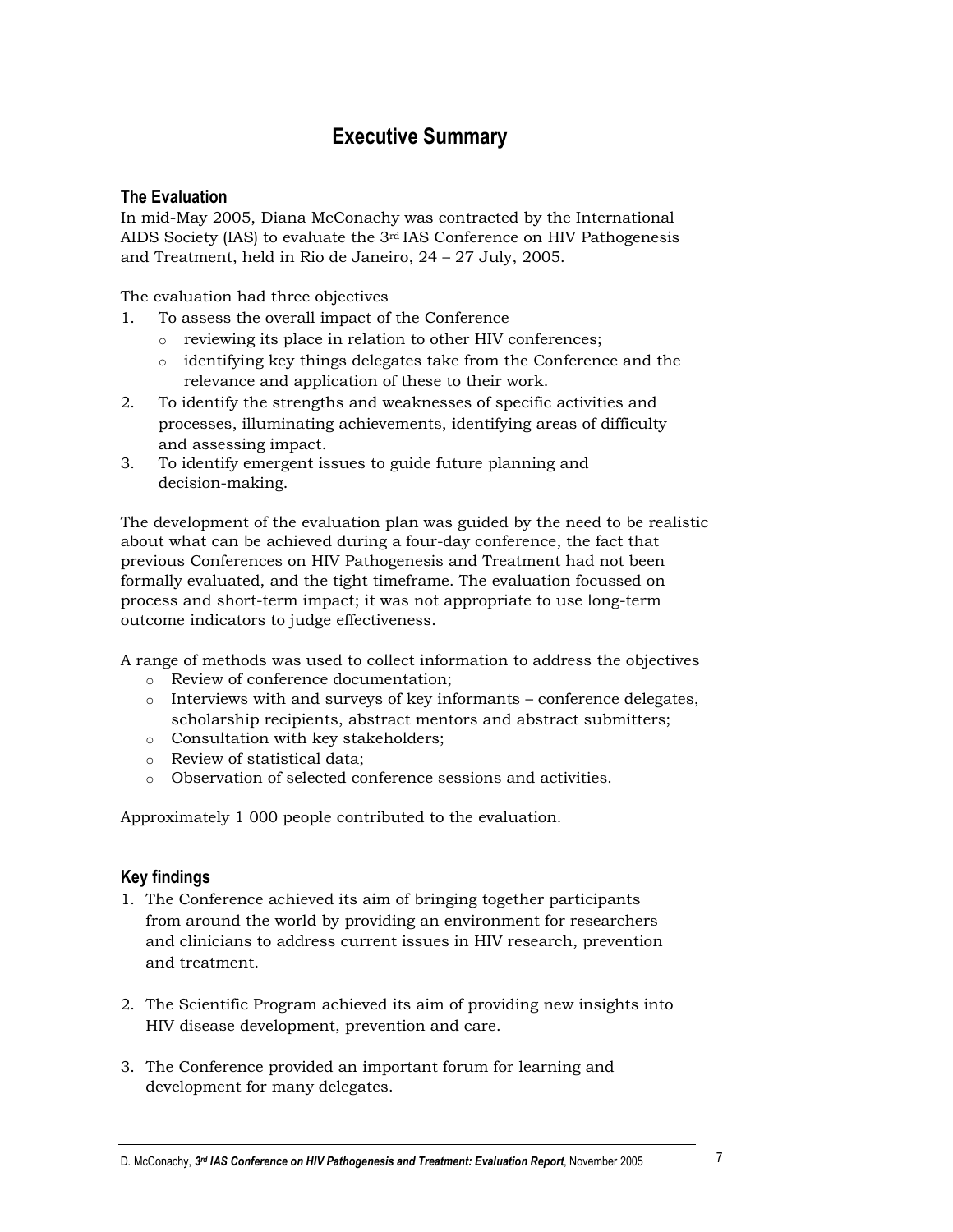- 4. Approximately 50% of respondents considered that the Conference offered them something that they do not get from other conferences, especially the global focus, emphasis on science, new information and updates, and opportunities for networking.
- 5. Many respondents reported that the Conference would assist or influence their work in HIV/AIDS because it provided updates, offered new information to change practice, or facilitated networking. There is also evidence that some changes have occurred in research and clinical settings that are a direct result of the Conference and that will have a direct and positive impact on people living with HIV/AIDS.
- 6. Although overall Conference attendance figures were lower than for the 2<sup>nd</sup> Conference, more countries were represented and there was an increase in the number of abstracts submitted and accepted at the  $3<sup>rd</sup>$  Conference.
- 7. Approximately 60% of respondents were first time attendees. The single most important factor in delegates' decision to attend the 3<sup>rd</sup> Conference on HIV Pathogenesis and Treatment was the scientific program.
- 8. The majority of respondents viewed the expansion of the program to include the Prevention Sciences concentration favourably. Other initiatives introduced at the Conference (eg Abstract Mentor Scheme, Delegate Connector, networking areas) were generally well received, although areas for improvement were identified. Approximately 50% of respondents also offered suggestions to change or improve other aspects of the Conference and the program.

### **Recommendations**

### 1 Future Conferences

The evaluation of the 3<sup>rd</sup> IAS Conference on HIV Pathogenesis and Treatment has highlighted the value of the Conference in bringing together people from around the world to address HIV/AIDS.

It is recommended that future IAS Conferences on HIV Pathogenesis and Treatment continue to provide an opportunity for scientists, public health experts and community leaders to examine the latest scientific developments related to HIV and to explore how these can inform the global response to the epidemic.

### 2. Conference scientific program

The Conference on HIV Pathogenesis and Treatment is one of a number of international AIDS and AIDS-related conferences. Ensuring that it continues to offer something different, as well as a program that is relevant, stimulating and of a high quality is a particular challenge. This is especially true given the enormous range among delegates in terms of backgrounds, experience, skills and work settings.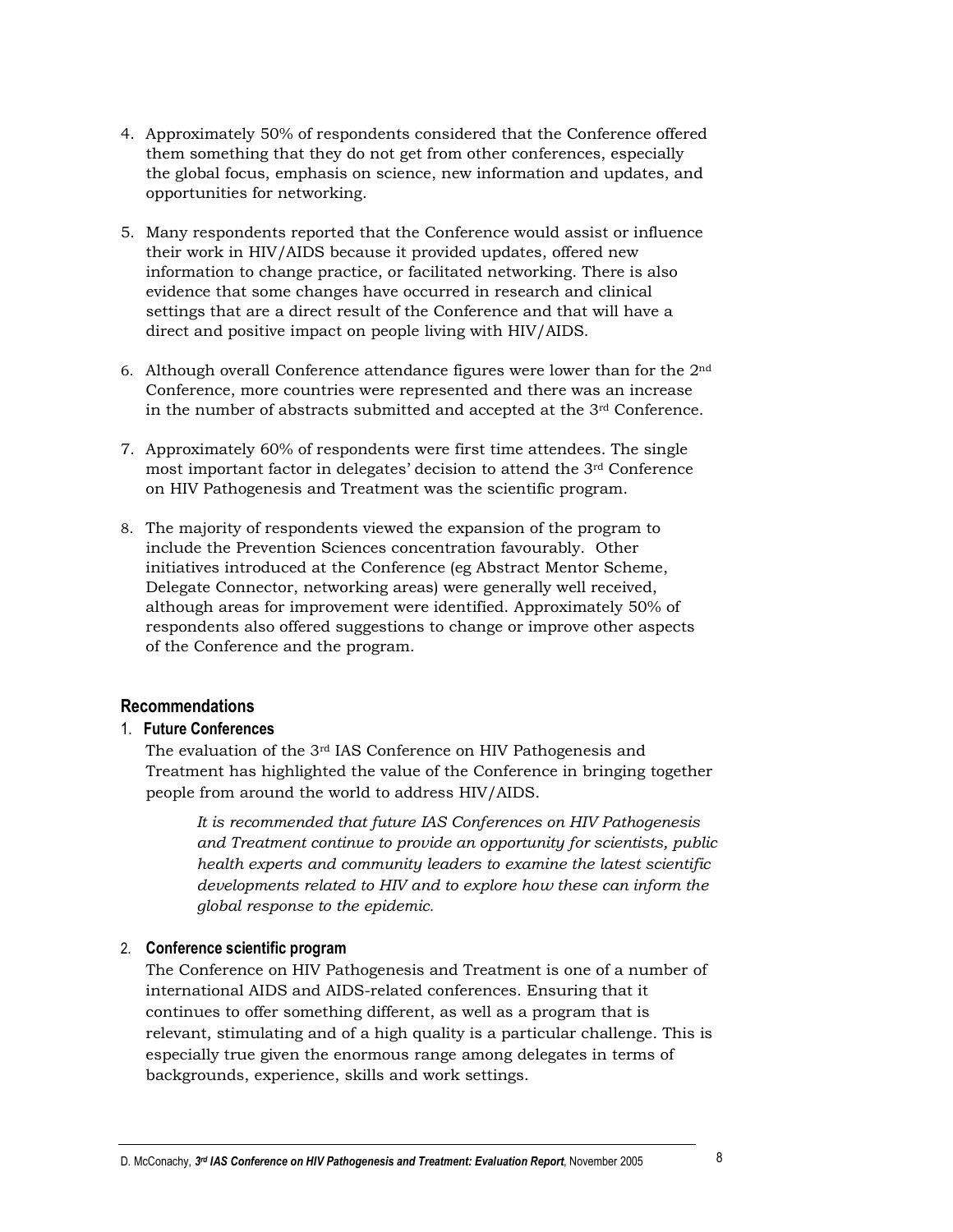It is recommended that discussion and debate continue about the focus and balance of the scientific program, to ensure that that the Conference offers a quality program that is balanced, stimulating and relevant.

### 2. Conference initiatives

A key feature of the Conference was the introduction or consolidation of a variety of processes and activities, including

- o Abstract Mentor Scheme
- o Delegate Connector facility
- o Networking areas
- o Interactive sessions
- o Conference website

Although generally well received, there is considerable potential for improvement to enhance take-up at the 4<sup>th</sup> Conference in Sydney, 2007.

It is recommended that an action group be established for each initiative to develop specific implementation strategies, consolidating and building on the successes achieved at the  $3<sup>rd</sup>$  Conference.

### 4. Conference logistics

Some poor Conference organisation and logistics (eg long distance between venue and accommodation, inadequate audio visual equipment) impacted on delegates' engagement with and enjoyment of some elements of the Conference.

It is recommended that the IAS develop a set of criteria or benchmarks with agreed minimum standards for such things as venue proximity, facilities and technical systems. These benchmarks would be employed in conference pre-planning to ensure quality control is maintained.

### 5. Conference evaluation

The Conference on HIV Pathogenesis and Treatment sits within the IAS Strategic Plan. Whilst evaluation should be an integral part of future conferences, it should also address the strategic needs of the organisation.

It is recommended that the IAS develops an organisational evaluation strategy of which conference evaluation is a key element. This would  $involve$ 

- o Working with staff and other key stakeholders to establish planning and evaluation systems;
- o Setting in place a range of strategies to collect data, including demographic details of conference attendees;
- o Providing opportunities for in-depth review of areas of particular interest:
- o Disseminating key findings in appropriate ways to inform future work.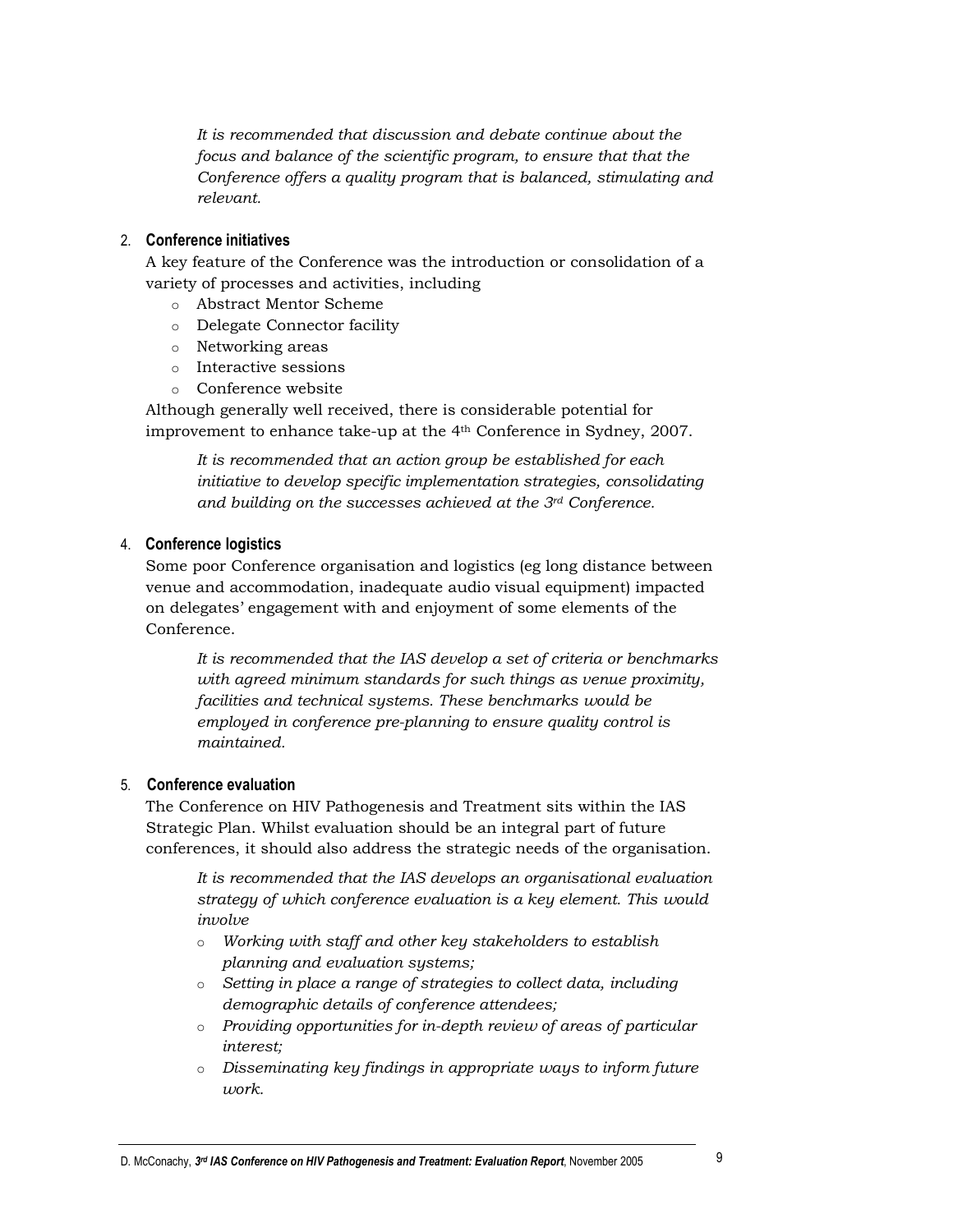#### $\mathbf 1$ **Context and Methodology**

#### $1.1$ **Introduction**

The IAS Conference on HIV Pathogenesis and Treatment has been held biennially since 2001. The Conference provides an opportunity for scientists, public health experts and community leaders to examine the latest scientific developments related to HIV, and to explore how advances in basic, clinical and prevention sciences can inform the global response to the epidemic.

The 3<sup>rd</sup> IAS Conference on HIV Pathogenesis and Treatment was held in Rio de Janeiro,  $24 - 27$  July, 2005. Organised by the IAS, together with the Universidade Federal de Rio de Janeiro and Sociedade Brasileira de Infectologia, the Conference had the following aim

> To bring together participants from around the world by providing an environment for researchers and clinicians to address current issues in HIV research, prevention and treatment.

The Scientific Program, the major component of the Conference, had three concentrations: Basic Sciences, Clinical Sciences and Prevention Sciences. The aim of the Scientific Program was

> To provide new insights into HIV disease development, prevention and care that can

- o lead to new research directions;
- o help advance translational research;
- move theoretic advances into clinical practice and prevention  $\circ$ programs.

The Conference comprised plenary speeches, abstract driven sessions, poster presentations, debates, fora, late-breaker sessions, satellite symposia and exhibitions. Innovations introduced at the Conference included the Prevention Sciences concentration, an Abstract Mentor Scheme, a Delegate Connector facility and designated networking areas.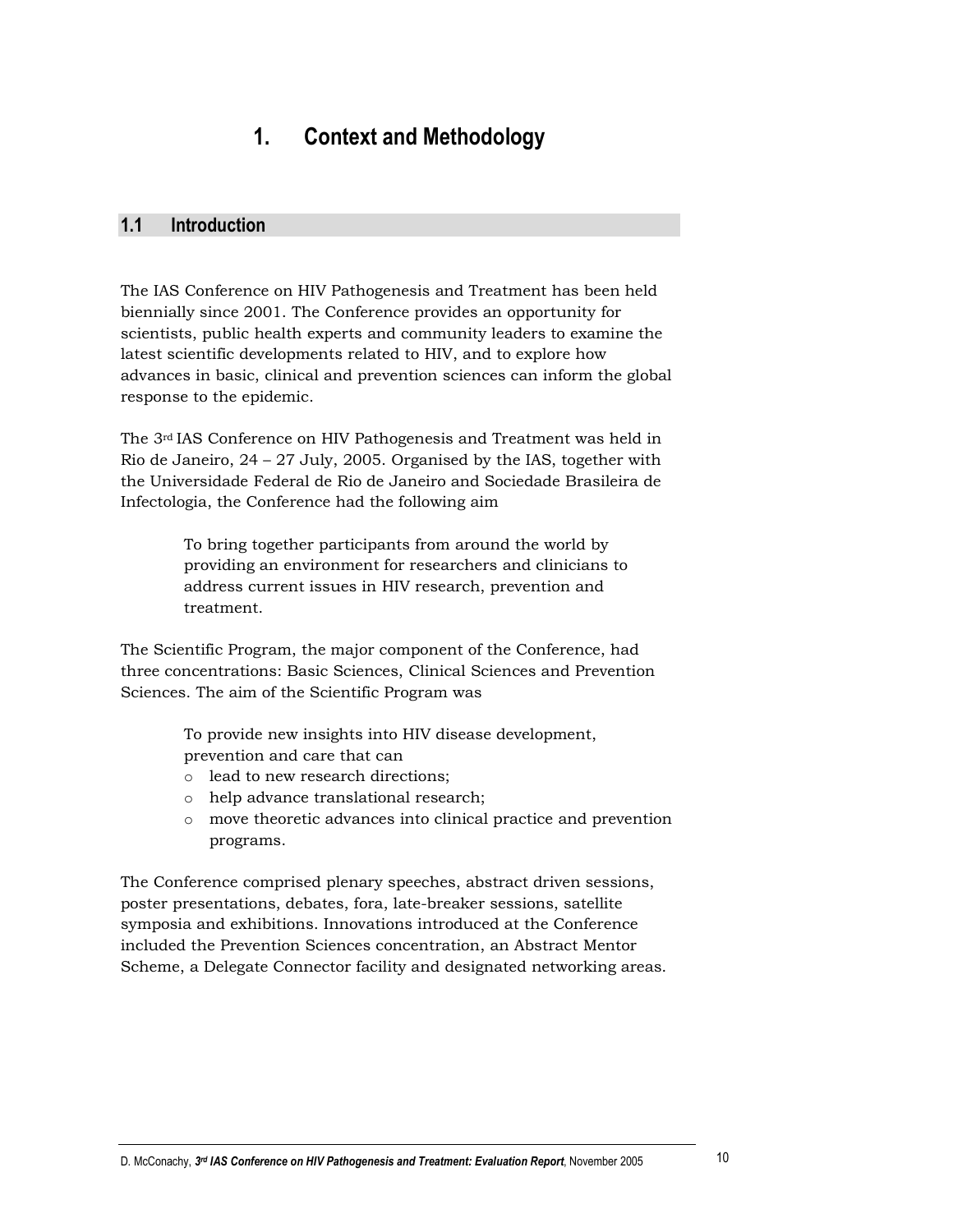#### $1.2$ **The Evaluation**

In mid-May 2005, Diana McConachy was contracted by the IAS to evaluate the 3<sup>rd</sup> IAS Conference on HIV Pathogenesis and Treatment, with submission of a final draft report due mid-October 2005. In the absence of a written evaluation brief or terms of reference, discussions involving the Evaluator, IAS Executive Director and IAS Conference Director articulated the following key purpose

> To conduct an evaluation that will investigate the role the Conference plays in helping to inform the global response to the epidemic in a range of settings.

The evaluation was conceptualised at two levels

- 1. Review of the Conference as a whole focusing, where appropriate, on context, process, impact and outcome;
- 2. Review of specific Conference activities, processes and innovations.

#### $1.3$ **Evaluation Objectives**

Three objectives were identified by the Evaluator for the evaluation

- $1.$ To assess the overall impact of the Conference
	- o reviewing its place and role in relation to other HIV conferences:
	- o identifying the key things delegates take from the Conference and investigating the relevance and application of these to delegates' work in the field.
- $\overline{2}$ To identify the strengths and weaknesses of specific activities, processes and innovations
	- o illuminating achievements;
	- o identifying areas of difficulty and barriers to implementation;
	- o assessing impact.
- 3. To identify emergent issues to guide future planning and decision-making.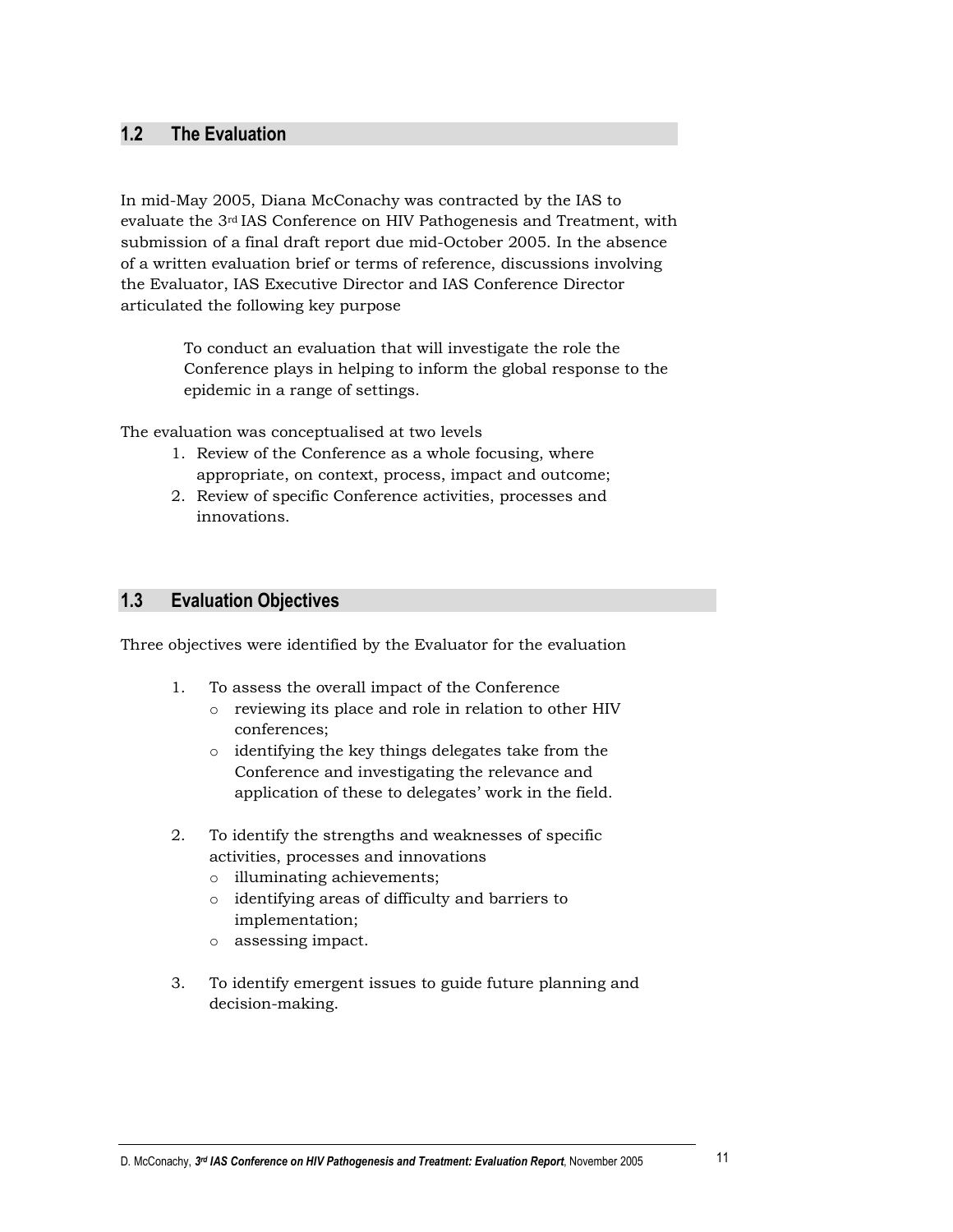#### $1.4$ **Evaluation Method**

To learn why some interventions are successful and others less so, it is important to consider the processes involved as well as assessing the impact of the intervention.<sup>1</sup> Acknowledging that IAS Conferences on HIV Pathogenesis and Treatment operate within complex political, social and economic milieux, the Evaluator used a naturalistic inquiry approach that actively sought to collect and consider a range of views about the process and short-term impact of the Conference.<sup>2</sup> Due to the evaluation timeframe, it was not possible to assess the Conference's long-term outcomes.

A range of methods was used to collect qualitative and quantitative data and these are described in the following sections.

#### $1.4.1$ **Review of Conference documentation**

The Conference website was reviewed, as well as specific information about the Abstract Mentor Scheme, Scholarship Program, abstract selection, online registration, and the roles of the Conference Organising and Scientific Program Committees.

### 1.4.2 Surveys of key informants

### **Delegate Survey**

On the final day of the Conference a three page self-administered survey (see Appendix 1) was distributed to 1 500 delegates at a variety of locations – on buses coming to the venue in the morning, at entry points to morning and afternoon plenary sessions, at the IAS Secretariat booth and IAS Networking Area, in two other networking areas, at the internet island, at the Japanese restaurant, in the poster exhibition area and at the Toronto 2006 and Sydney 2007 exhibition booths.

Information sought in the survey included

- o Demographic details (eg country of residence, country of work, main occupation);
- o Factors that influenced decision to attend (eg scientific program, global focus);
- Conference feedback (eg whether the conference offers something  $\circ$ unique, comment on specific initiatives, suggestions for improvement);
- Conference impact (eg how successful was the Conference in  $\circ$ facilitating knowledge sharing, providing insights).

The survey comprised 28 closed and three open-ended questions.

Of the 1 500 surveys distributed, 721 were returned (representing a 48% response rate). A total daily attendance figure is not available for Day 4,

<sup>&</sup>lt;sup>1</sup> Owen, J (1999) Program Evaluation: Forms and Approaches. Allen & Unwin: Sydney.

<sup>&</sup>lt;sup>2</sup> Guba, E. & Lincoln, Y (1983) Effective Evaluation, San Francisco: Jossey-Bass.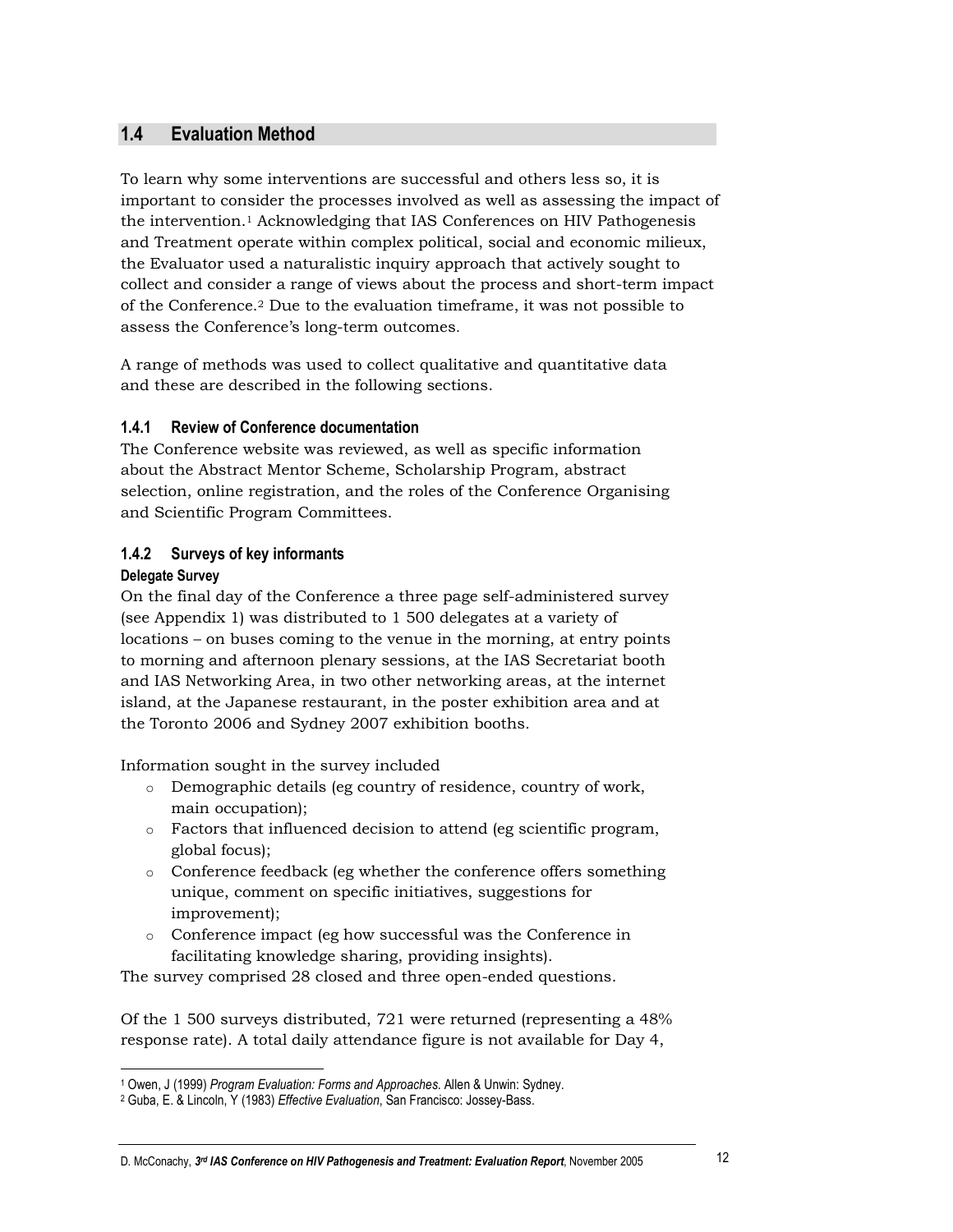however, mid-morning sessions (the most popular) attracted 2 500 delegates. Therefore it can be conservatively estimated that at least 25% of delegates at the Conference on Day 4 provided evaluation feedback. The results of the analysis of 707 surveys are presented in Chapter 3 (14) surveys with less than two pages completed were excluded).

### **Delegate Interviews**

Two interviews were conducted at different times during the Conference with a convenience sample of delegates. Interviewers approached people queuing to enter sessions or in casual situations (eg sitting beside the reflection pool, and in networking areas and cafes). Of the 300 or so delegates approached, 15 declined to participate, generally because they were about to attend a session or waiting for someone. Interviews lasted 5 – 10 minutes, with interviewers recording participants' responses to closed questions and noting key points of responses to open-ended questions. Delegates who had participated in the first interview were excluded from participating in the second interview.

### Interview 1

The first interview was conducted on Days 1 and 2 of the Conference. This interview sought brief demographic details, information about whether the Conference offered the delegate something unique, as well as feedback about the Conference website and factors to be considered when selecting future Conference locations. It comprised 13 closed and three open-ended questions (see Appendix 2). Interviews were conducted with 161 delegates; however, data from 10 were excluded because of unclear responses. Findings from the analysis of 151 interviews are presented in Chapter 4.

### Interview 2

The second interview was conducted on Days 3 and 4 of the Conference. Like the first interview, it sought brief demographic details and information about whether the Conference offered the delegate something unique. In contrast to the first interview, it also sought information about whether the Conference would assist or influence the delegate's work in HIV/AIDS, as well as suggestions for improvement. The interview comprised 10 closed and four open-ended questions (see Appendix 3). Interviews were conducted with 137 delegates; however, data from four incomplete interviews were excluded. Findings from the analysis of 133 interviews are presented in Chapter 5.

### **Abstract Mentor and Abstract Submitter Surveys**

Prior to the Conference, feedback about the Abstract Mentor Scheme was sought from abstract mentors and abstract submitters. Seventy-one abstract mentors were emailed a short online survey comprising five closed and two open-ended questions (see Appendix 4). The survey sought feedback about the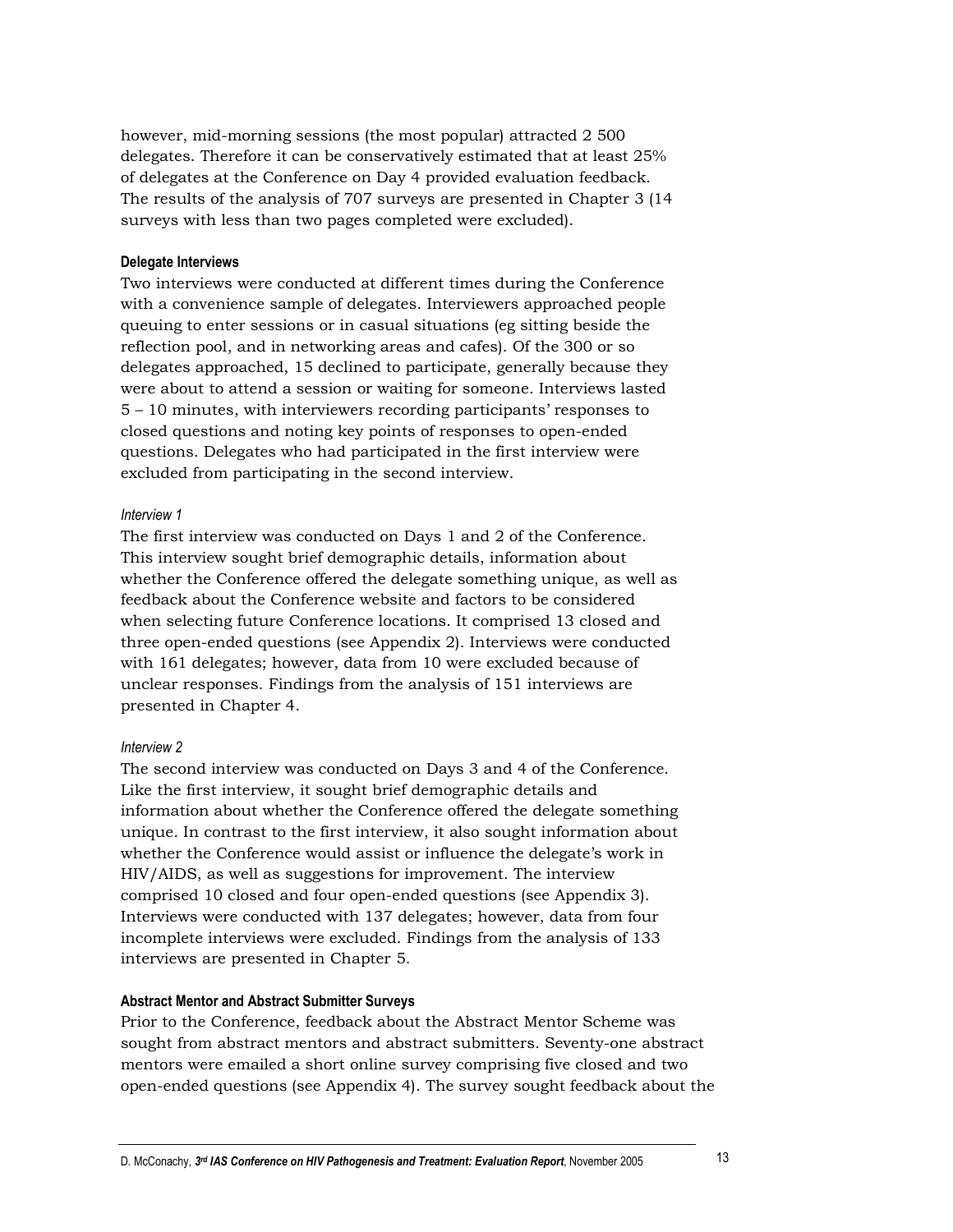usefulness of the scheme, clarity of instructions, submitter's understanding of the mentor's role, and any suggestions for improvement. Thirty-three mentors returned surveys, representing a 47% response rate.

Sixty-three abstract submitters were emailed a short online survey comprising six closed and two open-ended questions (see Appendix 5). The survey sought comment about the clarity of instructions, match between assistance provided and assistance expected, usefulness of the advice provided, and any suggestions for improvement. Nineteen submitters returned surveys, representing a 30% return rate. Findings are presented in Chapter 6.

### **Scholarship Holder Survey**

Six weeks after the Conference, 50 scholarship recipients (representing) 45 countries and 29% of recipients who attended the Conference) were emailed a short online survey comprising one closed and two open-ended questions (see Appendix 6). The survey sought feedback about the type of scholarship received, whether the conference has assisted their work in HIV/AIDS and any comments regarding the Scholarship Program. Thirty people completed surveys, representing a 62% response rate (two emails) were undeliverable). Findings are presented in Chapter 6.

An overview of the information collected by interview and survey is presented in Table 1.1.

| Data Collection Tool             | Timing          | No. distributed/<br>conducted | No. of<br>respondents | Response<br>rate |
|----------------------------------|-----------------|-------------------------------|-----------------------|------------------|
| Delegate Survey                  | Day 4           | 1500                          | 721                   | 48 $%$           |
| Delegate Interview 1             | Days 1 & 2      | 161                           | 161                   | 100 $%$          |
| Delegate Interview 2             | Days 3 & 4      | 137                           | 137                   | 100 $%$          |
| <b>Abstract Mentor Survey</b>    | Pre-Conference  | 71                            | 33                    | 47%              |
| <b>Abstract Submitter Survey</b> | Pre-Conference  | 63                            | 19                    | 30%              |
| Scholarship Holder Survey        | Post-Conference | 48                            | 30                    | 62%              |

### Table 1.1: Summary of data collected by interview and survey

### 1.4.3 Consultation with key stakeholders

Prior to the Conference, members of the Conference Organising Committee were invited to participate in a short individual interview which sought information about their overall impressions of the Conference/Scientific Program, the role of the Conference in relation to other conferences, and any significant issues that should be addressed before the next conference. Three Committee members (the IAS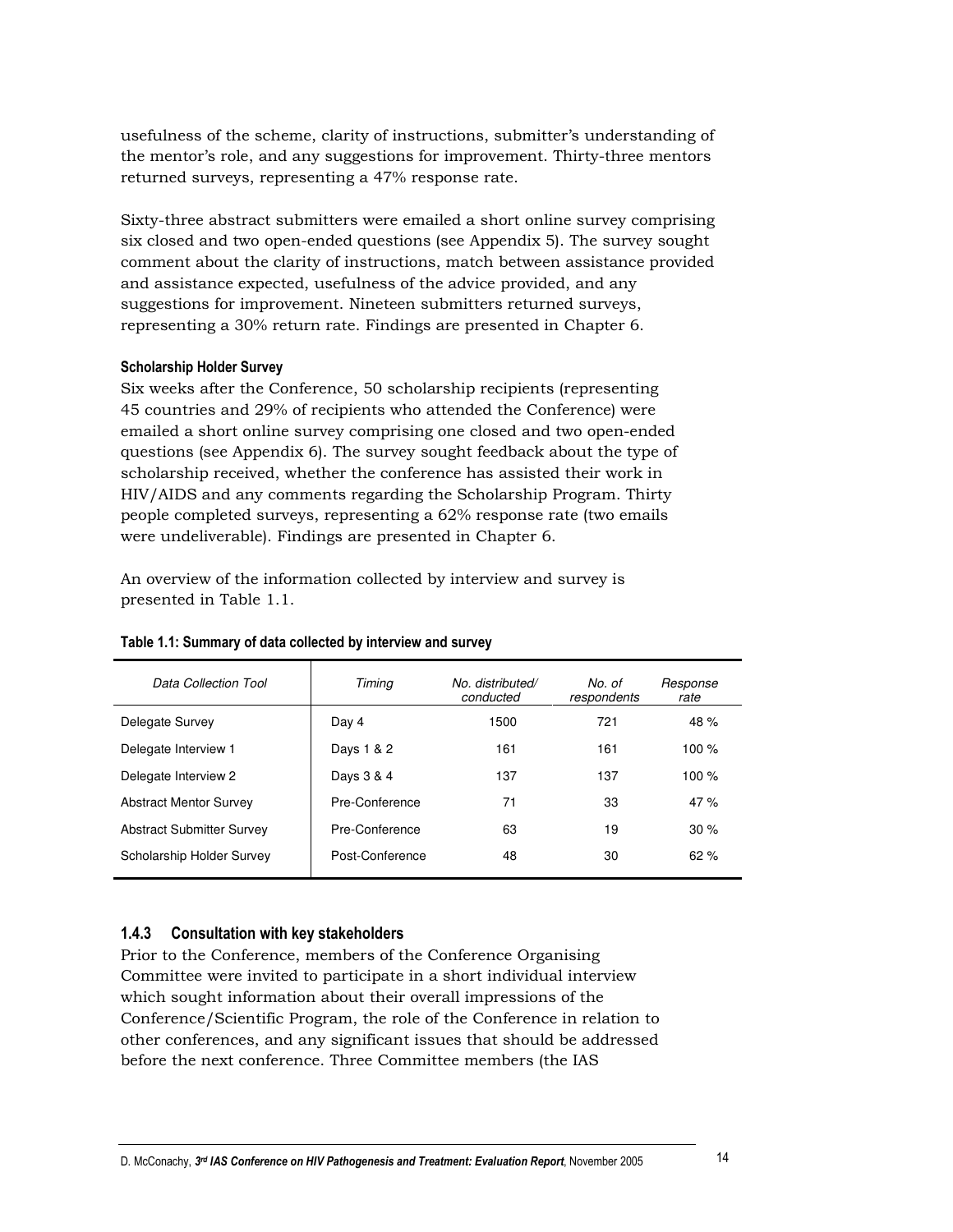President, a Conference Co-Chair and the IAS Executive Director) could be interviewed.

Discussions also were held with a number of IAS Secretariat Staff (eg) Conference Director and Program Manager) about aspects of the Conference (eg program development, networking rooms, delegate connector and electronic scanning). The information collected provided useful background to areas addressed in the evaluation.

### 1.4.4 Review of monitoring data

The IAS Secretariat provided the Evaluator with statistical information on

- o Conference registration;
- o Abstract submission and acceptance;
- Scholarship application and acceptance;
- o Abstract Mentor Scheme participation;
- o Applications for IAS membership prior to and during the Conference:
- $\circ$  Media monitoring.<sup>3</sup>

### 1.4.5 Review of previous conference data

Data from the 2<sup>nd</sup> HIV Pathogenesis and Treatment Conference was reviewed, as well as the Internal Report on the Monitoring and Evaluation Project of the XV International AIDS Conference, Bangkok, 2004.

#### **Observation of Conference**  $1.4.6$

The Evaluator attended a variety of Conference sessions (plenary, fora, debates, poster presentations) and spent time in all networking and exhibition areas to gain an overview of attendance, usage, technical features, physical layout and conditions.

#### $1.4.7$ Data analysis

The information collected was triangulated<sup>4</sup> and cross-checked to illuminate similarities and differences in the perspectives offered and to highlight key issues. Frequencies and cross-tabulations were tallied for closed questions and responses to open-ended questions were transcribed and analysed for content and key themes. Total numbers (Ns) vary in some instances because non-responses were excluded from valid data. Statistical comparisons including chi-square were employed in the analysis of the data, although for clarity the details of these are

<sup>&</sup>lt;sup>3</sup> This information has not been included in the evaluation report as a separate report has been prepared by the IAS Media Consultants.

<sup>&</sup>lt;sup>4</sup> Parlett, M. & Hamilton, D. (1976). Evaluation as Illumination: a new approach to the study of innovatory programs. In Glass, G (Ed.) Evaluation Studies: Review Annual. Sage: Beverley Hills, CA.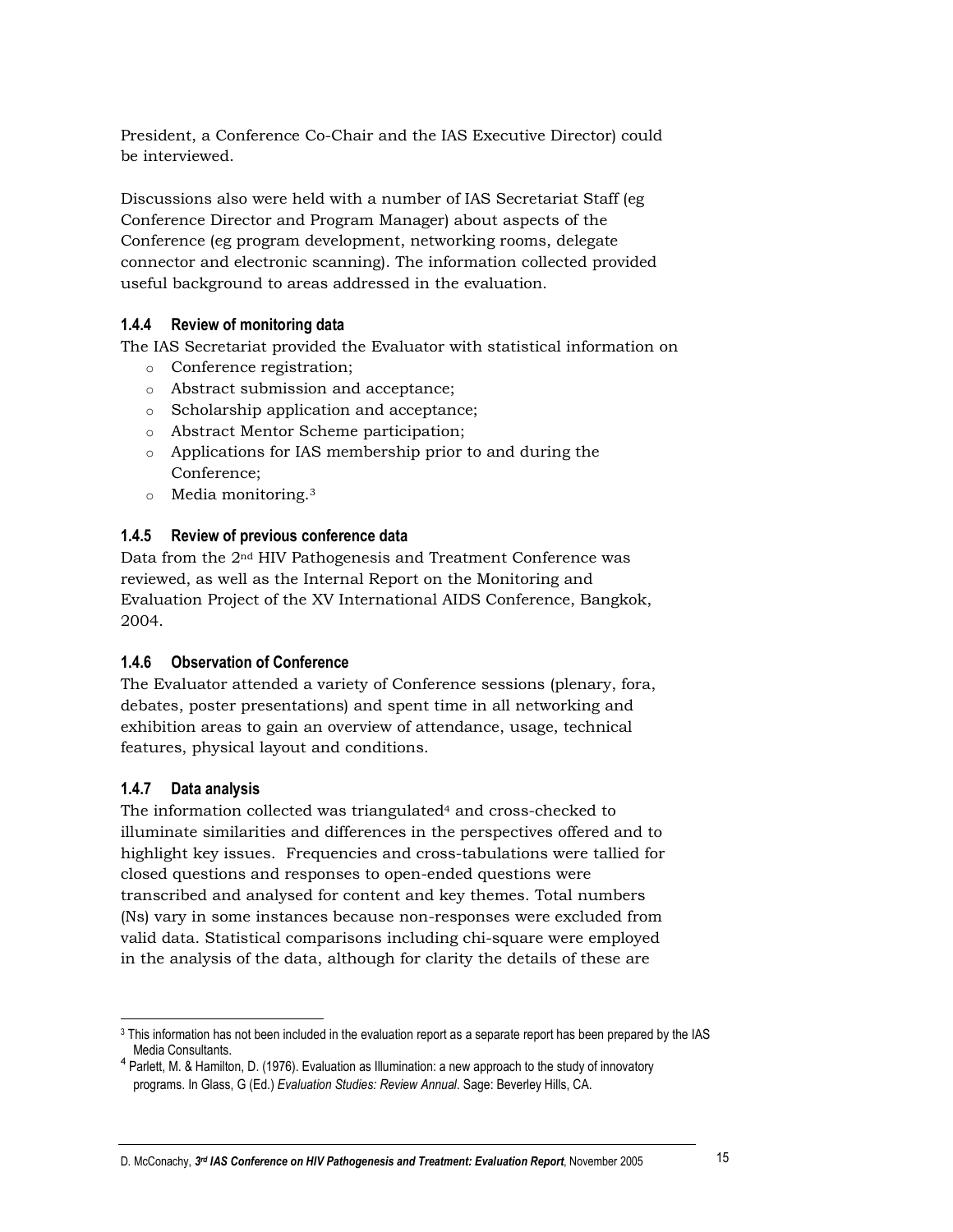not included in this report. Where the term significant is used in the report, differences have been found with a probability of at most  $\alpha$  0.05.

#### $1.5$ **Methodological and Design Issues**

Several methodological and design issues were associated with the evaluation.

#### Timing of the evaluation  $1.5.1$

Planning for the evaluation commenced in late May, by which time key conference processes (eg registration and abstract mentoring) were in place. It was not possible, therefore, for the Evaluator to have input into the type of information collected or to gather additional monitoring information by 'piggy backing' on to these processes. It also meant that there was limited opportunity for IAS Secretariat staff and other key stakeholders to have input into the evaluation plan and the design of data collection instruments. Moreover, the evaluation was quite separate from the Conference planning process. A mid-October deadline for the evaluation report, coupled with summer holidays in the northern hemisphere, influenced the type and timing of Conference follow-up.

### 1.5.2 Process versus outcome

The need to be realistic about what can be achieved during a four-day conference, the fact that previous Conferences on HIV Pathogenesis and Treatment had not been formally evaluated, and the tight evaluation time frame were key considerations in the development of the evaluation plan. The plan focussed on process and short-term impact. It was not appropriate to use long-term outcome indicators to judge the effectiveness of the Conference.

### 1.5.3 Lack of comparative data

As previous Conferences on HIV Pathogenesis and Treatment had not been formally evaluated, the Evaluator did not have access to monitoring or evaluation information about the first conference and only limited monitoring information about the second. Also, limited demographic information was collected from delegates when they registered for the third conference. Therefore, the demographic information presented in this report only relates to those delegates who participated in the evaluation, and it is not possible to say how representative it is, except in relation to region of work.

Figure 1.1 compares, by region of work<sup>5</sup>, the delegates surveyed, the delegates interviewed and the total number of Conference delegates. It is

<sup>&</sup>lt;sup>5</sup> The Conference Organiser, K.I.T. GmbH Association & Conference Management Group, categorised countries into geographic regions and this classification was used by the Evaluator.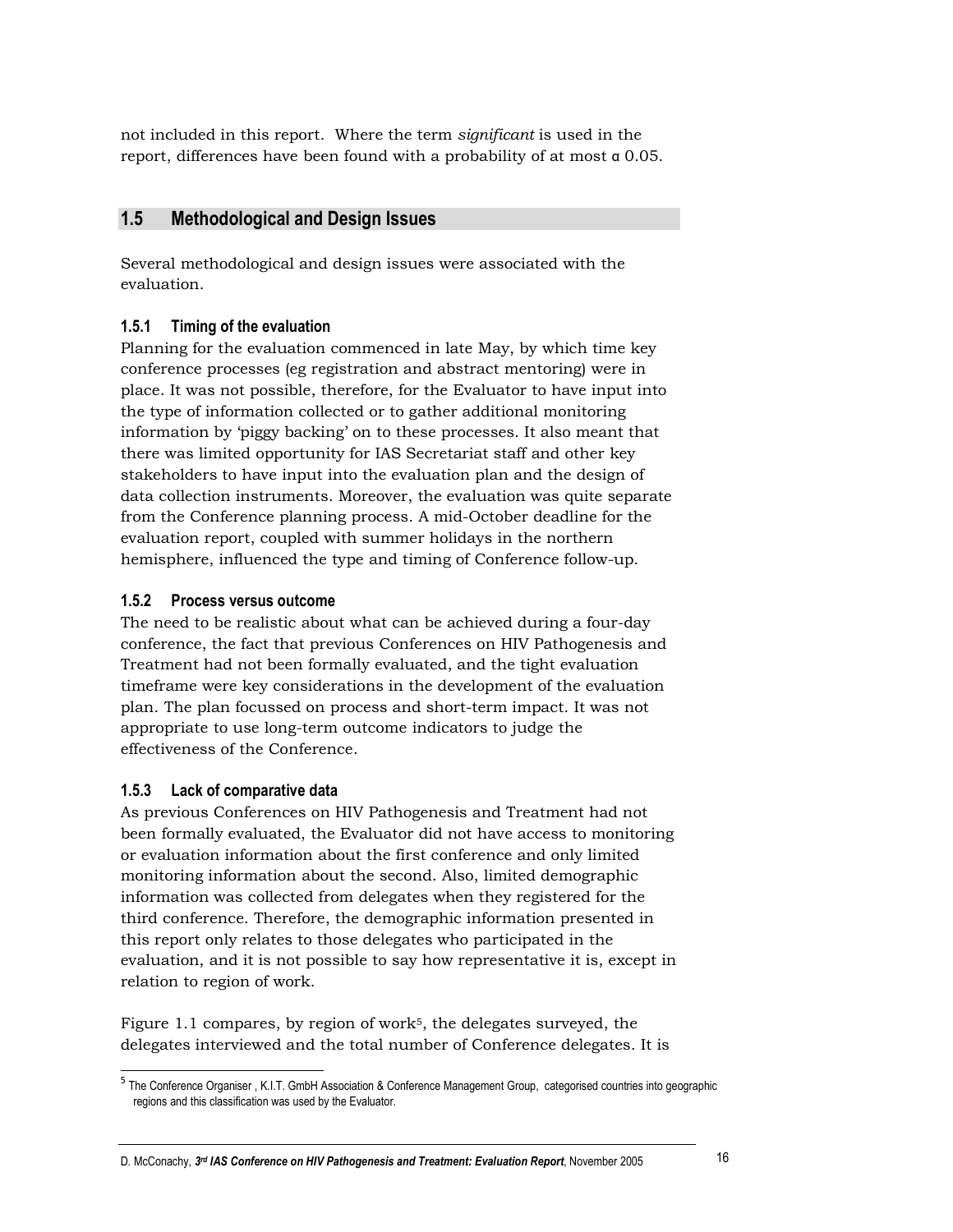evident that there is considerable congruence between all conference delegates (Column 1) and those delegates surveyed (Column 2). There is greater disparity between the delegates interviewed (Columns 3 & 4) and all conference delegates (Column 1).



Figure 1.1: Comparison by region of total number of Conference Delegates and those who participated in the Evaluatior

### 1.5.4 Sampling and data collectior

A range of qualitative and quantitative methods was used to collect information from different groups about key aspects of the Conference. This strategy resulted in a series of 'snapshots' that contributed to the development of a comprehensive picture of Conference process and impact. Data were collected from approximately 1 100 people. It is not possible to know how many of these people made more than one contribution to the evaluation (eg completed an abstract mentor survey and participated in an interview), with the exception of  $125$  (18%) respondents who indicated on their Delegate Survey that they had participated in a Delegate Interview.

### 1.5.5 Ethical Issues

The evaluation was undertaken in line with the internationally recognised Code of Ethics of the Australasian Evaluation Society. A key tenet of the Code is respect for the rights, privacy and dignity of those affected by and contributing to an evaluation. Issues relating to language and culture were partly addressed by the use of a Portuguese-speaking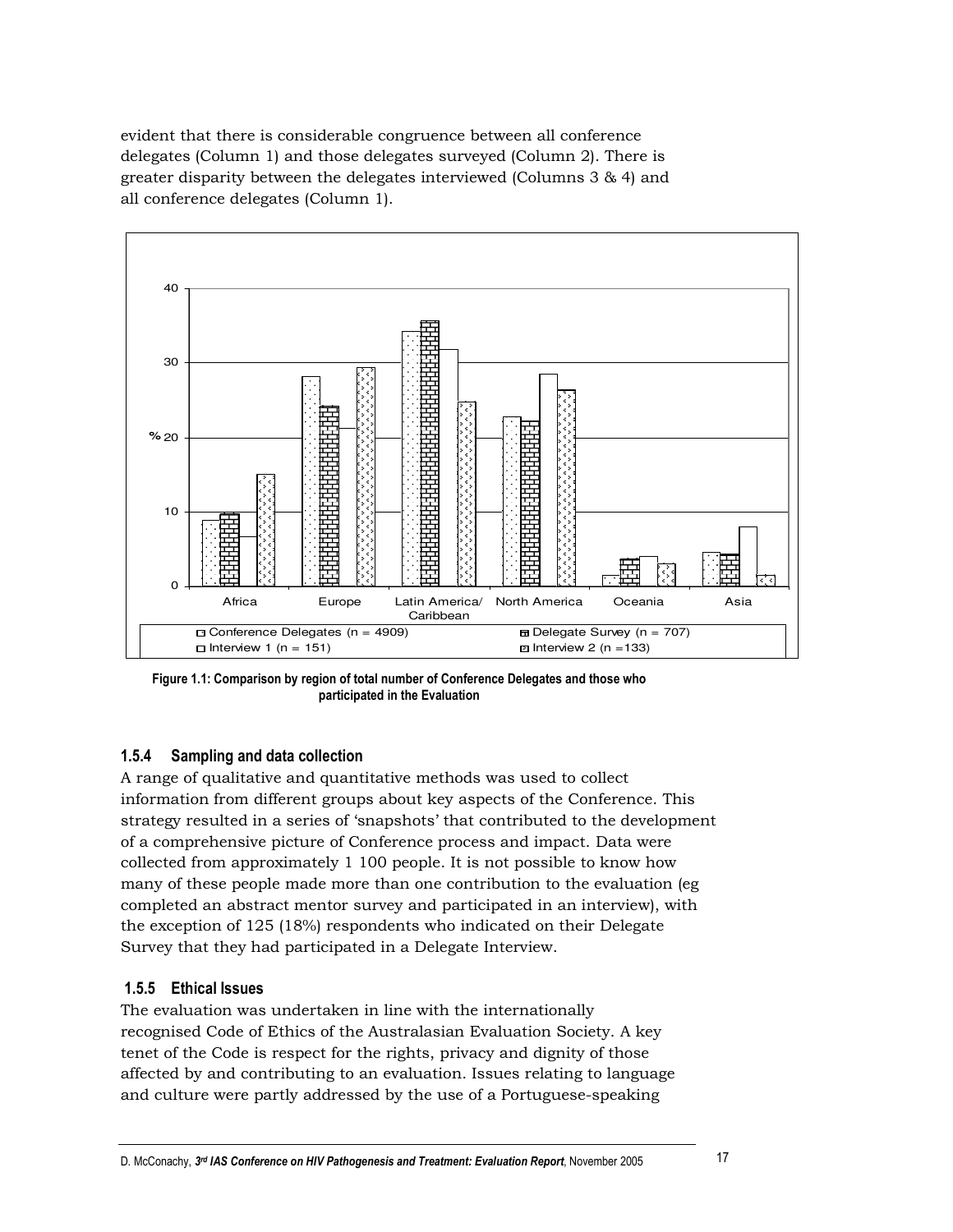interviewer. However, most data collection was undertaken in English, the official language of the Conference, which inevitably affected access to and representation of some groups.

### Summary of evaluation method and data collection strategies

Table 1.2 provides an overview of the evaluation objectives, focus, data collection strategies and location of findings.

| <b>Evaluation Objective</b>                                                                                             | Focus                                       | Data collection strategy                         | Findings<br>Reported               |
|-------------------------------------------------------------------------------------------------------------------------|---------------------------------------------|--------------------------------------------------|------------------------------------|
| 1. To assess the overall<br>impact of the Conference<br>reviewing its place and<br>$\circ$<br>role in relation to other | Other conferences<br>attended               | Delegate S <sup>a</sup> , Interviews 1 & 2       | $Ch^b 3, 4, 5$                     |
| HIV conferences:<br>identifying key things<br>$\circ$                                                                   | Factors influencing<br>attendance           | Delegate S                                       | Ch <sub>3</sub>                    |
| delegates take away<br>and the relevance and                                                                            | Unique features                             | Delegate S, Interviews 1 & 2                     | Ch 3,4,5                           |
| application of these to<br>their work in the field.                                                                     | Things taking away<br>Application to work   | Delegate S & Interview 2<br>Scholarship Holder S | Ch 3,5<br>Ch <sub>6</sub>          |
| 2. To identify the strengths                                                                                            | Abstract mentor                             | Mentor & Submitter S                             | Ch <sub>6</sub>                    |
| and weaknesses of specific<br>activities, processes<br>and innovations                                                  | scheme<br>Scholarship<br>program            | Scholarship holder S                             | Ch <sub>6</sub>                    |
| illuminating<br>$\Omega$                                                                                                | Delegate connector                          | Delegate S                                       | Ch <sub>3</sub>                    |
| achievements:<br>identifying areas of<br>$\circ$<br>difficulty and barriers                                             | Networking areas<br>Interactive<br>sessions | Delegate S<br>Delegate S                         | Ch <sub>3</sub><br>Ch <sub>3</sub> |
| to implementation;<br>assessing impact.<br>$\circ$                                                                      | Conference<br>website                       | Delegate S & Interview 1                         | Ch 3, 4                            |
|                                                                                                                         | <b>Prevention Sciences</b>                  | Delegate S                                       | Ch 3                               |
| 3. To identify emergent issues                                                                                          | Suggestions for                             | Delegate S & Interview 2,                        | Ch 3, 4                            |
| to guide future planning and                                                                                            | change/improvement                          | Mentor & Submitter S,                            | Ch <sub>6</sub>                    |
| decision-making.                                                                                                        | <b>Future locations</b>                     | Scholarship holder S.<br>Delegate Interview 1    | Ch <sub>6</sub><br>Ch <sub>4</sub> |
|                                                                                                                         |                                             |                                                  |                                    |

Table 1.2: Summary of evaluation method and data collectior

.

a. Survey has been abbreviated to S

b. Chapter has been abbreviated to Ch.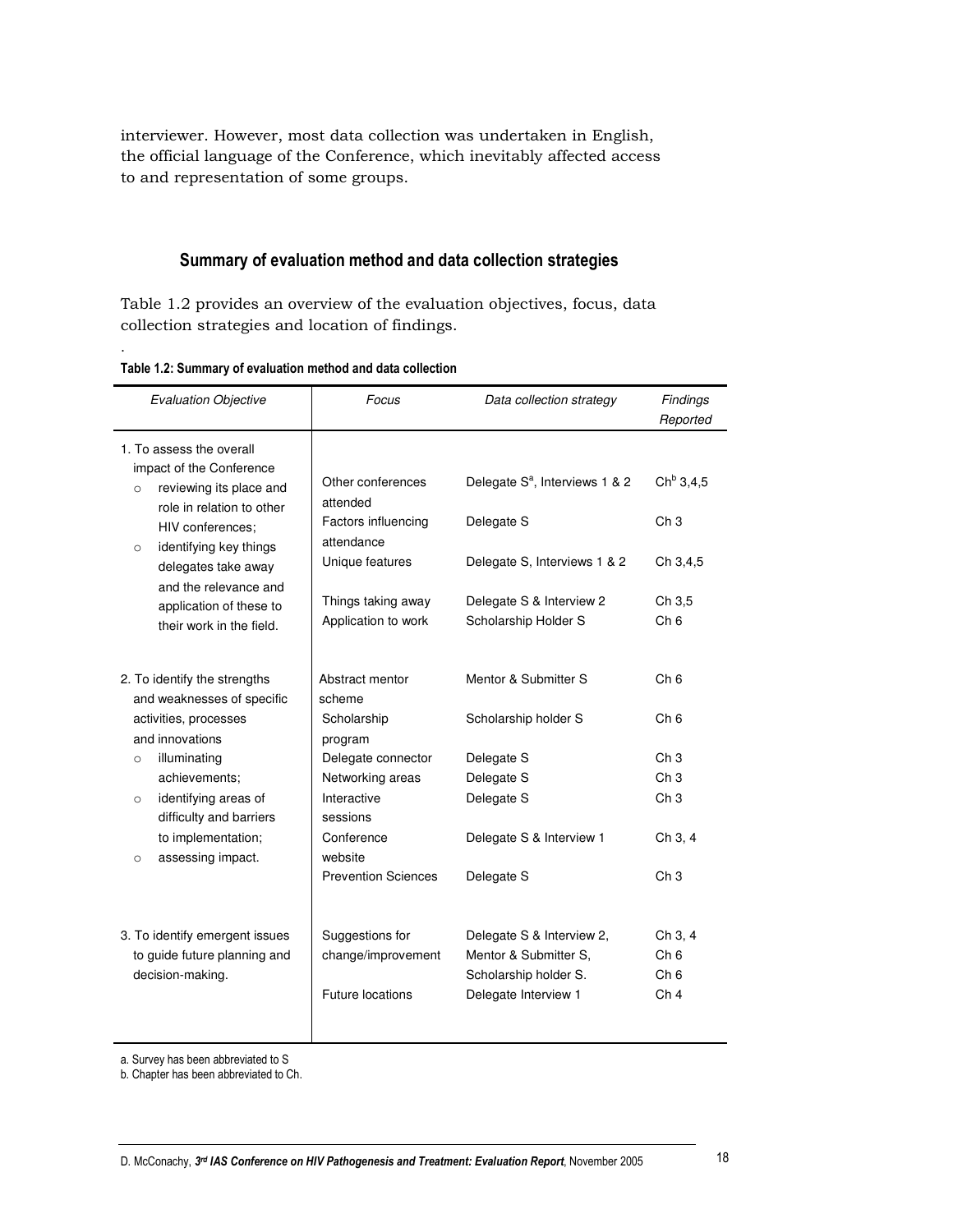#### **Conference Statistics**  $2.$

#### $2.1$ Conference attendance

The total number of registrations for the 3rd IAS Conference on HIV Pathogenesis and Treatment was 5 563. Table 2.1 shows paid registrations by type, as well as free registrations.

| Table 2.1: Total conference registrations <sup>a</sup> |
|--------------------------------------------------------|
|--------------------------------------------------------|

| Registration type                                     | Frequency |
|-------------------------------------------------------|-----------|
| <b>OECD Country Delegates</b>                         | 2245      |
| Non-OECD Country Delegates                            | 1825      |
| Student<br>(OECD & non-OECD countries)                | 303       |
| Accompanying persons & children                       | 162       |
| Free registrations<br>(including scholarship & media) | 961       |
|                                                       |           |
| Exhibitors                                            | 67        |
| Total                                                 | 5563      |

a. Data provided by IAS Secretariat 15.11.05

Table 2.2 presents the number of delegates (paid and unpaid) by region. One hundred and twenty seven countries are represented.

| Region                   | Frequency | Percent |
|--------------------------|-----------|---------|
| Africa                   | 438       | 8.9     |
| Europe                   | 1375      | 28.1    |
| Latin America/ Caribbean | 1682      | 34.2    |
| North America            | 1115      | 22.8    |
| Oceania                  | 75        | 1.5     |
| Asia                     | 224       | 4.5     |
| Total                    | 4909      | 100.00  |

a. Data (dated 10.10.05) provided by Conference Organiser, K.I.T. GmbH Association & Conference Management Group Figures do not include registrations for Accompanying Persons, Faculty, Maintenance, Staff, Organisers, Exhibitors, Media and delegates without country.

There is a disparity in numbers between the two data sets because Table 2.2 does not include figures for media, exhibitors and accompanying persons.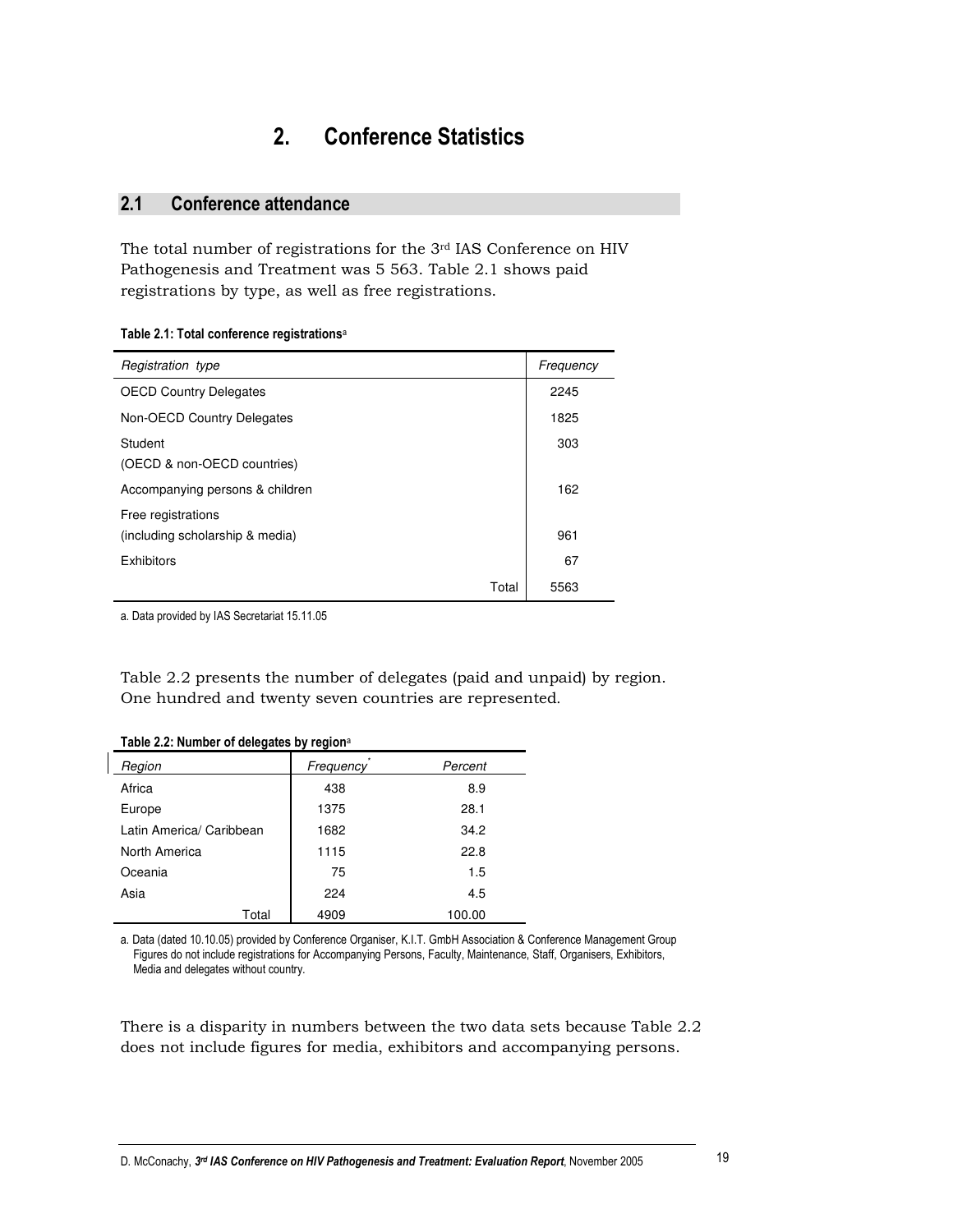It is not possible to provide other information about delegates (eg main occupation, length of time in field, number of previous Conferences attended) because this data is not collected during registration. However, delegates are asked about IAS membership.

During the registration process

- $\circ$  501 people applied for membership;
- $\circ$  91 people renewed their membership;
- $\circ$  143 people received extended membership (for the next year, having already paid current membership).

In addition, 72 people applied for membership during the conference.

#### $2.1.1$ **Comparison with 2nd Conference**

The 2<sup>nd</sup> Conference on HIV Pathogenesis and Treatment was attended by 5 720 people representing 120 countries. Of these, 4 216 were fully paying delegates.<sup>6</sup> The 3<sup>rd</sup> Conference was attended by 157 fewer people, but seven more countries were represented. There were 146 fewer full paying delegates at this Conference.

Table 2.3 presents attendance figures for the two Conferences where participant categories are the same and final numbers were available.

### Table 2.3: Registration figures for 2<sup>nd</sup> & 3<sup>rd</sup> Conferences<sup>a</sup>

| Category         | 2 <sup>nd</sup> Conference (Paris)<br>attendance figures | $3rd$ Conference (Rio)<br>registration figures |
|------------------|----------------------------------------------------------|------------------------------------------------|
| Regular delegate | 4216                                                     | 4070                                           |
| Student          | 288                                                      | 303                                            |
| Scholarship      | 380                                                      | 205                                            |

a. Information provided by IAS Secretariat.

Attendance figures can also be compared by delegates' geographic region of work (see Figure 2.1). Not surprisingly, a greater number of delegates from the Latin America/Caribbean region attended the  $3<sup>rd</sup>$  Conference; however, far fewer participants attended from Africa (in part attributable to the strike involving South African Airways). Interestingly, attendance figures from Europe were similar for both Conferences. Although providing a useful overview, the data must be viewed with caution because some countries were incorrectly classified in the data set for the  $2<sup>nd</sup>$  Conference (eg Australia and New Zealand were placed in the North America region).

<sup>&</sup>lt;sup>6</sup> Information provided by IAS Secretariat.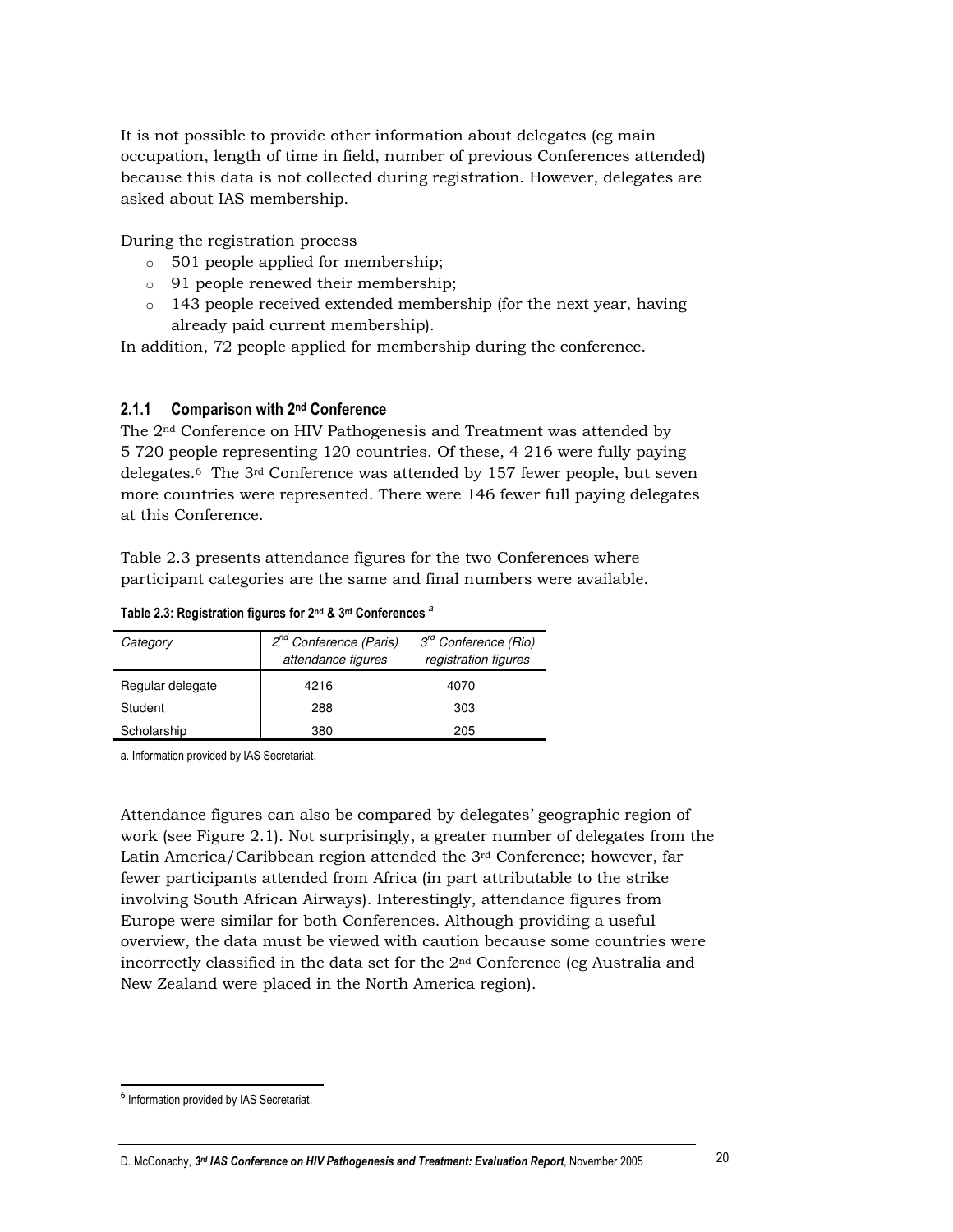

Figure 2.1: Percent of delegates by region for 2nd (Paris)<sup>a</sup> & 3rd (Rio)<sup>b</sup> Conferences

a. Data provided by IAS Secretariat

b. Data (dated 10.10.05) provided by Conference Organiser, K.I.T. GmbH Association & Conference Management Group

#### $2.2$ **Conference abstracts**

Researchers from 114 countries in all regions submitted a total of 2 060 abstracts for presentation at the Conference. Each abstract was blindreviewed by three reviewers from the 250-member International Abstract Review Committee, with final selection being made by the Scientific Program Committee. A total of 1 356 abstracts was accepted from submitters in 91 countries representing all regions (see Figure 2.2).



Figure 2.2: Comparison by region of submitted and accepted Abstracts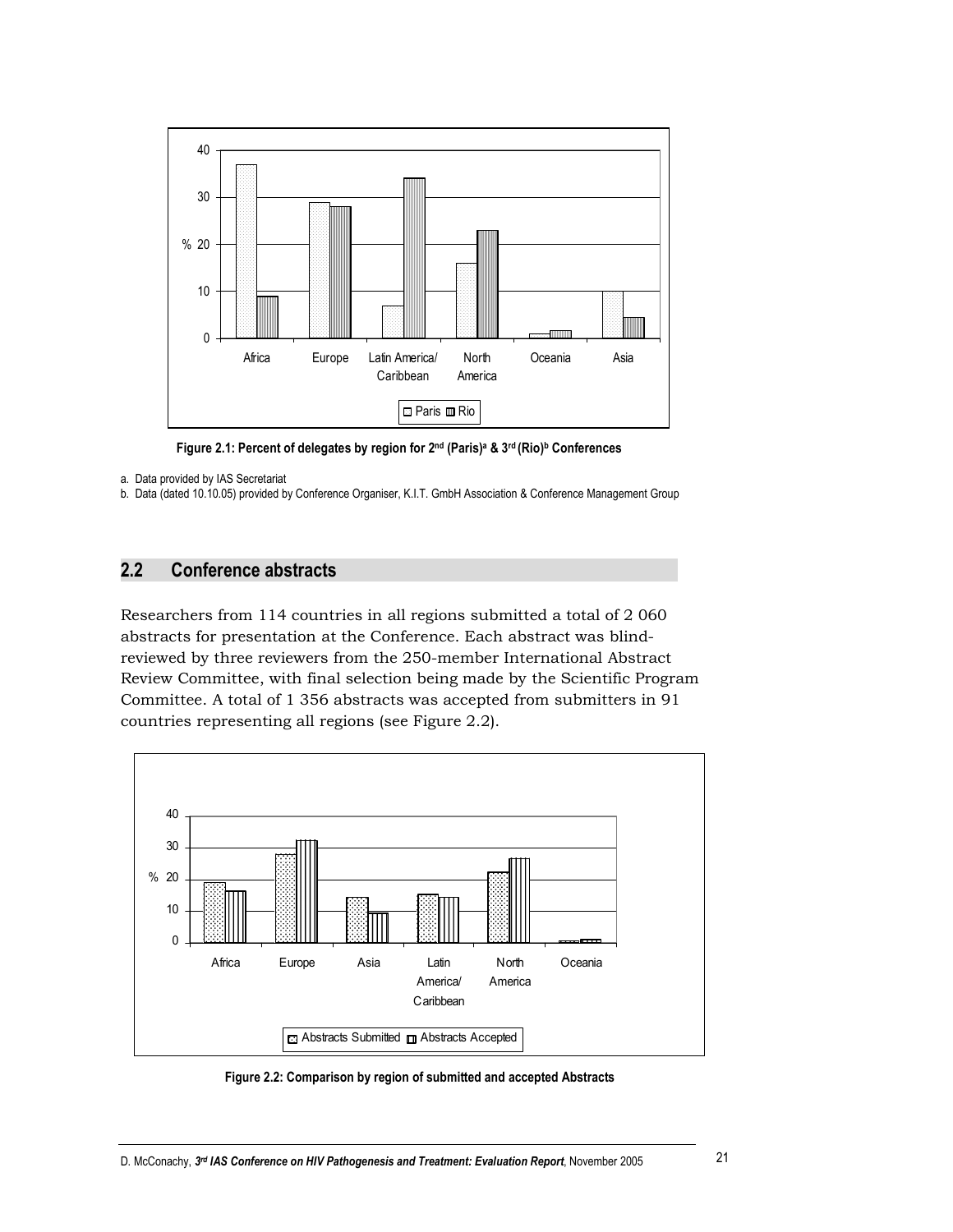There were 17 main abstract categories and 123 subcategories. Just under 60% of abstracts submitted were in the Clinical Sciences concentration, just over 20% in the Prevention Sciences concentration and 20% in the Basic Sciences concentration. Twenty percent of all abstracts submitted focused on treatment and care in resource-constrained settings.

The top five submitting countries were the USA  $(392)$ , Brazil  $(141)$ , India  $(126)$ , Spain (124) and Italy (117).

#### $2.2.1$ Comparison with 2<sup>nd</sup> Conference

The number of abstracts submitted and accepted represents a 10% increase on the number of abstracts submitted  $(1\ 888)$  and accepted  $(1\ 227)$  at the  $2<sup>nd</sup>$ Conference on HIV Pathogenesis and Treatment in Paris, 2003.

The top five submitting countries for the 2<sup>nd</sup> Conference - United States, France, India, Spain and Brazil – were similar to those of the 3rd Conference, suggesting that the Conference's geographic location does not affect abstract submission. This is confirmed in Figure 2.3 where abstracts submitted by region are presented for the 2<sup>nd</sup> and 3<sup>rd</sup> Conferences.



Figure 2.3: Abstracts submitted for the 2<sup>nd</sup> (Paris) & 3<sup>rd</sup> (Rio) Conferences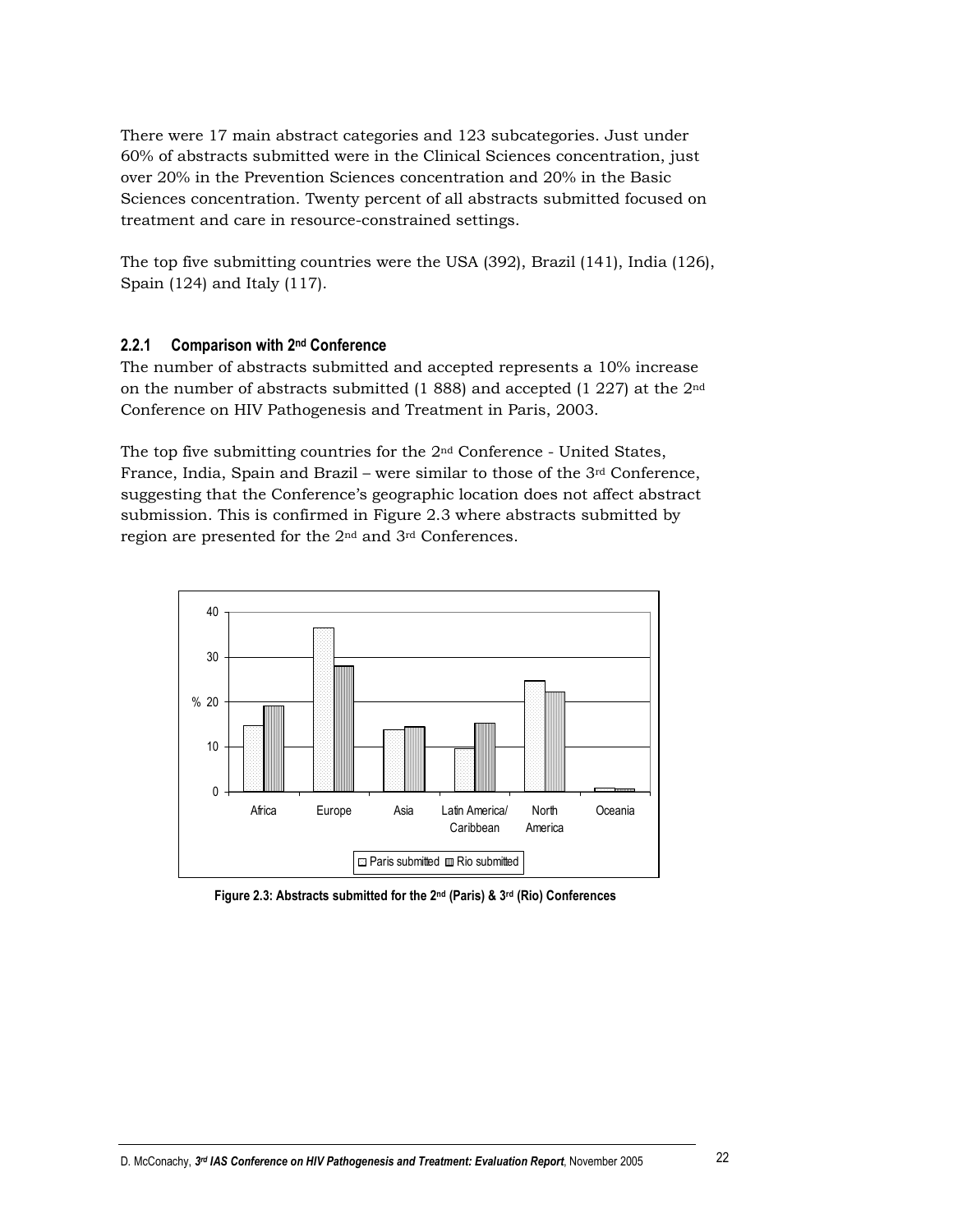#### 3. **Findings: Delegate Survey**

On the final day of the Conference a three-page survey was distributed to delegates. Findings from the analysis of 707 completed surveys are reported in this chapter under the following headings

- o Demographic details
- **Engagement** in the Conference
- **Executary** Feedback about the Conference
- o Conference impact

#### $3.1$ Delegates' demographic details

#### $3.1.1$ **Main occupation**

Table 3.1 shows that the main occupation selected by most respondents was physician/clinician (53.4%), followed by researcher (18.3%).

### Table 3.1: Main occupation

| Occupation                                        | Frequency | Percent |
|---------------------------------------------------|-----------|---------|
| Student                                           | 8         | 1.1     |
| Researcher                                        | 129       | 18.3    |
| Physician/Clinician                               | 377       | 53.4    |
| Nurse/Health care worker                          | 14        | 2.0     |
| Alternative/traditional medicine collaborator     | 2         | 0.3     |
| NGO/CBO worker                                    | 32        | 4.5     |
| Public sector worker                              | 6         | 0.8     |
| Government official or international policy maker | 20        | 2.8     |
| Pharmaceutical representative or manufacturer     | 45        | 6.4     |
| Journalist or media representative                | 10        | 1.4     |
| Other                                             | 28        | 4.0     |
| More than 1 selection                             | 35        | 5.0     |
| Total                                             | 706       | 100.0   |

Occupations listed under 'Other' included epidemiologist, pharmacist, immunologist, health economist, medical writer and diagnostic company. Where more than one main occupation was selected, the most frequently chosen were researcher and physician/clinician.

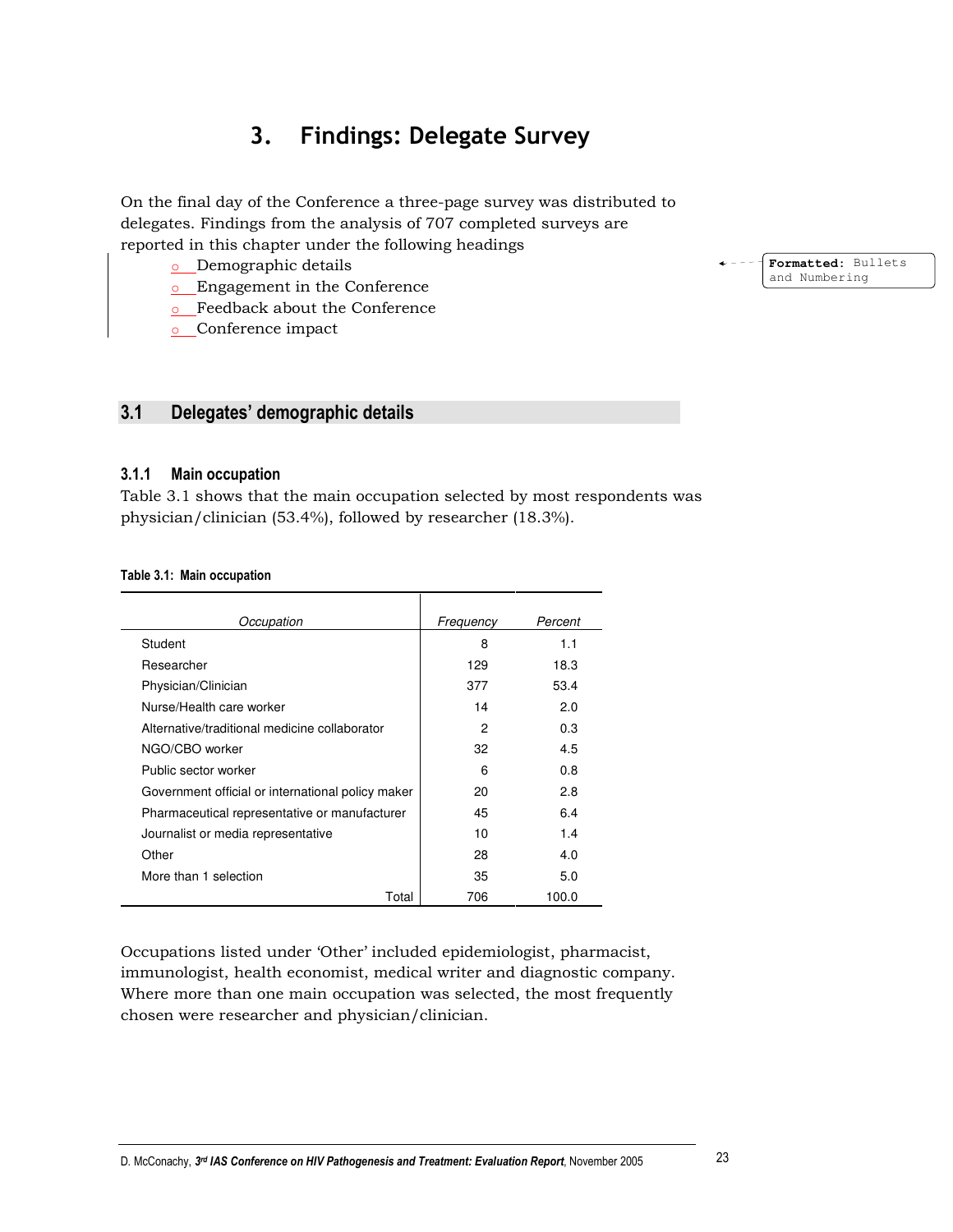#### $3.1.2$ Years worked in HIV/AIDS field

Just over half the respondents (53.7%) had worked full- or part-time in the HIV/AIDS field for 10 or more years (see Figure 3.1). The mean number of years worked was 10.7 and the median was 10.0 years.



Figure 3.1: Years worked in the HIV/AIDS field

HIV/AIDS was the primary area of work for 79.6% of respondents. Physicians/clinicians were the most likely occupations to report that HIV/AIDS was not their primary area of work (26.5%).

#### Country of work and country of residence  $3.1.3$

Delegates were asked in which country they mainly worked and in which country they mainly resided. Responses were recorded and grouped into regions. Figure 3.2 presents respondents' country of work and country of residence by region. Eighty-three countries are represented, the most frequently nominated being Brazil (23% of respondents) and the USA (17% of respondents). The majority of respondents (36%) worked and resided in countries in the Latin America/Caribbean region (with over of these half working and residing in Brazil). Most delegates' country of work was also their country of residence.



Figure 3.2: Country of work and country of residence by region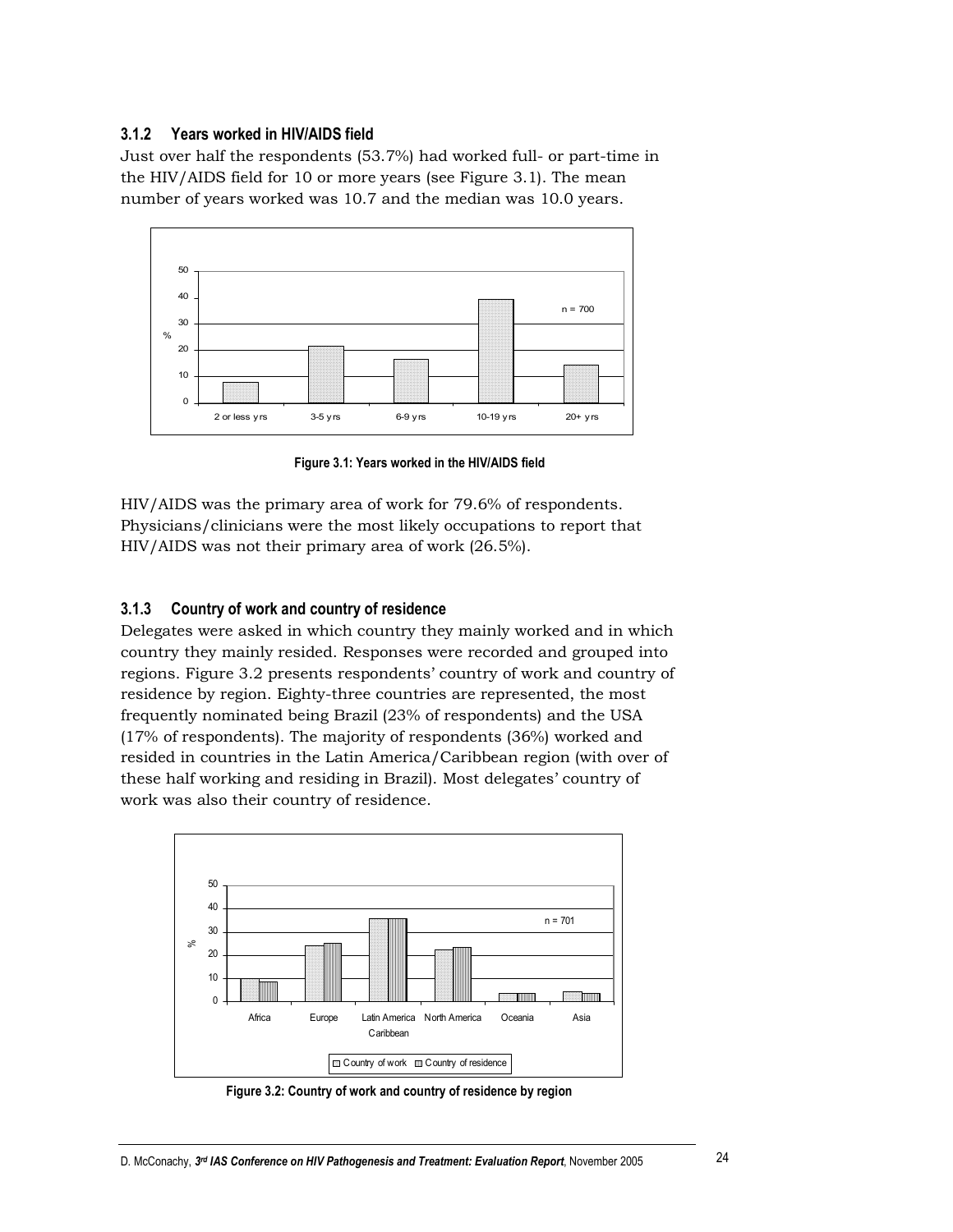Delegates who worked in Africa, Latin America or Asia were significantly more likely to have worked in the field for less than 5 years while delegates who worked in Europe and North America were significantly more likely to have worked in HIV/AIDS for 10 or more years.

#### $3.2<sub>2</sub>$ Delegates' engagement with the Conference

### 3.2.1 Factors influencing decision to attend

Delegates were asked to rate the importance of the following factors in their decision to attend the Conference

- o Scientific program
- o Global focus
- o Opportunity to meet with colleagues about collaborative work
- o Recipient of scholarship or specific funding
- $\circ$  Geographic location

Figure 3.3 shows that the majority of respondents rated the scientific program  $(95%)$ , the global focus  $(87%)$ , and the opportunity to meet with colleagues (83%) as 'very' or 'fairly' important in their decision-making.



### Figure 3.3: Importance of factors in decision to attend Conference

(n = 691, 685... is the number of responses for each factor category on the x-axis, from left to right)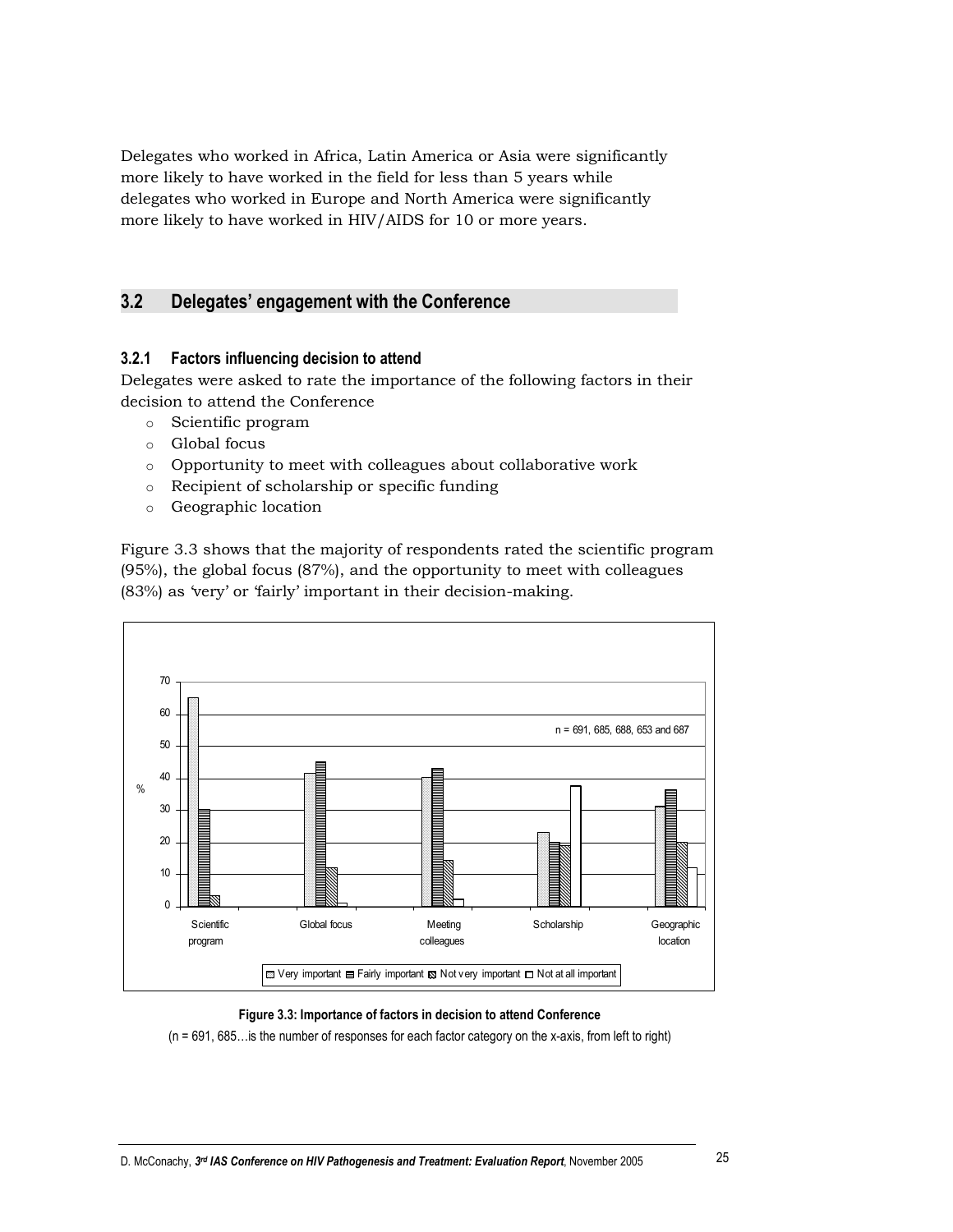The single most important factor (identified by 51% of respondents) was the scientific program, followed by the global focus (identified by 17%).

Delegates from Africa (20.3%), Latin America/Caribbean (16.5%), and Asia (16.7%) were significantly more likely to say that the most important factor was receiving a scholarship or specific funding to attend the Conference.

Researchers (15.9%) were significantly more likely than other groups to rate meeting with colleagues as the single most important factor in their decision to attend.

### 3.2.2 Concentration of main interest

The Scientific Program comprised three concentrations – Basic Sciences, Clinical Sciences and Prevention Sciences. Table 3.2 shows that Clinical Sciences was the concentration of most interest to the maiority of respondents.

### Table 3.2: Concentration of most interest

| Concentration              |       | Percent<br>$(n=696)$ |
|----------------------------|-------|----------------------|
| <b>Basic Sciences</b>      |       | 12.5                 |
| Clinical Sciences          |       | 74.1                 |
| <b>Prevention Sciences</b> |       | 9.8                  |
| More than one selection    |       | 3.6                  |
|                            | Γ∩ta' | 100.0                |

When more than one concentration was selected the most frequently chosen were Clinical Sciences and Prevention Sciences. Respondents who worked in Africa were significantly more likely than other respondents to identify Prevention Sciences as the concentration they were most interested in (23.9%).

### 3.2.3 Presenting at Conference

One third of respondents (33.0%) indicated that they were making an oral or a poster presentation. Delegates who worked in Africa and Asia were significantly more likely to be making a presentation (49.3% and 50.0%) respectively), possibly due to a funding requirement or being a scholarship recipient.

### 3.2.4 Previous Conference attendance

Delegates were asked if they had attended any of the following conferences

 $\circ$  the IAS Conference on HIV Pathogenesis and Treatment in 2001 or 2003;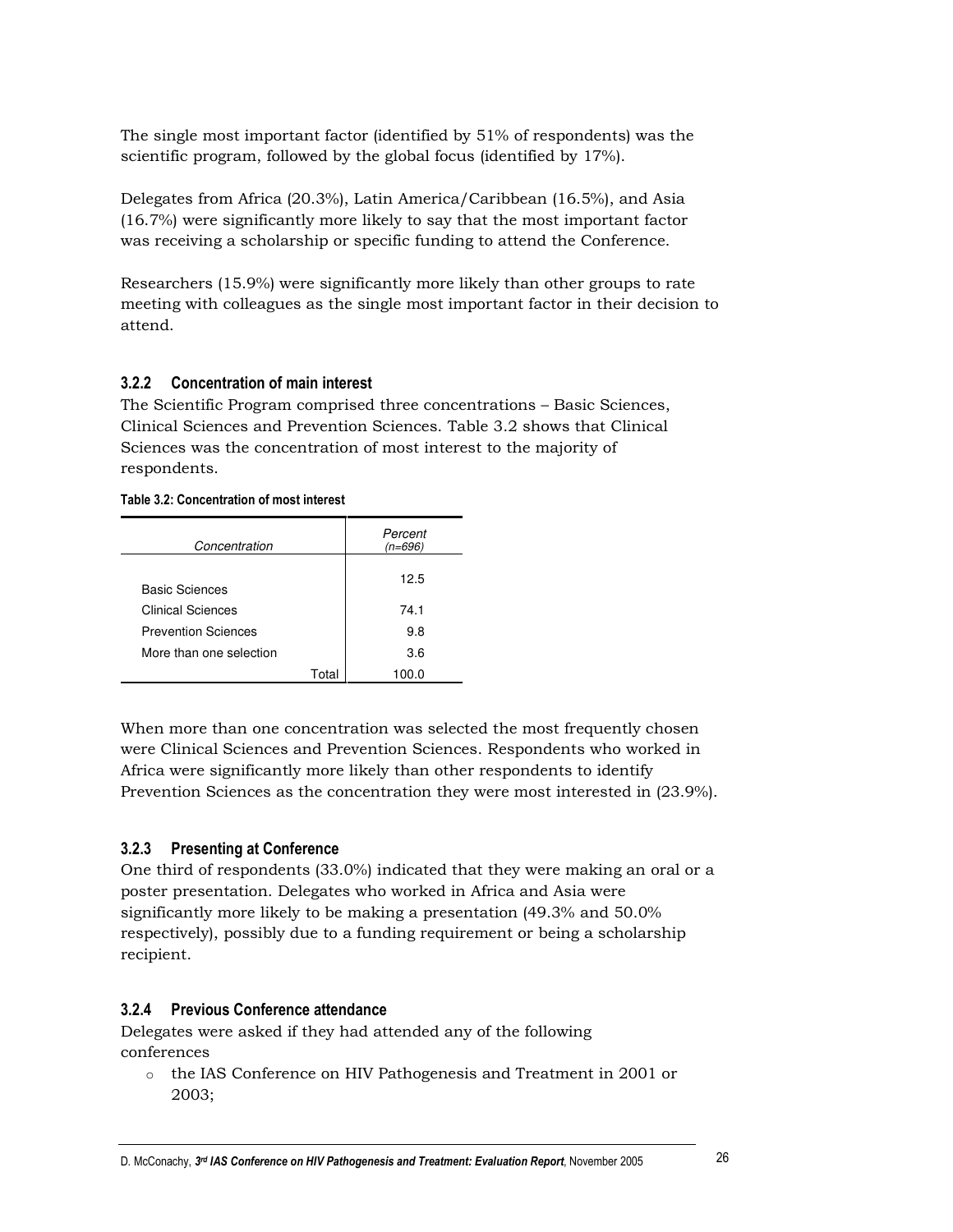- o the International AIDS Conference (IAC) in 2004;
- o the Conference on Retroviruses and Opportunistic Infections (CROI) in 2004 or 2005;
- o the European AIDS Conference (EAC) in 2004 or 2005;
- o the Interscience Conference on Antimicrobial Agents and Chemotherapy (ICAAC) in 2004 or 2005;
- o the Infectious Diseases Society of America (IDSA) Conference in 2004 or 2005.

Responses are presented in Table 3.3. It should also be noted that 28.6% of delegates had not attended any of the conferences, and that 36.2% had only attended a Conference(s) on Pathogenesis and Treatment.

### Table 3.3: Conference attendance

| Conference attended                          | Percent <sup>a</sup><br>$(n=707)$ |
|----------------------------------------------|-----------------------------------|
| HIV Pathogenesis & Treatment Conference 2003 | 31.9                              |
| HIV Pathogenesis & Treatment Conference 2001 | 20.2                              |
| IAC 2004                                     | 39.3                              |
| CROI 2004 or 2005                            | 31.4                              |
| 1 of EAC. ICAAC. IDSA in 2004 or 2005        | 27.3                              |
| 2 of EAC. ICAAC. IDSA in 2004 or 2005        | 6.5                               |
| EAC. ICAAC & IDSA in 2004 or 2005            | 1.3                               |

a. As some delegates gave more than one response the sum of the percentages is greater than 100.

This was the first Conference on Pathogenesis and Treatment for 60% of delegates. Almost one third  $(31.9\%)$  had attended the  $2<sup>nd</sup>$  Conference in Paris, 2003, a 10% increase on the number of delegates who reported attending the 1st Conference in Buenos Aires in 2001 (20.2%).

Approximately 30% of respondents had attended CROI in 2004 or 2005. Those delegates working in North American (64.1%) and Europe (38.2%) were significantly more likely to have attended CROI. They were also more likely (37.2% and 42.9% respectively) to have attended ICAAC or EAC or IDSA. Researchers (42.6%), pharmaceutical representatives or manufacturers (48.9%), government officials or international policy makers (35.0%), followed by physicians/clinicians (28.9%) were significantly more likely to have attended CROI.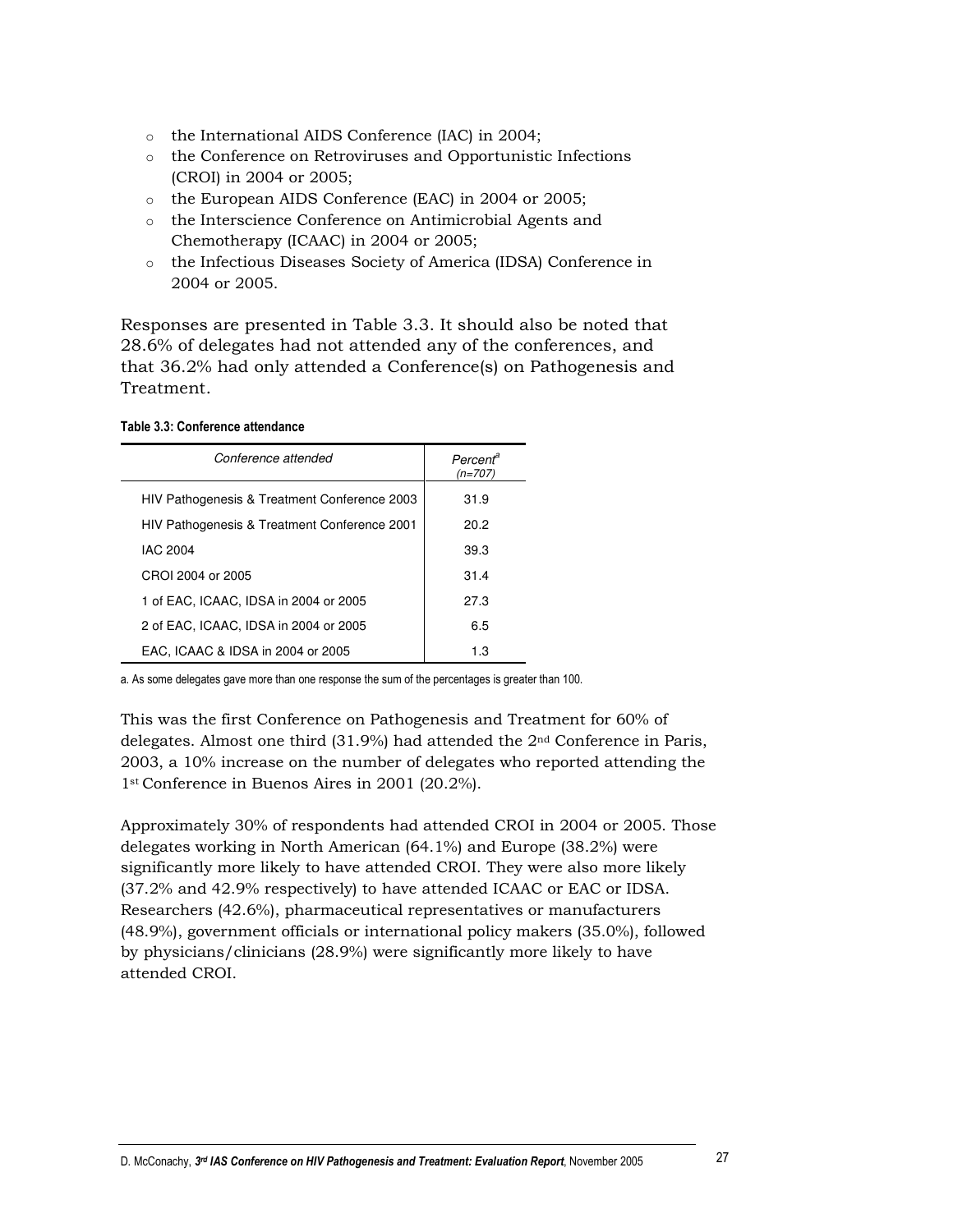### 3.2.5 Features that make Conference on HIV Pathogenesis and Treatment different

Delegates were asked if the Conference on HIV Pathogenesis and Treatment offered them something that they do not get from other conferences. Just under half (45%) agreed that the Conference offered something different.

Delegates who worked in Africa, Oceania and Asia (one fifth of survey respondents) were significantly more likely than respondents in other regions to say that the Conference offered something different (61.3%, 68.0% and 66.7% respectively). Delegates who attended CROI (one third of survey respondents) were significantly more likely to report that this conference did not offer something special (62.4%). There was no significant difference with respect to occupation or length of time working in HIV/AIDS between those delegates who felt that the Conference offered something special and those who did not.

Two hundred and fifty delegates provided details about the nature of the difference. Responses were coded and the following key themes identified

- o Global focus and exposure to international ideas;
- o Updates and new information;
- o Emphasis on Science;
- o Opportunities for international collaboration and networking;
- o A broad, comprehensive program.

Table 3.5 summarises the main responses. Each feature is illuminated by quotations from delegates.

| Feature                                     | No. of Respondents<br>$(n=250)$ | Percent of respondents <sup>a</sup> |
|---------------------------------------------|---------------------------------|-------------------------------------|
| Global focus                                | 63                              | 25.2                                |
| New information and updates                 | 56                              | 22.4                                |
| <b>Emphasis on Science</b>                  | 46                              | 18.4                                |
| International networking and collaboration  | 31                              | 12.0                                |
| Scope and breadth of program                | 34                              | 14.0                                |
| Specific comparison with other conference/s | 20                              | 8.0                                 |
| Other                                       | 48                              | 19.0                                |

### Table 3.5: Features that make Conference different

a. As some delegates identified more than one feature, the sum of the percentages is greater than 100.

### Global focus and exposure to international ideas

Opportunity to have an insight on a global perspective as to how the AIDS problem is being addressed elsewhere and to be aware of new treatments Physician/clinician, 4 years working in HIV/AIDS, Latin America/Caribbean region

Greater presence of researchers from developing countries. CBO/NGO worker, 16 years work in HIV, Europe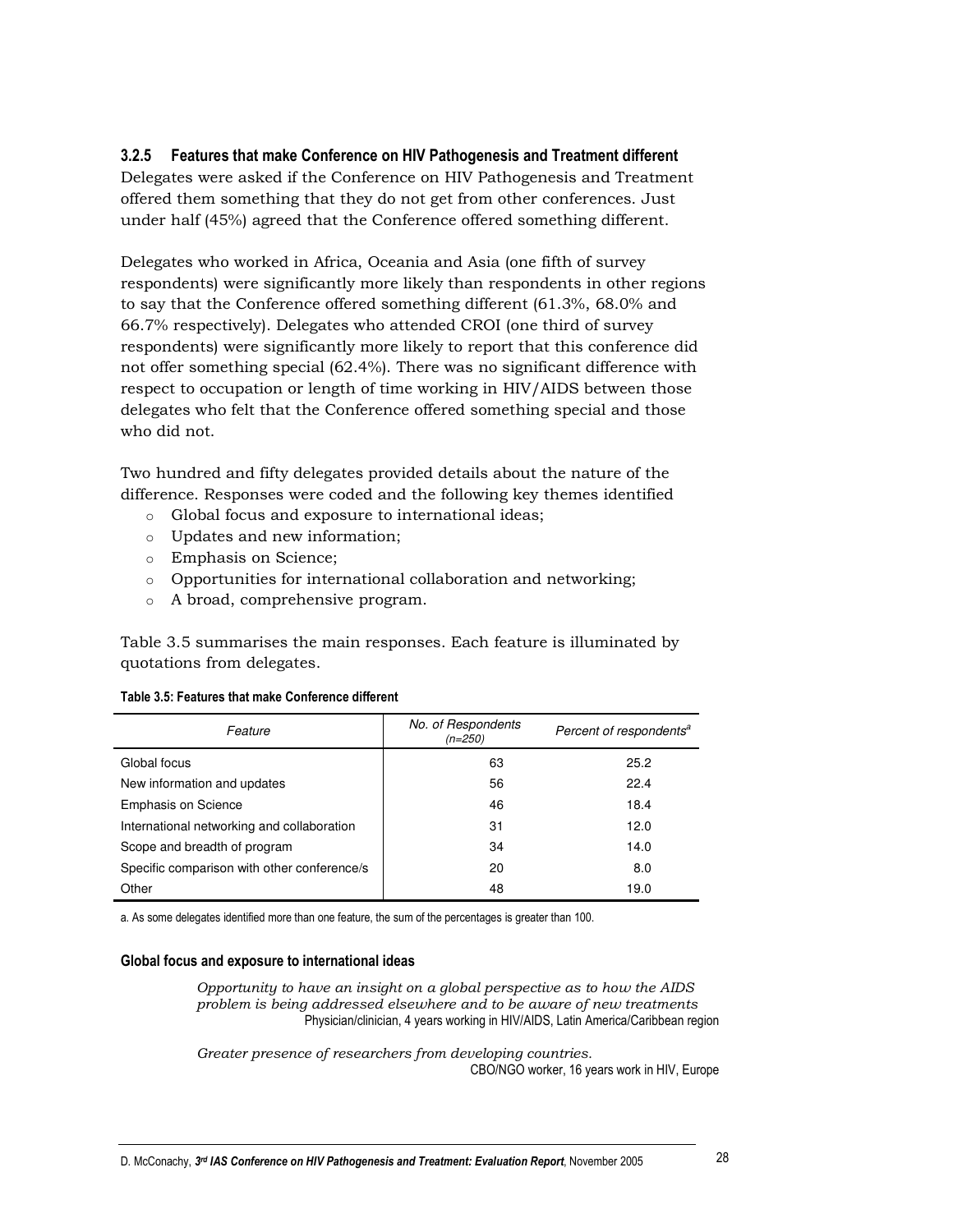Excellent international perspective while concentrating on clinically relevant, current research.

Physician/clinician, 13 years work in HIV, North America

### New information and updates

offering both general and specific information (eg vaccines, paediatric HIV, immune reconstruction, resistance)

> Explanation and new information provided by drug companies which I otherwise wouldn't get, though now prescribing drugs. Also resistance issues and more about side effects, and a lot of literature which is not available in my country.

Physician/clinician, 14 years work in HIV, Africa

Results of new clinical and prevention research Physician/clinician, 5 years work in HIV, Latin America/Caribbean region

### Scientific focus and quality of science

Strong emphasis on clinical/basic sciences at an intermediate level Physician/clinician, 8 years work in HIV, Latin America/Caribbean region

Up to date overview of current and upcoming AIDS science Physician/clinician, 20 years work in HIV, North America

### Scope and breadth of the program

covering Basic, Clinical and Prevention Sciences.

A mix of basic science and community activism and care provision Researcher, 10 years work in HIV, Latin America/Caribbean region

A balanced and comprehensive update on treatment and prevention of HIV/AIDS

Physician/clinician, 10 years work in HIV, Asia

### Opportunities for international networking and collaboration

The possibility of interchange of experiences with people living all over the world and who work in HIV/AIDS

Nurse/Health care worker, 8 years work in HIV, Latin America/Caribbean region

Interaction with international colleagues

Researcher, 20 years work in HIV, North America

### Specific comparison with other conferences

Comments primarily related to focus and size, with the Conference on HIV Pathogenesis and Treatment variously described as 'smaller', 'more manageable', 'easier to negotiate' and 'more focused'. Also comments in relation to the timing of the Conference in relation to other conferences.

> Global focus of scientific program as opposed to politics, as is the case with IAC; similar to retrovirus conference but with a greater range of international perspectives.

Researcher, 16 years work in HIV, North America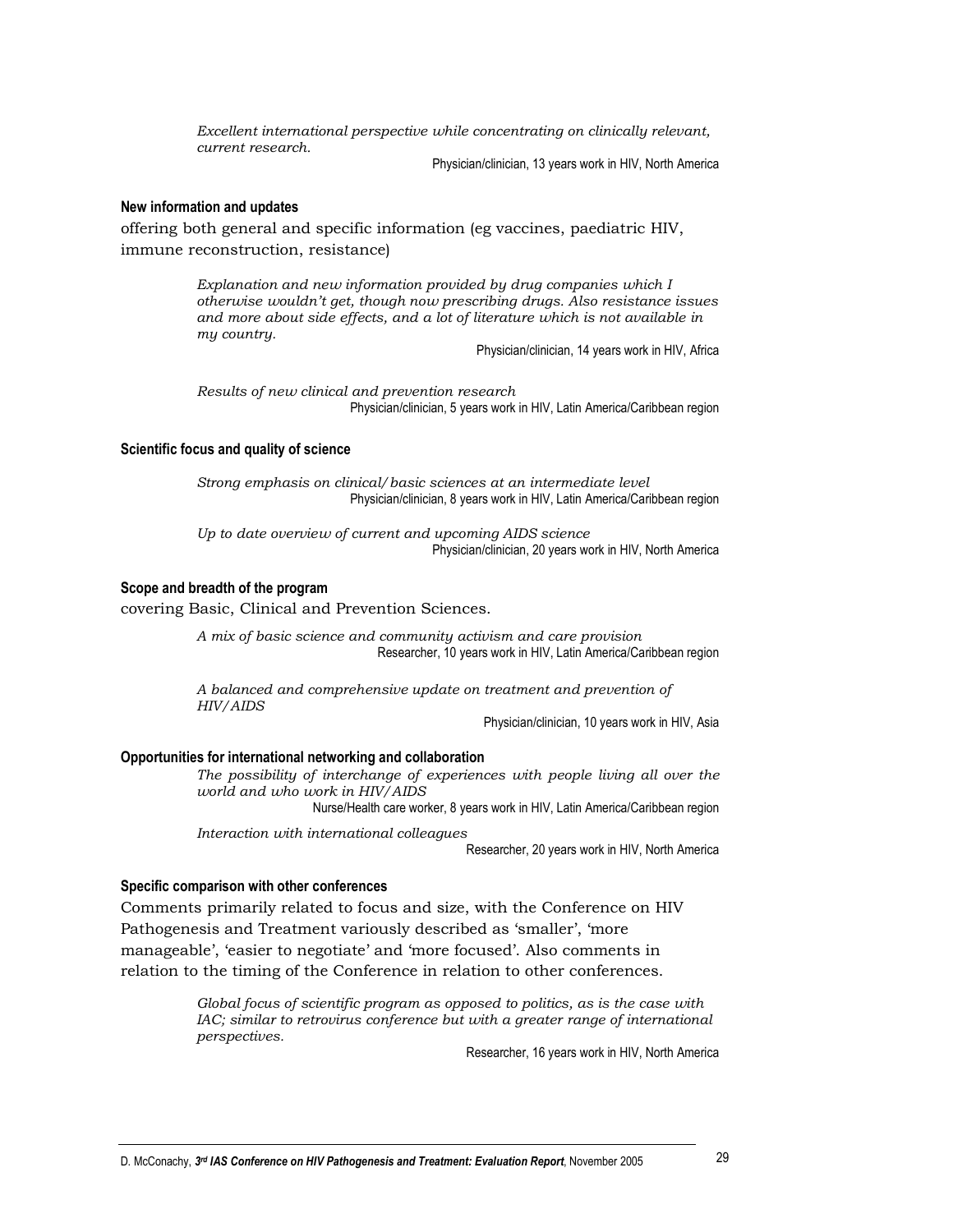Have access to investigators and people who are treating PLWHA. Plus the timing is unique  $-$  having a big HIV conference at this time of year. Researcher, 25 years work in HIV, North America

### Other comments about difference

These included the fact that there were more interactive sessions and debates and skill building opportunities, the conference location was Rio with exposure to the Brazilian HIV context, and the conference had an HIV focus (from people whose primary work is not HIV).

### 3.2.6 Attendance at 4<sup>th</sup> Conference on Pathogenesis and Treatment

Delegates were asked if they would choose to attend the next conference, based on their experience of the 3rd Conference. Table 3.6 shows that only 10% of delegates would choose not to attend the 4<sup>th</sup> Conference in Sydney in 2007.

### Table 3.6: Attendance at next conference

| Attendance   | Percent<br>$(n=701)$ |  |
|--------------|----------------------|--|
| Yes          | 45.4                 |  |
| Maybe        | 43.2                 |  |
| Probably not | 9.6                  |  |
| No           | 1.9                  |  |
|              | Total<br>100.0       |  |

Delegates who work in Africa (73.5%) were significantly more likely to say they would attend the Conference in 2007, followed by delegates from Oceania (64.0%). Not surprisingly, those delegates who agreed that the conference offered something different were significantly more likely to say they intended to attend IAS 2007 (62.9%) (30.7% said 'maybe').

#### $3.3$ **Feedback about the Conference**

### 3.3.1 Conference initiatives

A number of innovations were introduced at the Conference and feedback was sought about the following

### **Prevention Sciences concentration**

Four of the 17 main abstract categories focused on this new concentration.

### Interactive sessions

These included an increased number of debate, fora and discussion sessions.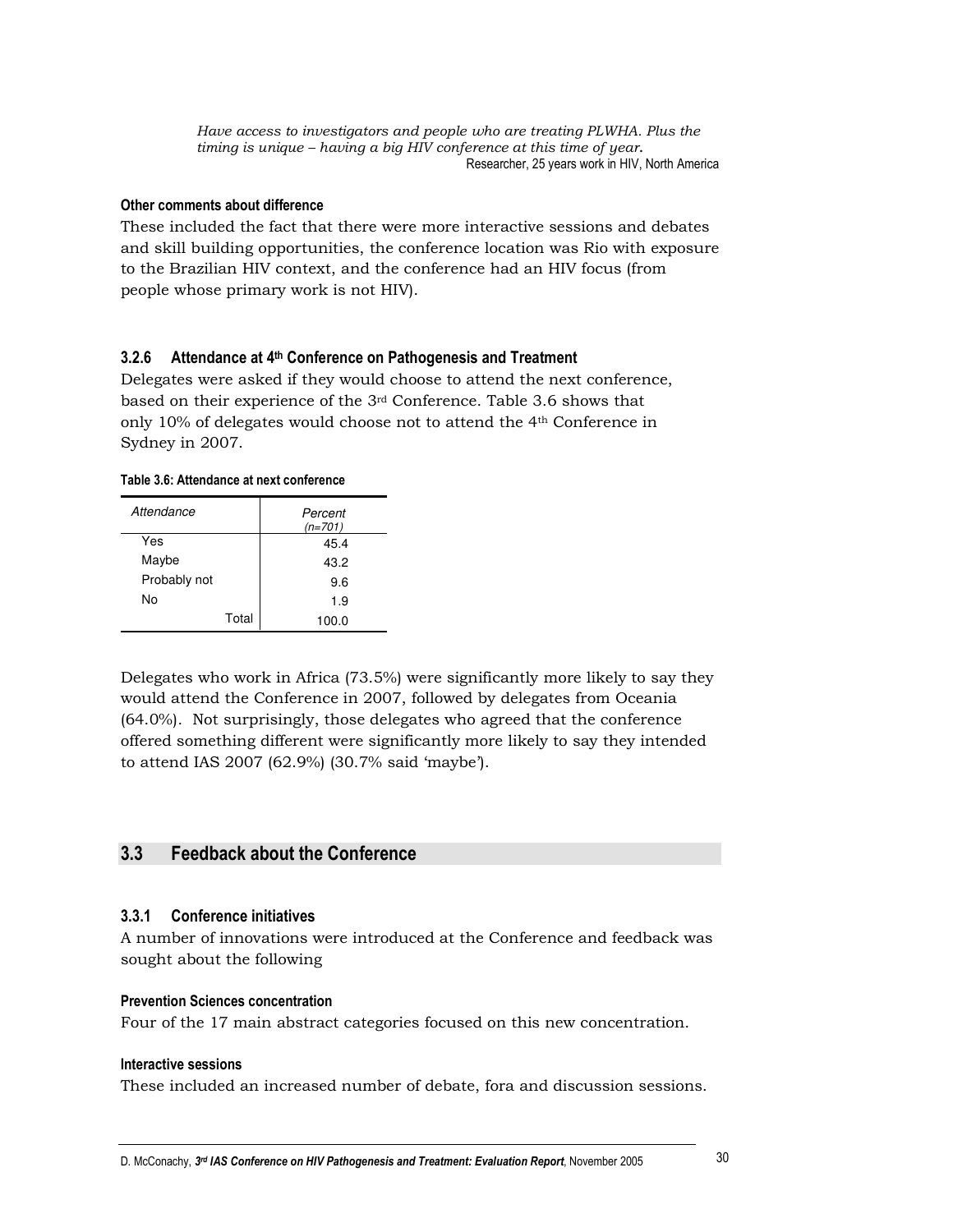### **Networking areas**

Five clearly marked areas were established and set up with tables, couches and chairs to promote and facilitate networking in the two Conference pavilions.

### **Delegate Connector**

This facility allowed delegates to connect to each other through the Conference website or the Delegate Connector desk. During the Conference

- 420 people checked for messages, totalling around 3,000 log-ins;
- 64 people sent a total of 500 messages;  $\mathbf{r}$
- 100 people signed-up for the Delegate Connector.  $\frac{1}{2}$

Respondents were asked to rate the usefulness of each initiative. They were also asked to rate the usefulness of the Conference website. Figure 3.4 shows that both the Prevention Sciences concentration and the interactive sessions were regarded as 'very useful' or 'fairly useful' by more than 80% of respondents. Around 60% of respondents rated the Delegate Connector facility and the networking areas as 'very useful' or 'fairly useful', although more than 10% were unaware of these initiatives.



Figure 3.4: Usefulness of initiatives (n = 671, 666... is the number of responses for category on the x-axis, from left to right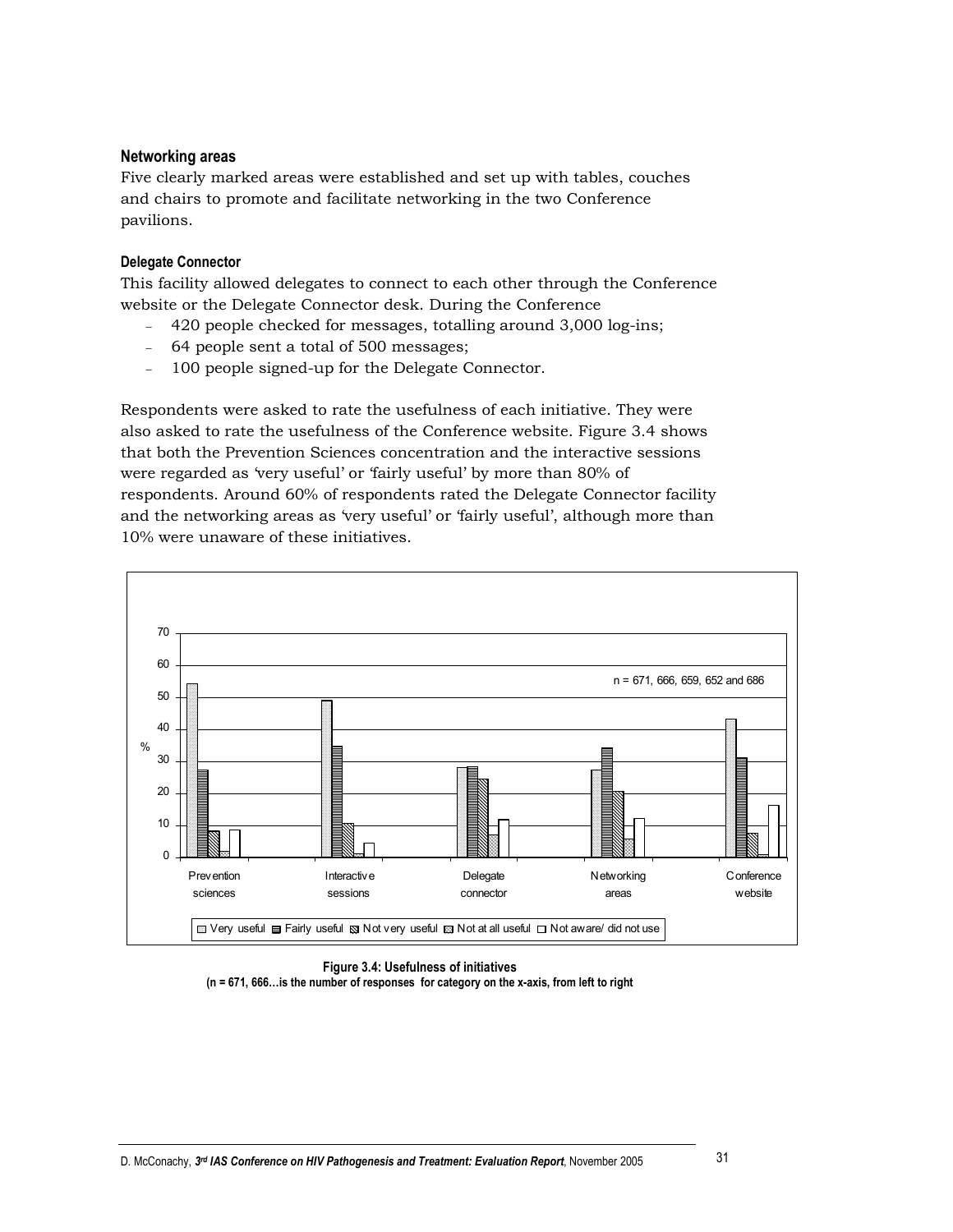### 3.3.2 Delegates' suggestions for improvement and change

Delegates were asked if the Conference Program or other aspects of the Conference should be changed or improved. Table 3.7 shows that approximately half the respondents offered suggestions. There were no significant differences between those delegates who made suggestions and those who did not with respect to occupation or length of time in the field.

| Suggestion for change | Percent who would change<br>Program $(n=647)$ | Percent who would change<br>other aspect (n=627) |
|-----------------------|-----------------------------------------------|--------------------------------------------------|
| Yes                   | 53.0                                          | 51.2                                             |
| No.                   | 47.0                                          | 48.8                                             |
| Total                 | 100.0                                         | 100.0                                            |

### Table 3.7 Delegates' suggestions for improvement and change

### 3.3.3 Conference Program

Delegate's suggestions to improve or change the Conference Program were coded into key themes that are summarised in Figure 3.5, followed by a discussion of each theme.





\*As some delegates suggested more than one improvement, the sum of the percentages is greater than 100.

### **Program focus**

Comments here related to the balance and focus of the program. Of the 74 delegates who made suggestions about the program, 28% wanted more Basic Sciences, 25% wanted more Basic and Clinical Sciences, 9% more Clinical Sciences, and 18% more Prevention Sciences. The remainder (20%) focused on a variety of aspects including a greater emphasis on developing countries and more community participation. A selection of representative comments follow.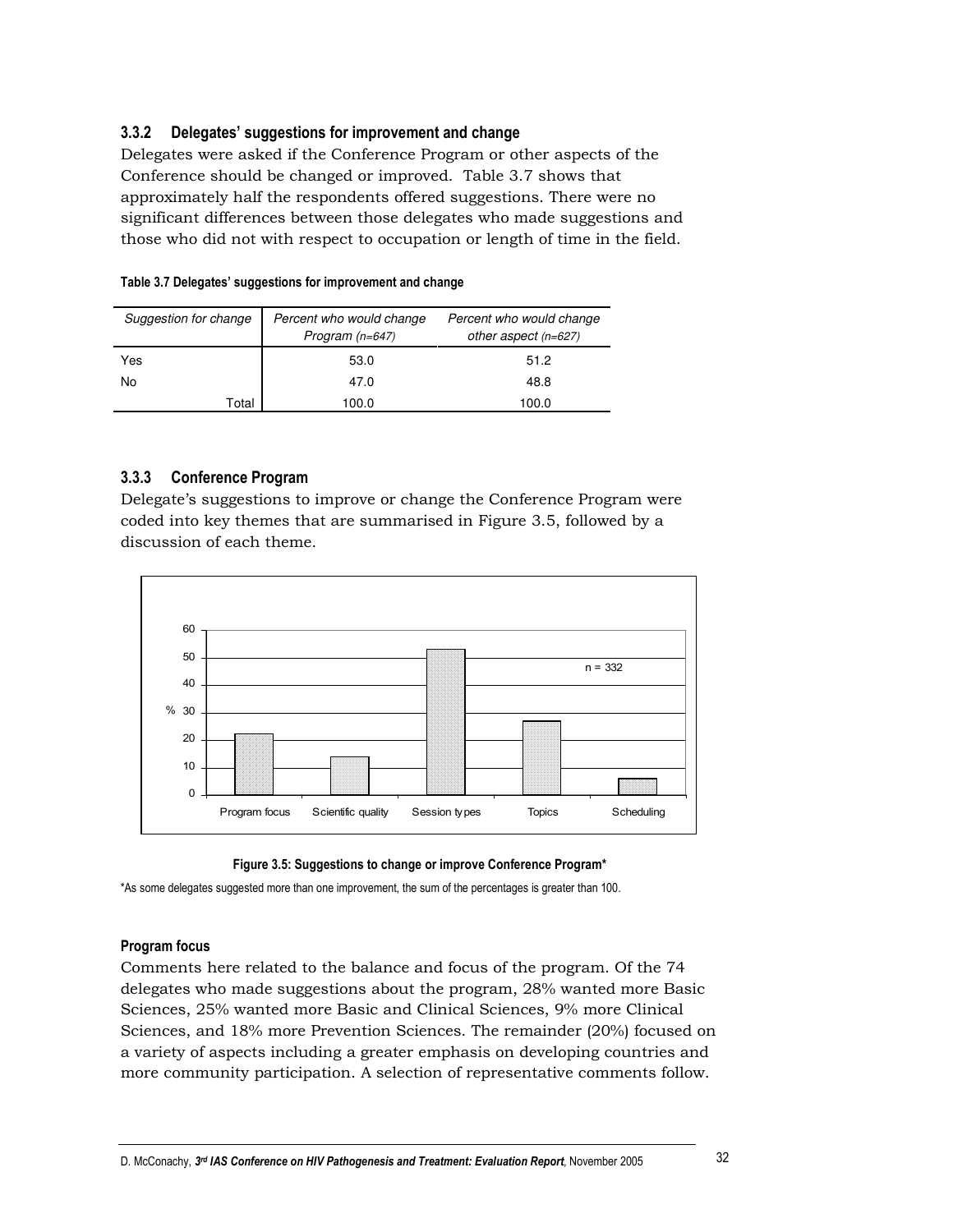More emphasis on basic research. Future new developments in pathogenesis and treatments. The controversial issues.

Researcher/physician, 20 years working in HIV/AIDS, Asia

Focus on new, translational research

Researcher, 10 years working in HIV/AIDS, Europe

More Basic and Clinical Science sessions reviewing current knowledge on resistance and treatment

Physician/clinician, 5 years working in HIV/AIDS, Europe

Prevention and social science are an important thing about the IAC, not for this conference.

Physician/clinician, 20 years working in HIV/AIDS, Latin America/Caribbean region

Whilst I appreciate that this conference is primarily about pathogenesis and treatment, I would have like to see much more on prevention and evaluation of non-clinical interventions

Researcher, 15 years working in HIV, North America

Added focus in prevention stream/plenaries on the science of behavioural prevention, not just biomedical prevention.

CBO/NGO worker, 20 years work in HIV, Oceania

### **Scientific quality**

Comments here related to the need to improve the quality of the science in the Conference program. Many respondents simply wrote 'better science needed' or 'better scientific program'. Others made specific suggestions including a greater emphasis on innovative science and new findings (including more late breakers), improved scientific content of oral sessions, and more rigorous abstract selection. Almost half the respondents (43%) who commented on the quality of the science were researchers, followed by physicians/clinicians  $(37%)$ .

### **Conference sessions**

More than half (52%) of the 176 comments made about conference sessions related to the poster exhibition. Feedback was also received about interactive sessions and debates  $(25%)$ , oral and plenary sessions  $(15%)$ , and other aspects  $(8\%)$ .

### Posters

Most delegates felt that the organisation of posters was extremely poor, exemplified by the following quote

> I went through the book and made a list of posters I wanted to see - then wasted my time trying to find them. Physician/clinician, 25 years in HIV field, North America

Suggestions for improvement included numbering the posters and displaying them in sequence - grouped according to subject and mounted at eve level with appropriate tape. Other comments related to the poor scientific quality of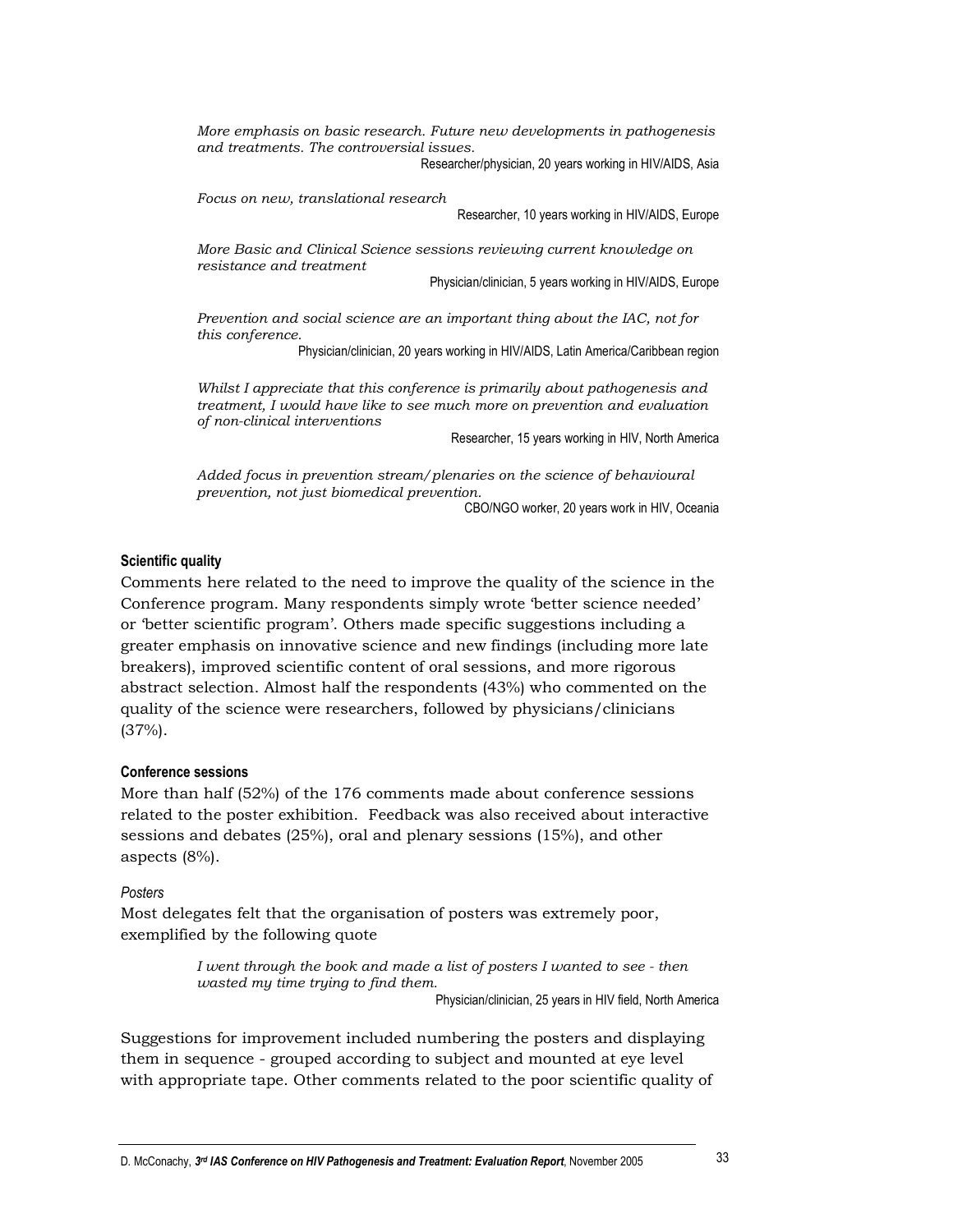some posters, poor visibility and acoustics for poster presentations, the early removal of posters, and the somewhat isolated location of the poster exhibition area. Timetabling of poster presentations against other sessions also resulted in some presenters not turning up and may have impacted on a potential audience.

### Debates and interactive sessions

Comments about debates were generally positive, with most respondents indicating that they were a valuable feature of the Conference. Some noted that it is important to allocate sufficient time and to ensure that the issues debated are relevant and useful, and do not simply repeat old arguments.

Many respondents highlighted the importance of interactive sessions and the need to build these into the Conference – not only through debates and fora, but also by creating opportunities for delegates to speak with each other and 'experts' (eg setting up small interest groups, having more question and answer and 'meet the plenary speaker' sessions).

> Install more opportunities for interactive exchange of experiences - about questions, structures, strategies and difficulties of treatment. Physician/clinician, 20 years in HIV, Europe

### Plenary and oral sessions

Comments about oral sessions primarily related to the value of having time to ask questions and discuss issues raised at the end of each presentation. Comments about plenary sessions primarily noted the benefits of presenting overviews, state-of-the-art lectures and updates (including more late-breakers) in these sessions, and the need for high quality presentations.

### **Topics**

A wide variety of topics were identified by 89 delegates, with respondents generally requesting more information. The two topics most frequently identified were treatments and paediatric HIV, followed by opportunistic infections and co-infections, prevention, resistance, and women and HIV.

### **Scheduling**

Comments mainly referred to the concurrent timetabling of sessions (eg) clinical plenary sessions; poster presentations and symposia). To overcome the problems this creates, some respondents suggested extending the conference, or having shorter sessions.

#### $3.3.4$ Suggestions for changing or improving other aspects of the Conference

Half the respondents offered suggestions for changing or improving other aspects of the Conference. Responses were categorised into key themes. These are presented in Figure 3.6, followed by a discussion of each theme.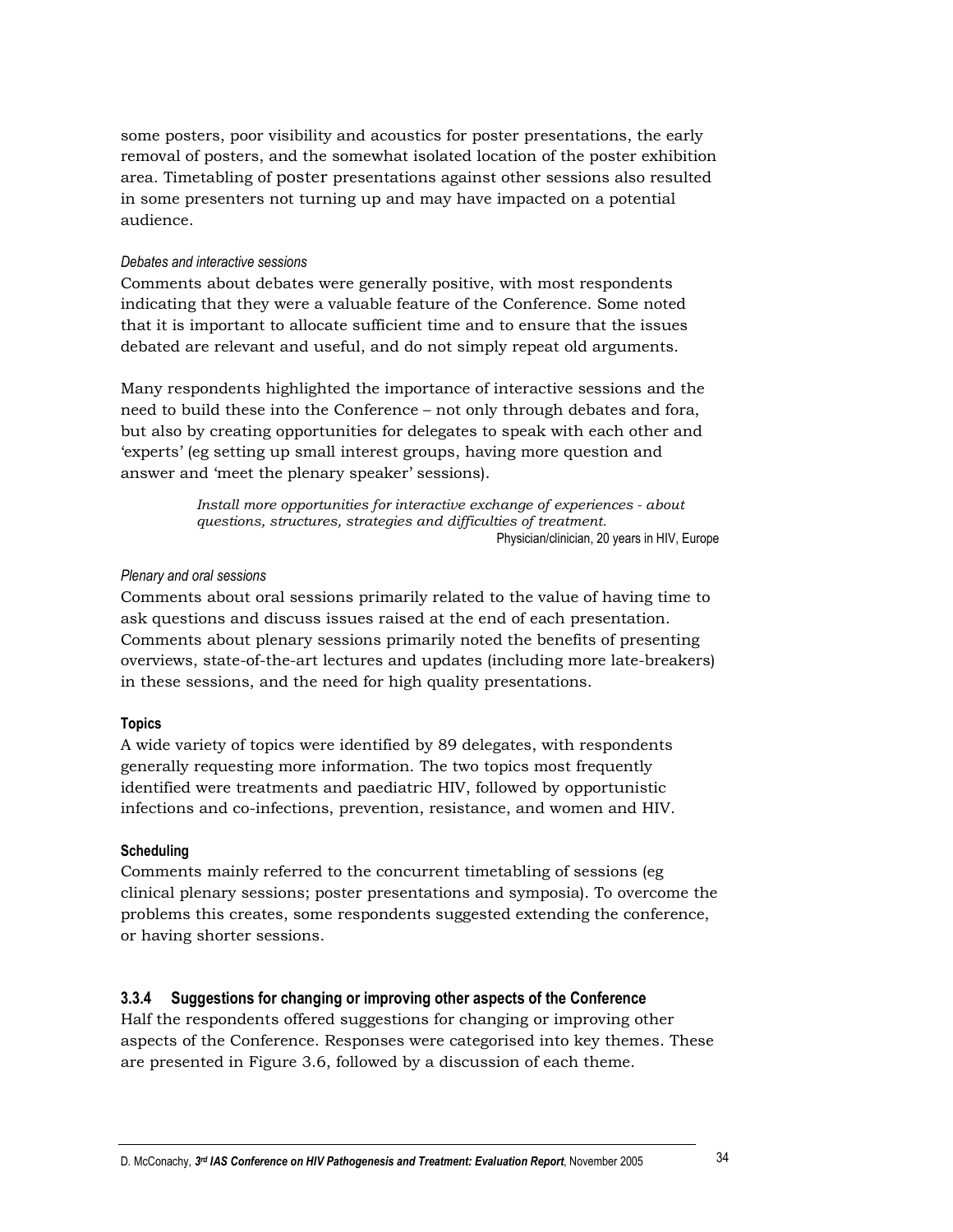

Figure 3.6: Suggestions to change or improve Conference\* \*As some delegates suggested more than one improvement, the sum of the percentages is greater than 100.

### **Distance and transport**

Comments primarily related to the need for the conference venue and conference hotels to be near each other. Some respondents reported spending more than two hours each day travelling to and from the venue. Moreover, bus timetabling made it difficult for delegates who wished to arrive later or to return to their hotel in the middle of the day prior to attending an evening session.

### **Technical aspects**

Comments primarily related to the need for high quality audiovisual equipment, good acoustics in all rooms, and the strategic placement of screens to ensure visibility during presentations.

### Venue

Comments primarily related to the need for appropriately sized session rooms, adequate seating and good ventilation. Some observations were also made in relation to venue layout, and distance and time taken to move between session rooms.

### **Facilities**

Over half the comments related to the need for good quality food. Other suggestions included the provision of morning tea and free bottled water, post office and banking facilities, and clean bathroom amenities.

### **Conference Materials**

Comments primarily related to what was considered inappropriate charging for the Conference Abstract book. Some respondents noted that the free Abstracts on CD-ROM were only accessible to delegates with laptops. Other suggestions included making available detailed program information prior to the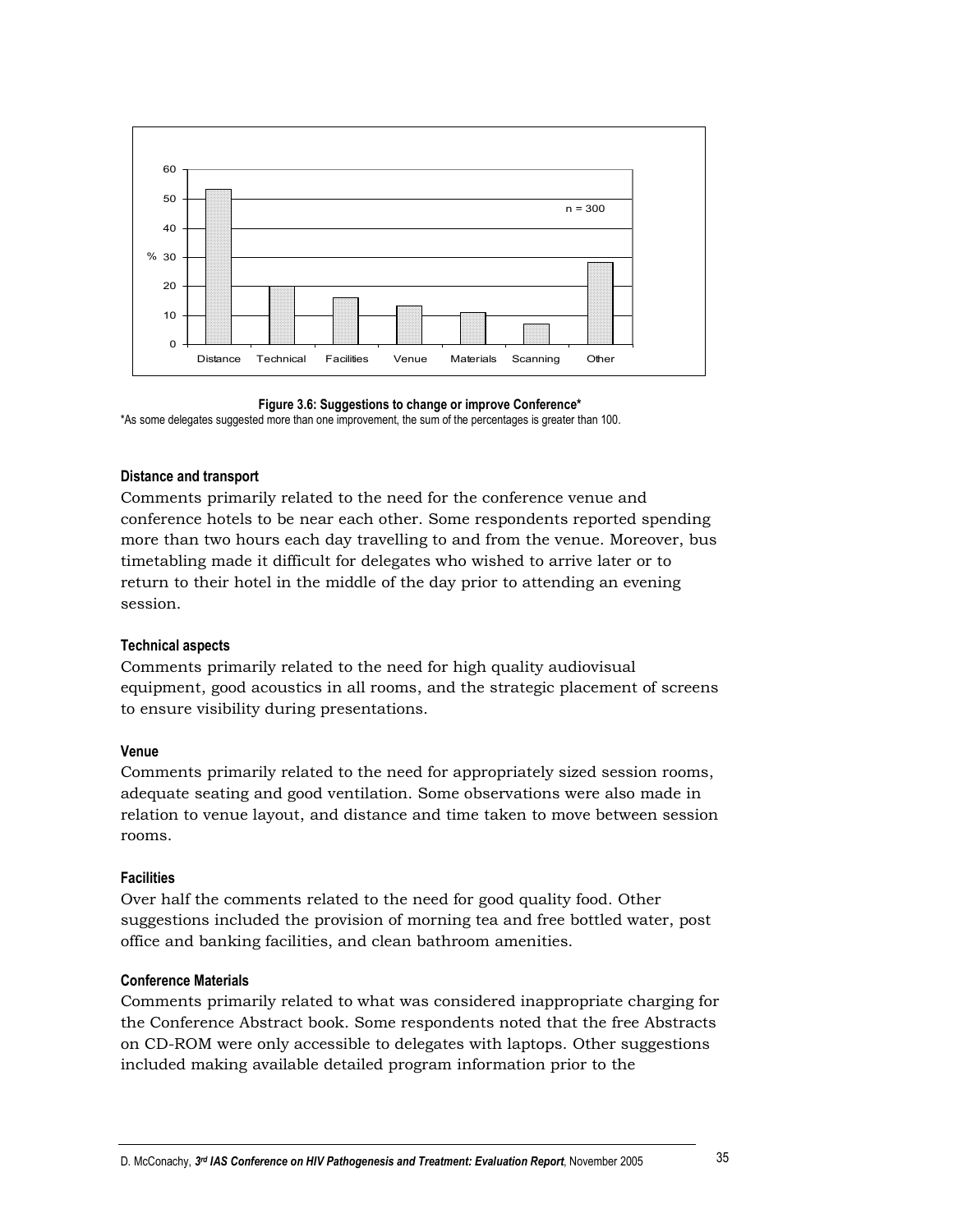conference, posting a searchable program on the Conference website, and increasing the font size of the Pocket Program.

### Delegate scanning

Comments revealed that many respondents were unclear why they were being electronically scanned. Most advocated that the process be discontinued because it was intrusive and caused bottlenecks at session entry points.

Other suggestions for change or improvement, each made by fewer than 20 respondents, included

- o Overall improvement in Conference organisation;
- o A more streamlined registration process;
- $\circ$  Increased number of scholarships, especially for delegates from resource-poor settings;
- $\circ$  Increased number of English-speaking staff and volunteers, and improved local language translation;
- $\circ$  Provision of guidelines for speakers and chairpersons covering aspects such as the use of slides and microphones, and timing for presentations;
- $\circ$  Improvements in the PLWHA lounge including better food and easier access;
- o More internet access points.

#### $3.4$ **Conference Impact**

Delegates were asked to rate the Conference's success in achieving the following

- o Giving them new insights into HIV disease development, prevention and/or care:
- o Promoting productive debate;
- o Facilitating knowledge sharing among participants;
- o Offering an opportunity to meet with colleagues about collaborative work;
- $\circ$  Assisting them to make new contacts that may lead to collaborative work.

Figure 3.7 shows that 80% or more respondents rated the Conference as 'very' or 'fairly' successful in giving new insights and facilitating knowledge sharing. Although approximately 70% of delegates rated promoting debate, offering opportunities to meet with collaborating colleagues and to make new contacts as 'very' or 'fairly' successful, close to 30% did not.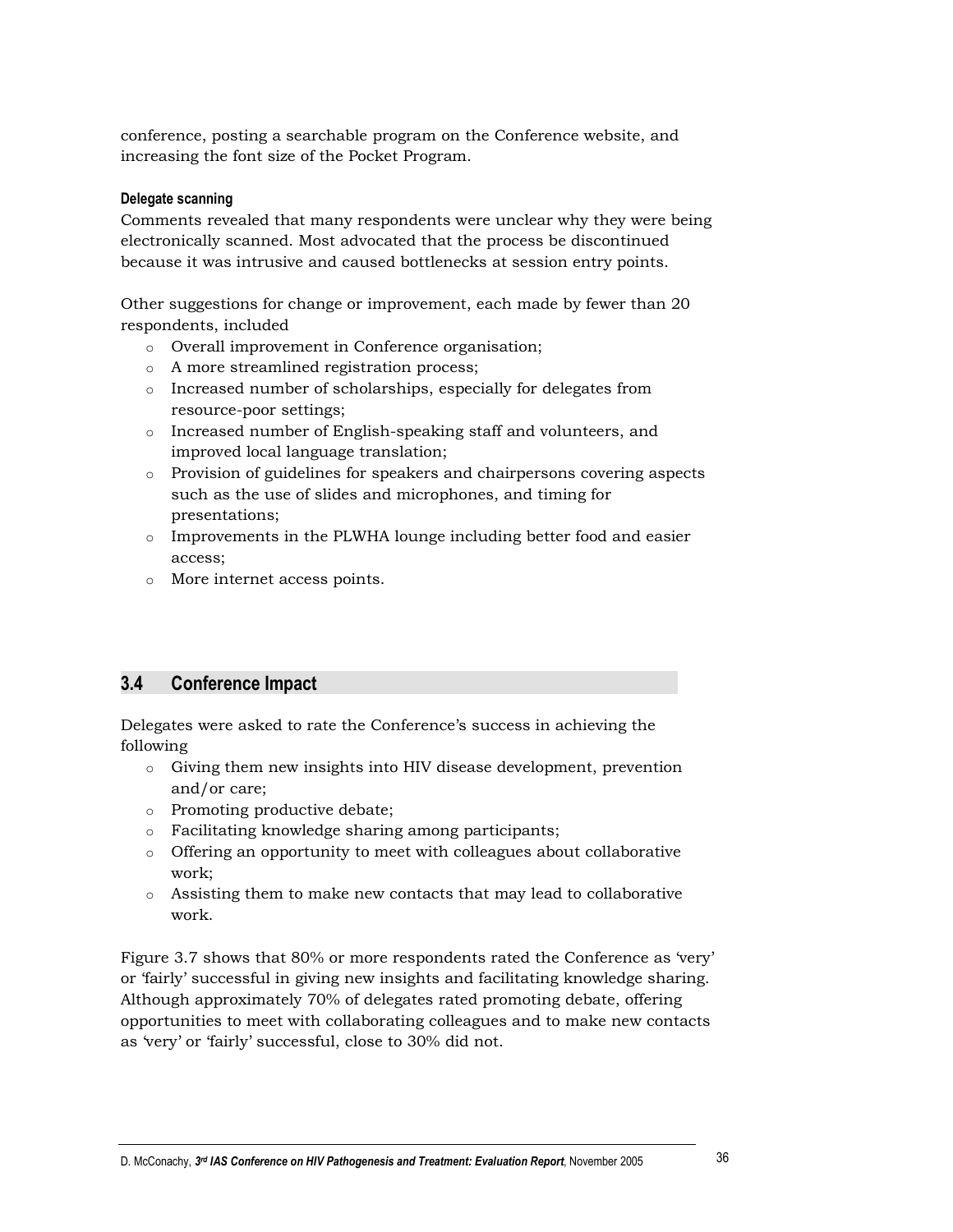

Figure 3.7: Impact of the Conference

 $(n = 689, 688...$  is the number of responses for category on the x-axis, from left to right

There was no significant difference between those delegates who felt that the Conference was successful in a particular area and those who did not with respect to occupation or length of time working in HIV/AIDS.

#### $3.5$ **Summary**

A considerable amount of detailed data has been presented in this chapter. To assist with understanding and uptake, key findings are summarised below.

## Demographic details

Of the 707 delegates who completed the survey

- o 53% classified their main occupation as physician/clinician, followed by researcher (18%);
- o 80% stated HIV/AIDS was their primary area of work;
- almost all worked and resided in the same country; the majority  $\circ$ (23%) working/residing in Brazil, and in the Latin America/Caribbean region (35%);
- average length of time worked in HIV/AIDS was 10.7 years.  $\circ$

## **Engagement in the Conference**

Of the 707 delegates who completed the survey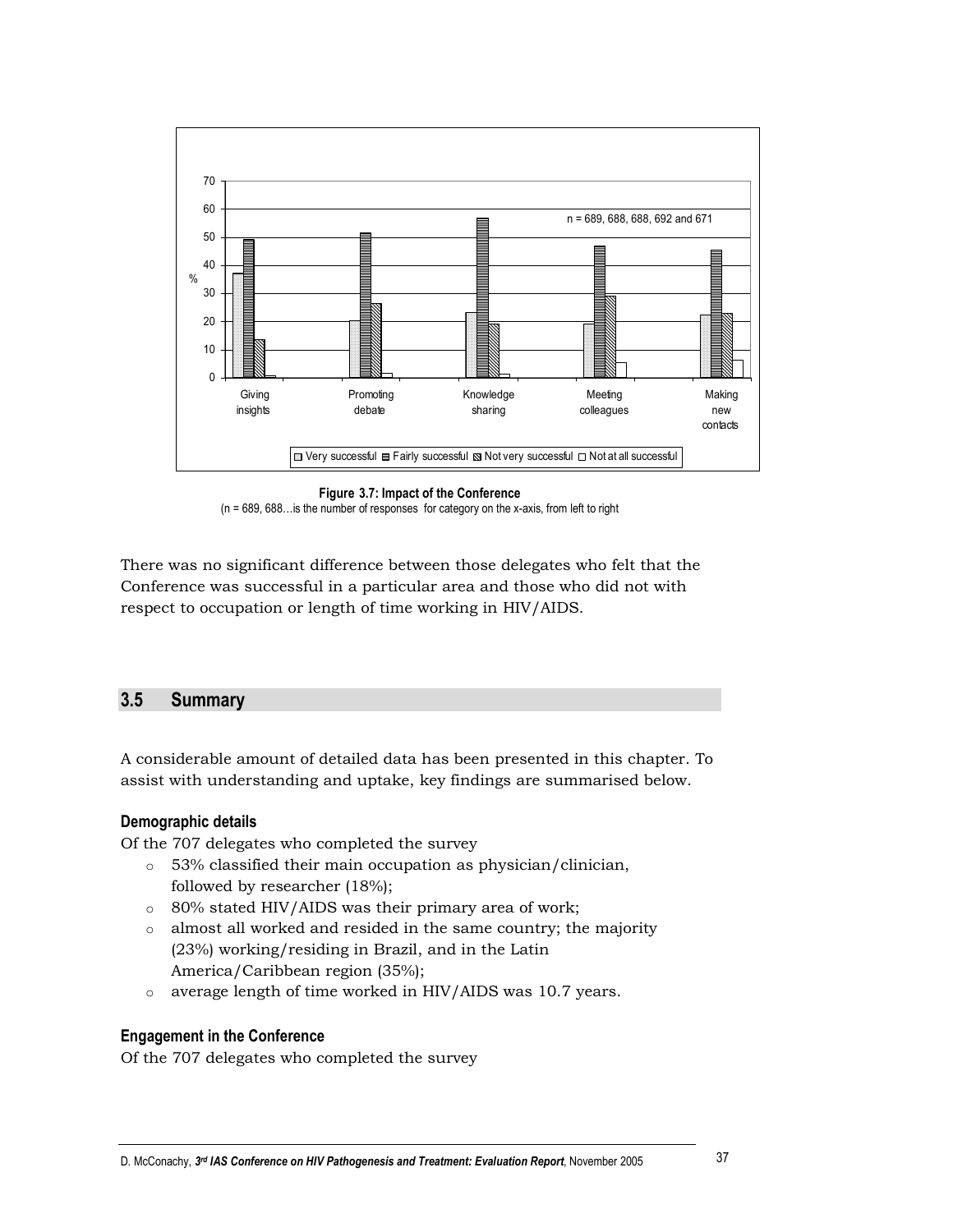- $\circ$  51% identified the scientific program as the single most important factor in their decision to attend, with over 40% rating scientific program, global focus and meeting colleagues as 'very important' factors;
- o 74% were most interested in the Clinical Sciences concentration;
- $\circ$  33% were making an oral or poster presentation;
- $\circ$  60% had not attended a previous Conference on HIV Pathogenesis and Treatment, 20% had attended the 1<sup>st</sup> Conference, and 32% had attended the 2<sup>nd</sup> Conference:
- $\circ$  31% had attended CROI in 2004 or 2005, and 40% had attend IAC in 2004:
- o 45% considered that the Conference on HIV Pathogenesis and Treatment offered them something that they don't get from other conferences, the features most frequently identified being the global focus and new information and updates;
- o 45% plan to and 43% may attend the 4<sup>th</sup> Conference on HIV Pathogenesis and Treatment

## **Feedback about the Conference**

Of the 707 delegates who completed the survey

- o Around 80% rated the rated the addition of the Prevention Sciences concentration and interactive sessions, and the Conference website as 'very useful' or 'fairly useful'
- $\circ$  Around 60% rated the delegate connector facility and networking areas as 'very useful' or 'fairly useful', but over 10% were unaware of these provisions
- 50% offered suggestions to change or improve the Conference Program, the most frequent relating to poster exhibition, inclusion of specific topics, and changing the program balance/focus
- o 50% offered suggestions to change or improve other aspects of the Conference, the most frequent relating to distance between venue and accommodation, technical aspects and facilities.

## Conference impact

Of the 707 delegates who completed the survey

- o Approximately 80% rated the Conference as 'very successful' or 'fairly successful' in giving them insights into HIV and facilitating knowledge sharing among participants.
- o Although approximately 70% rated the Conference as 'very successful' or 'fairly successful' in promoting productive debate, and offering an opportunity to meet with colleagues, around 25% did not consider the Conference was successful in these areas.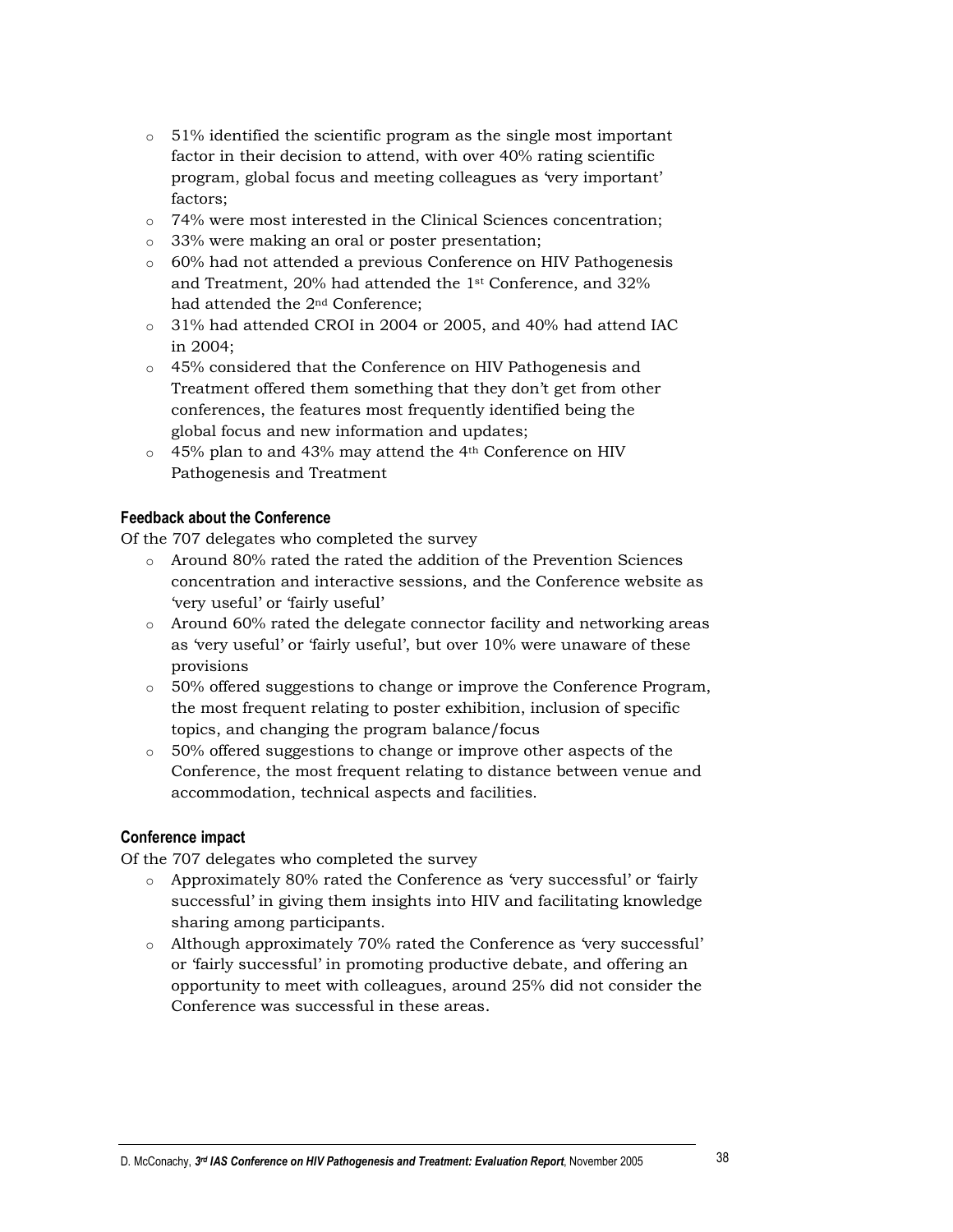#### $\overline{4}$ . **Findings: First Delegate Interview**

Findings from the analysis of 151 interviews conducted during the first two days of the Conference are reported in this chapter under the following headings

- o Delegates' demographic details
- o Delegates' engagement in the Conference
- o Feedback about the Conference

#### $4.1$ Delegates demographic details

#### $4.1.1$ **Main occupation**

Table 4.1 shows that the majority of delegates interviewed were physicians/clinicians (50%), followed by researchers (18%).

## Table 4.1: Respondents main occupation

| Occupation                                        | Frequency | Percent |
|---------------------------------------------------|-----------|---------|
| Student                                           | 3         | 2.0     |
| Researcher                                        | 27        | 17.9    |
| Physician/Clinician                               | 76        | 50.3    |
| Nurse/Health care worker                          | 4         | 2.6     |
| Alternative/traditional medicine collaborator     | 7         | 4.6     |
| NGO/CBO worker                                    | 3         | 2.0     |
| Public sector worker                              | 3         | 2.0     |
| Government official or international policy maker | 10        | 6.6     |
| Pharmaceutical representative or manufacturer     | 8         | 5.3     |
| Journalist or media representative                | 4         | 2.6     |
| Other                                             | 6         | 4.0     |
| Total                                             | 151       | 100.0   |

Occupations listed under 'Other' included research analyst and pharmacist.

## 4.1.2 Years worked in HIV/AIDS

Figure 4.1 shows that just over half the respondents (54%) had worked in the HIV/AID field (full- or part-time) for 10 or more years, with 9.83 years being the average number of years worked and 10.00 years being the median. HIV/AIDS was the primary area of work for 81% of respondents.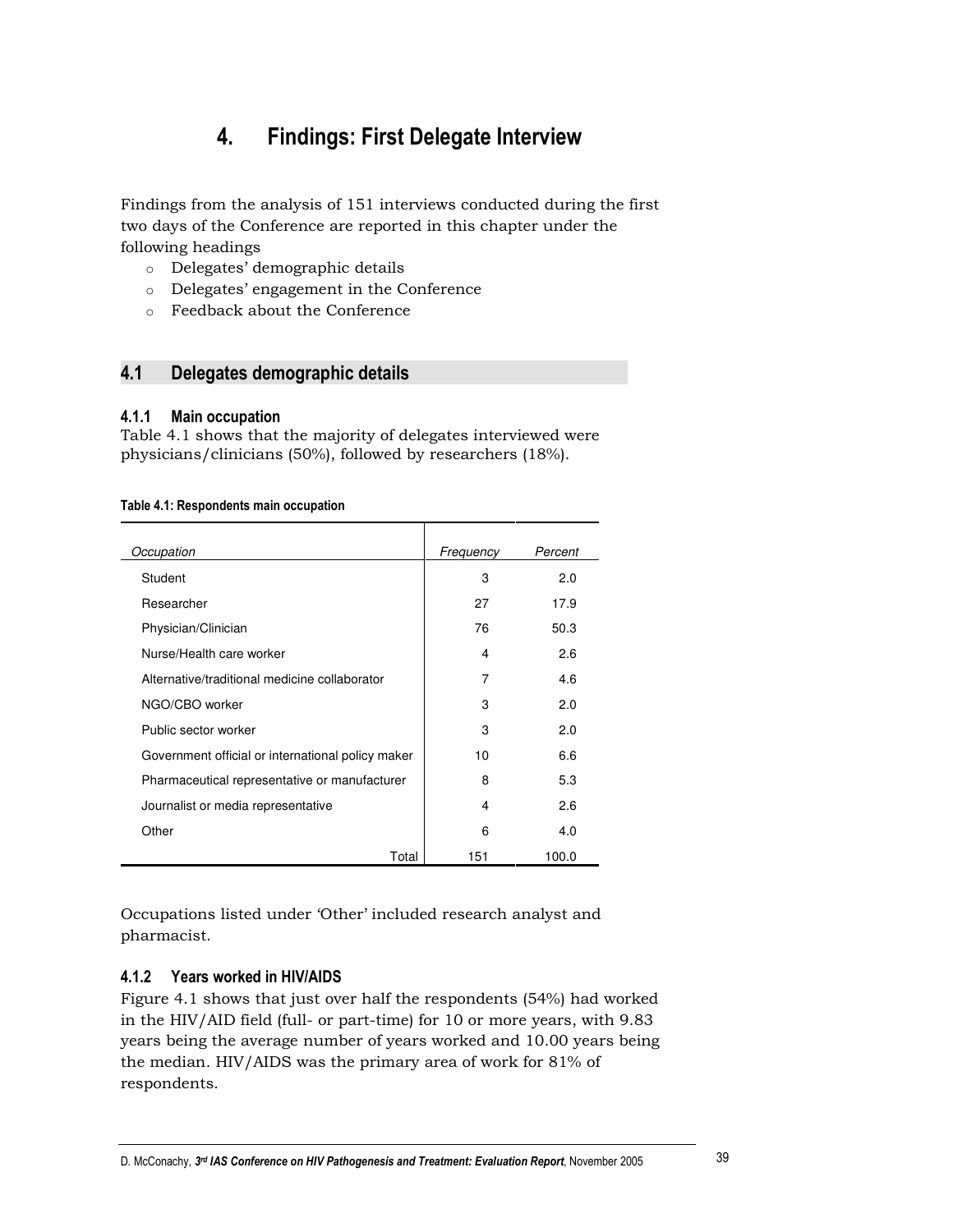

Figure 4.1: Years worked in HIV/AIDS

#### Country of work and country of residence  $4.1.3$

Delegates were asked in which country they mainly worked and in which country they mainly resided. Responses were recorded and grouped in regions. The majority of respondents (31.8%) worked and resided in countries in the Latin America/Caribbean region (with almost two thirds working and residing in Brazil). Figure 4.2 presents respondents' country of work and country of residence by region. Forty-three countries are represented, the most frequent being the USA (24% of respondents) and Brazil (20% of respondents). There were no significant differences between delegates' region of work and the length of time in the field.



Figure 4.2: Country of work & country of residence by region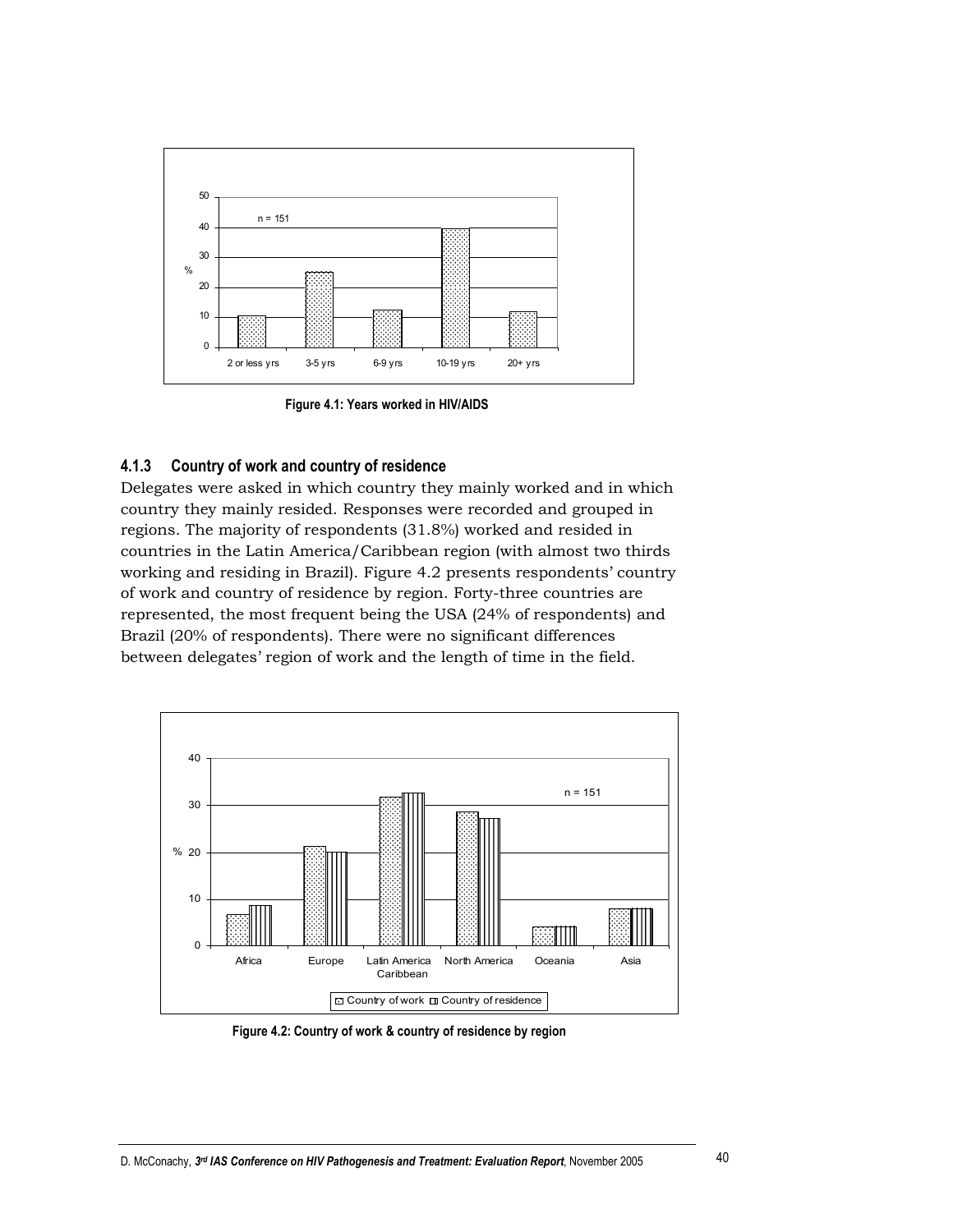#### $4.2$ Delegates' engagement with the Conference

## 4.2.1 Previous conference attendance

Almost two thirds of delegates (62.9%) had not attended a previous Conference on HIV Pathogenesis and Treatment. Almost one third (32.7%) had attended the  $2<sup>nd</sup>$  Conference in Paris, 2003. Half this number of respondents (16.7%) reported attending the 1<sup>st</sup> Conference in Buenos Aires, 2001.

## 4.2.2 Presenting at Conference

Just under one third of respondents (31.3%) were making an oral or poster presentation at the Conference.

#### Main concentration of interest  $4.2.3$

Table 4.2 shows that the concentration the majority of respondents were most interested in was the Clinical Sciences concentration.

|  | Table 4.2: Concentration most interested in |  |  |
|--|---------------------------------------------|--|--|
|--|---------------------------------------------|--|--|

| Concentration               | Percent<br>$(n=149)$ |
|-----------------------------|----------------------|
| <b>Basic Sciences</b>       | 12.8                 |
| <b>Clinical Sciences</b>    | 68.5                 |
| <b>Prevention Sciences</b>  | 16.8                 |
| More than 1 stream selected | 2.0                  |
| Total                       | 100.0                |
|                             |                      |

## 4.2.4 Difference offered by Conference

Delegates were asked if the Conference on HIV Pathogenesis and Treatment offered them something that they do not get from other conferences. Sixty per cent of respondents (n=90) agreed that the Conference offered something unique. Twenty per cent of respondents felt that they could not answer this question because it was the first time they had attended a Conference on HIV Pathogenesis and Treatment. There were no significant differences between delegates who said that the Conference offered something different and those who did not in relation to occupation or length of time in field.

Eighty-seven delegates provided details about the nature of the difference. Their responses were coded in the following categories

o Global focus and exposure to international ideas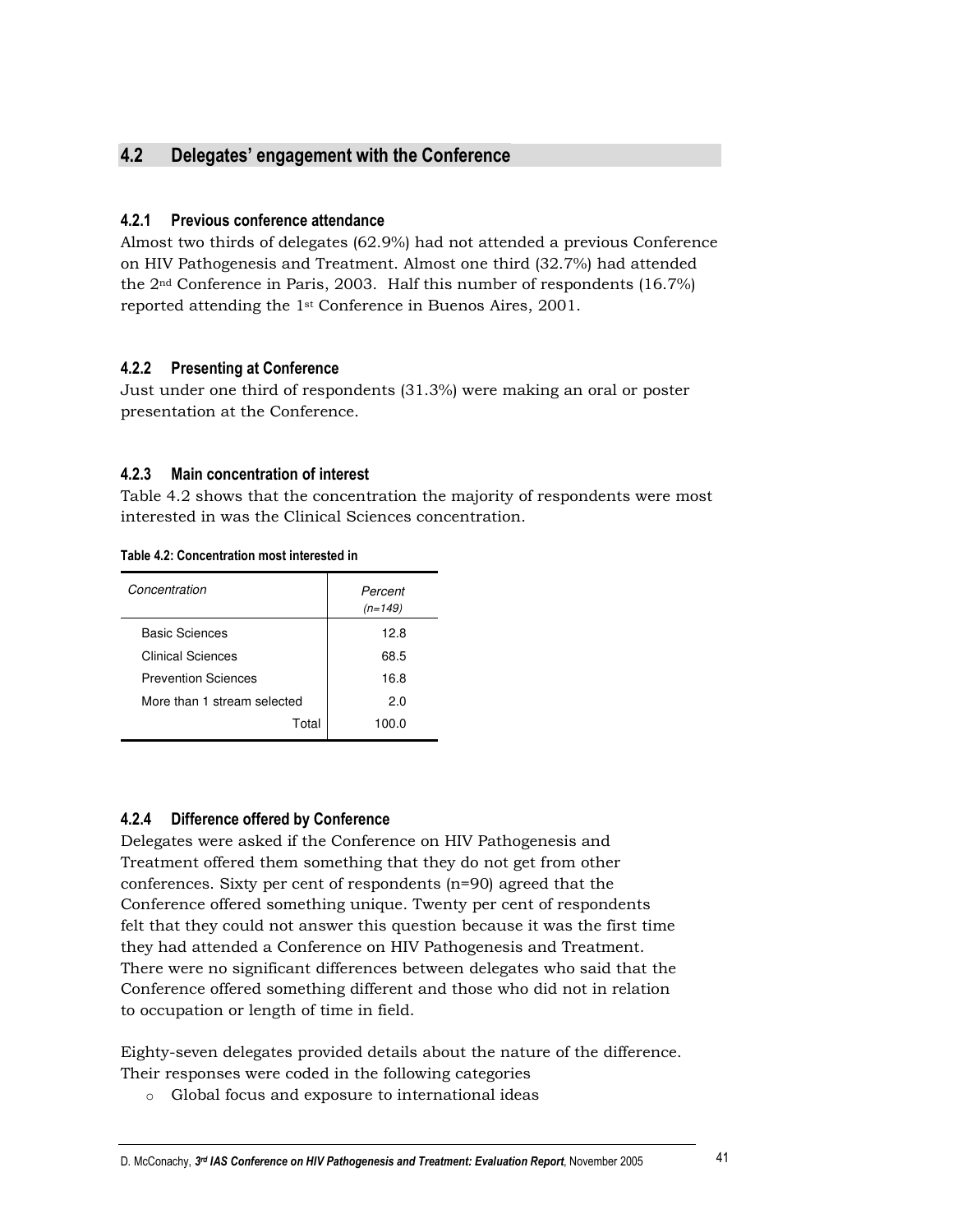- o Updates and new information
- o Emphasis on Science
- $\circ$  Opportunities for international collaboration and networking
- A broad, comprehensive program  $\circ$

Figure 4.3 summarises the responses. The categories are discussed in more detail in Chapter 3: Findings: Delegate Survey.



Figure 4.3: Features the Conference offers that are different

#### $4.3$ **Feedback about aspects of Conference**

#### $4.3.1$ **Conference Website**

Feedback was sought from delegates about the usefulness of the Conference website, as well as any suggestions for change or improvement. Figure 4.4 shows that the majority of delegates rated the Conference website as 'very' or 'fairly' useful.



Figure 4.4: Usefulness of Conference website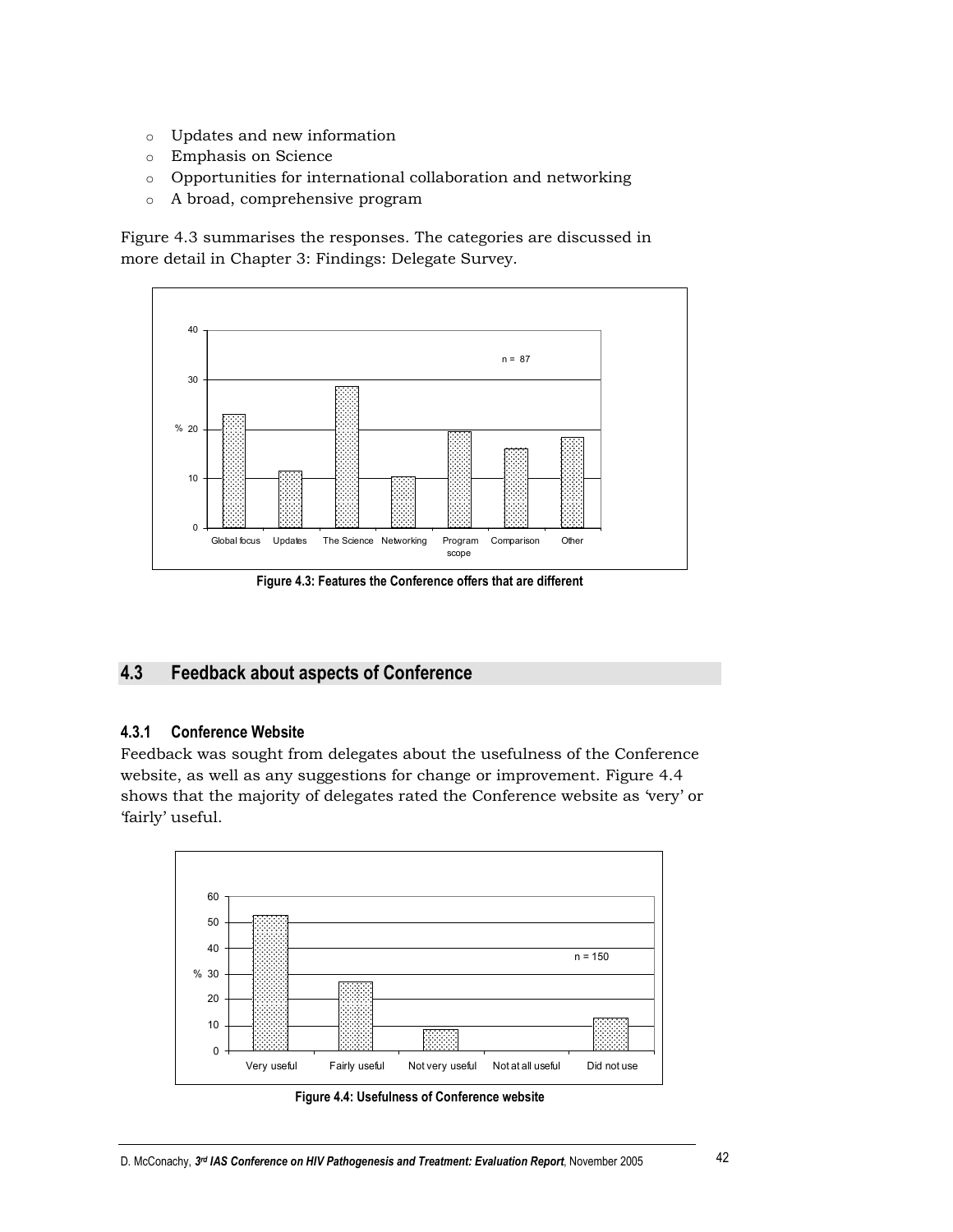Twelve of the 19 people who did not use the website provided reasons for this. The most commonly cited were lack of time or assisted by someone else. Only two respondents reported minimal internet access.

One third of respondents (52 delegates) made suggestions to change or improve the website. The most frequent suggestions related to

- Providing more information about the Conference program (eg post detailed program earlier, classify the program in topics, post abstracts, provide more details about speakers).
- $\circ$  Making the website easier to navigate (eg keep information and instructions clear and simple, reduce the amount of information on each page).
- o Addressing specific problems (eg simplify online processes for conference and delegate connector registration and abstract submission, advise if online registration is not available in final week, post guidelines for poster presentation, increase font size on print version of Program-at-a-Glance).
- Providing other things (eg detailed and accurate information about hotels and maps, bilingual information) and maintaining the same website format for several conferences.

The most frequent comments, relating to the need for more program information and a simpler website, are encapsulated in the following quotes

> The display is rather crowded. The layout could be clearer like some other conference websites, for example, having a search to make your own program by topic/author, though I know this is costly. Physician/clinician, 12 years working in HIV, Europe

> The program-at-a-glance is a bit confusing, especially the layout. Also there was not a lot of information right up to the conference  $-$  only potential areas/topics and speakers weren't designated. It made planning difficult. Physician/clinician, 3 years working in HIV, North America

Responses are summarised in table 4.3.

### Table 4.3: Suggestions for website changes or improvements

| Suggestion                                        | Percent $(n=52)^a$ |
|---------------------------------------------------|--------------------|
| Provide more information about Conference program | 42.3               |
| Increase navigability of website                  | 26.9               |
| Address specific problem areas                    | 26.9               |
| Other                                             | 15.3               |

a. As some respondents made more than one suggestion, the sum of the percentages is greater than 100.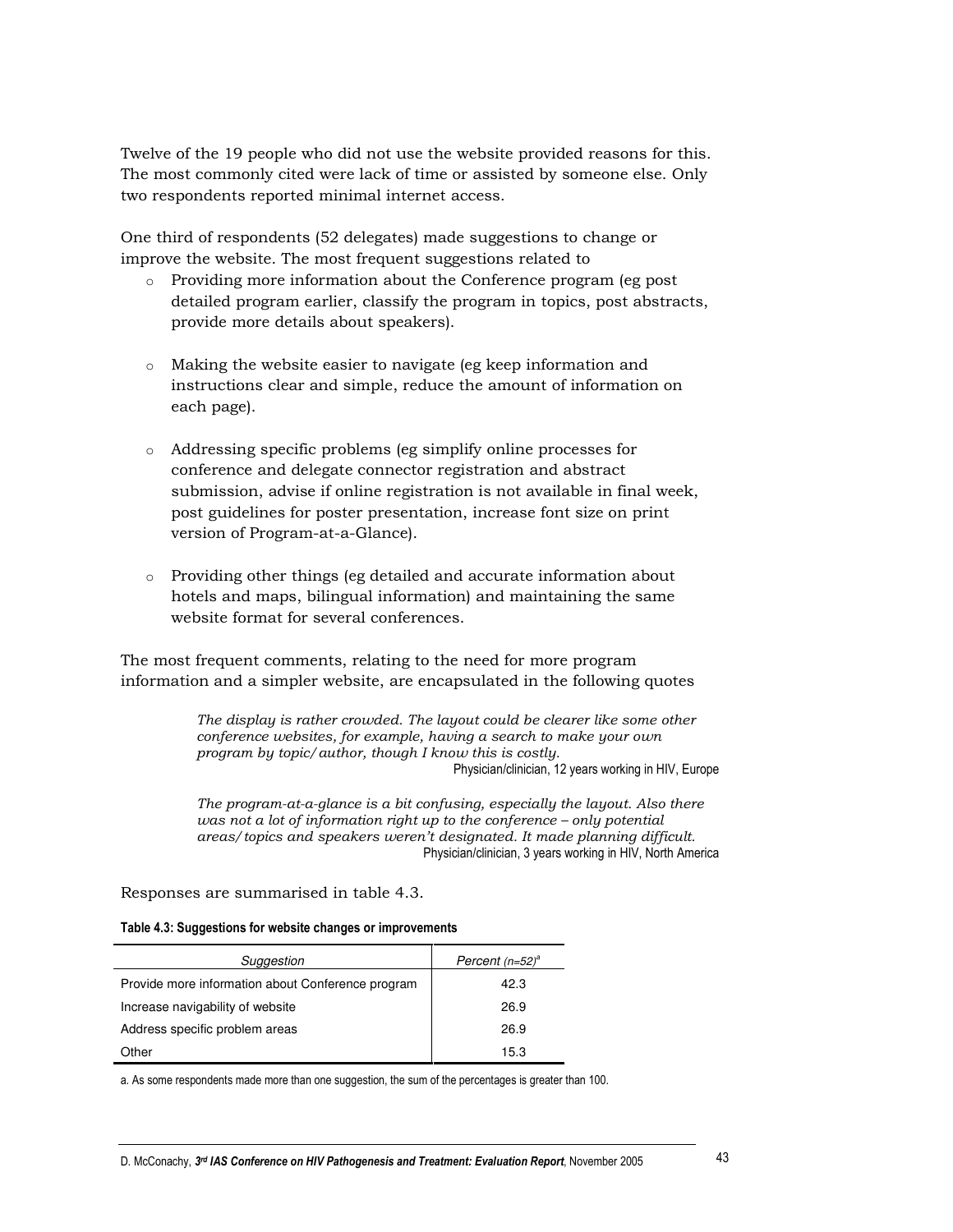## 4.3.2 Location of future conferences

Delegates were asked to rate the importance of the following factors in selecting future conference locations

- Different geographic region from previous conference;
- $\circ$  Mix between developed and developing countries;
- o Always in Europe, but alternating between developed and developing countries, or in different countries.

Figure 4.5 shows that the majority of respondents consider it is important to have a mix between developed and developing countries and to hold the conference in different geographic regions. Very few respondents believe it is important to hold the conference continually in Europe.



Figure 4.5: Future conference location

Delegates were asked if there were other important factors that should be considered when selecting a conference location. Sixty five percent  $(n=95)$ indicated there were other factors to consider, the most commonly identified being

- $\circ$  Proximity of the conference venue to accommodation (36%);
- Good infrastructure and logistics eg venue facilities, technical systems  $(25%)$ ;
- $\circ$  Prevalence or significance of HIV/AIDS in the country (24%);
- o Accessibility of country in terms of affordability, entry requirements for people with HIV/AIDS (10%);
- Personal safety and security (8%).  $\circ$

Delegates were asked to identify the single most important factor to be considered when selecting a conference location. Having a mix between developed and developing countries was identified by 44% of respondents, followed by being in a different geographic region to the previous conference (identified by 24% of respondents).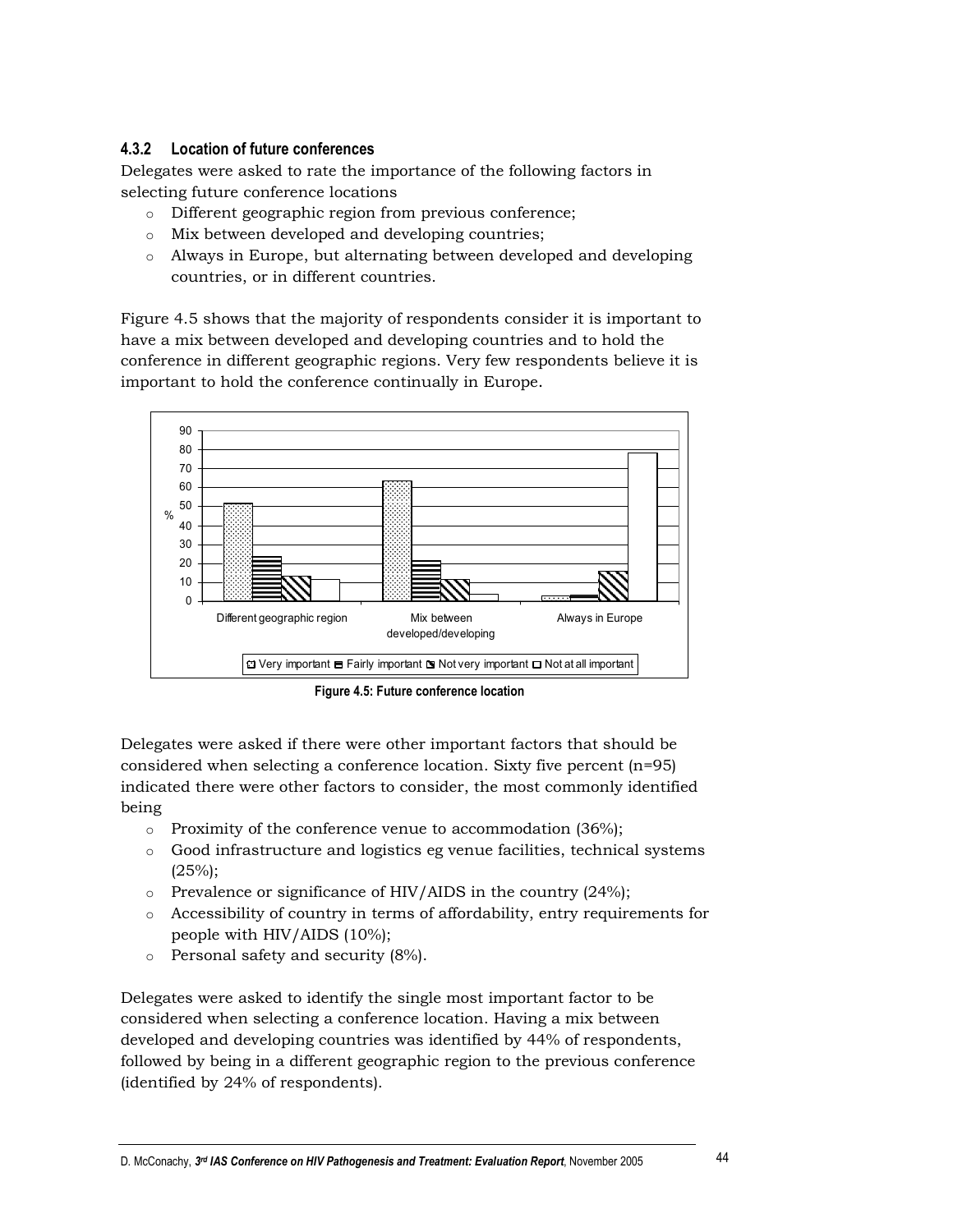#### $4.4$ **Summary**

Key findings from the First Delegate Interview are summarised below.

## **Demographic details**

Of the 151 delegates who participated in the first interview

- $\circ$  50% classified their main occupation as physician/clinician, followed by researcher (18%);
- o 81% stated HIV/AIDS was their primary area of work;
- o 54% had worked in HIV/AIDS for 10 or more years (average 9.83 years);
- o almost all worked and resided in the same country; the majority  $(22%)$  working/residing in Brazil, and in the Latin America/ Caribbean region (32%);

## **Engagement in the Conference**

Of the 151 delegates who participated in the first interview

- o 68% were most interested in the Clinical Sciences concentration;
- $\circ$  31% were making an oral or poster presentation;
- o 63% had not attended a previous Conference on HIV Pathogenesis and Treatment, 33% had attended the 1<sup>st</sup> Conference, and 18% had attended the 2<sup>nd</sup> Conference;
- o 60% considered that the Conference on HIV Pathogenesis and Treatment offered them something that they don't get from other conferences, the features most frequently identified being the science and the global focus (20% did not feel they could respond because it was their first Conference Pathogenesis and Treatment).

## Feedback about Conference website and Conference location

Of the 151 delegates who participated in the first interview

- o 80% rated the Conference website as 'very useful' or 'fairly useful', and 34% made suggestions for change or improvement, the most frequent being the need for more program information and a simpler website;
- $\circ$  44% identified having a mix between developed and developing countries as the single most important factor to be considered when selecting a conference location.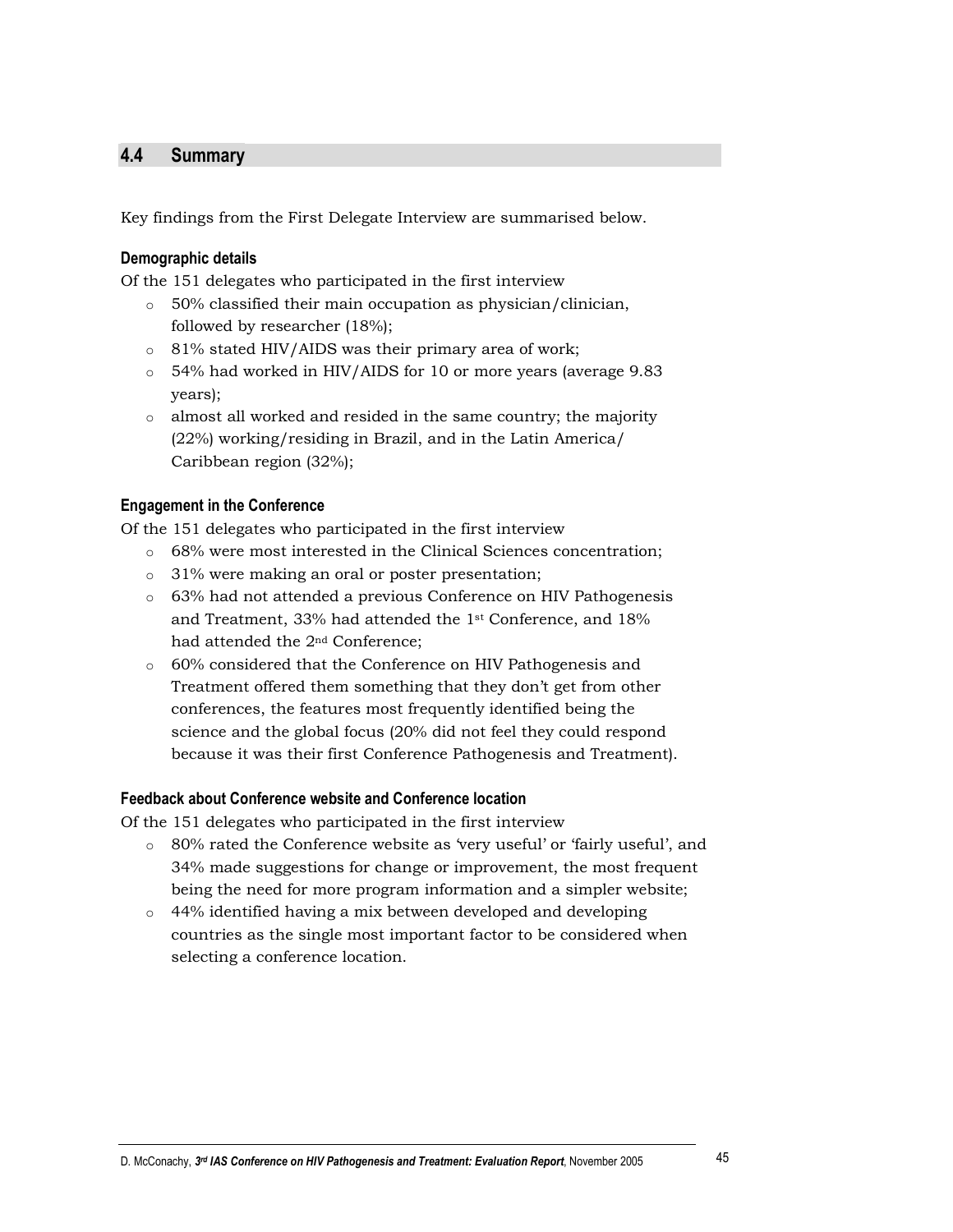#### $5<sub>1</sub>$ **Findings: Second Delegate Interview**

Findings from the analysis of 133 interviews conducted on Days 3 and 4 of the conference are presented in this chapter under the following headings

- o Delegates' demographic details
- o Delegates' engagement with Conference
- o Feedback about Conference
- o Impact of Conference.

#### $5.1$ Delegates' demographic details

#### $5.1.1$ **Main occupation**

Table 5.1 shows that the majority of delegates interviewed were physicians/clinicians (40%), followed by researchers (26%).

|  |  |  | <b>Table 5.1: Main occupation</b> |
|--|--|--|-----------------------------------|
|--|--|--|-----------------------------------|

| Occupation                                     | Frequency | Percent |
|------------------------------------------------|-----------|---------|
| Student                                        | 8         | 6.0     |
| Researcher                                     | 34        | 25.6    |
| Physician/clinician                            | 53        | 39.8    |
| Nurse/Health Care worker                       | 3         | 2.3     |
| Alternative/traditional medicine collaborator  | 1         | 0.8     |
| NGO/CBO worker                                 | 8         | 6.0     |
| <b>Public Sector Worker</b>                    | 2         | 1.5     |
| Government official/International policy maker | 4         | 3.0     |
| Pharmaceutical representative or manufacturer  | 9         | 6.8     |
| Journalist or media representative             | 3         | 2.3     |
| Other                                          | 5         | 3.8     |
| More than one selected                         | 3         | 2.3     |
| Total                                          | 133       | 100.0   |

Occupations listed under 'Other' included activist, pharmacist and foundation worker. HIV/AIDS was the primary area of work for 82% of respondents.

## 5.1.2 Years worked in HIV/AIDS

Less than half the respondents (43.2%) of had worked (full- or part-time) in the HIV/AIDS field for 10 or more years (See Figure 5.1). The mean number of years worked was 9.36 years and the median was 8.0 years.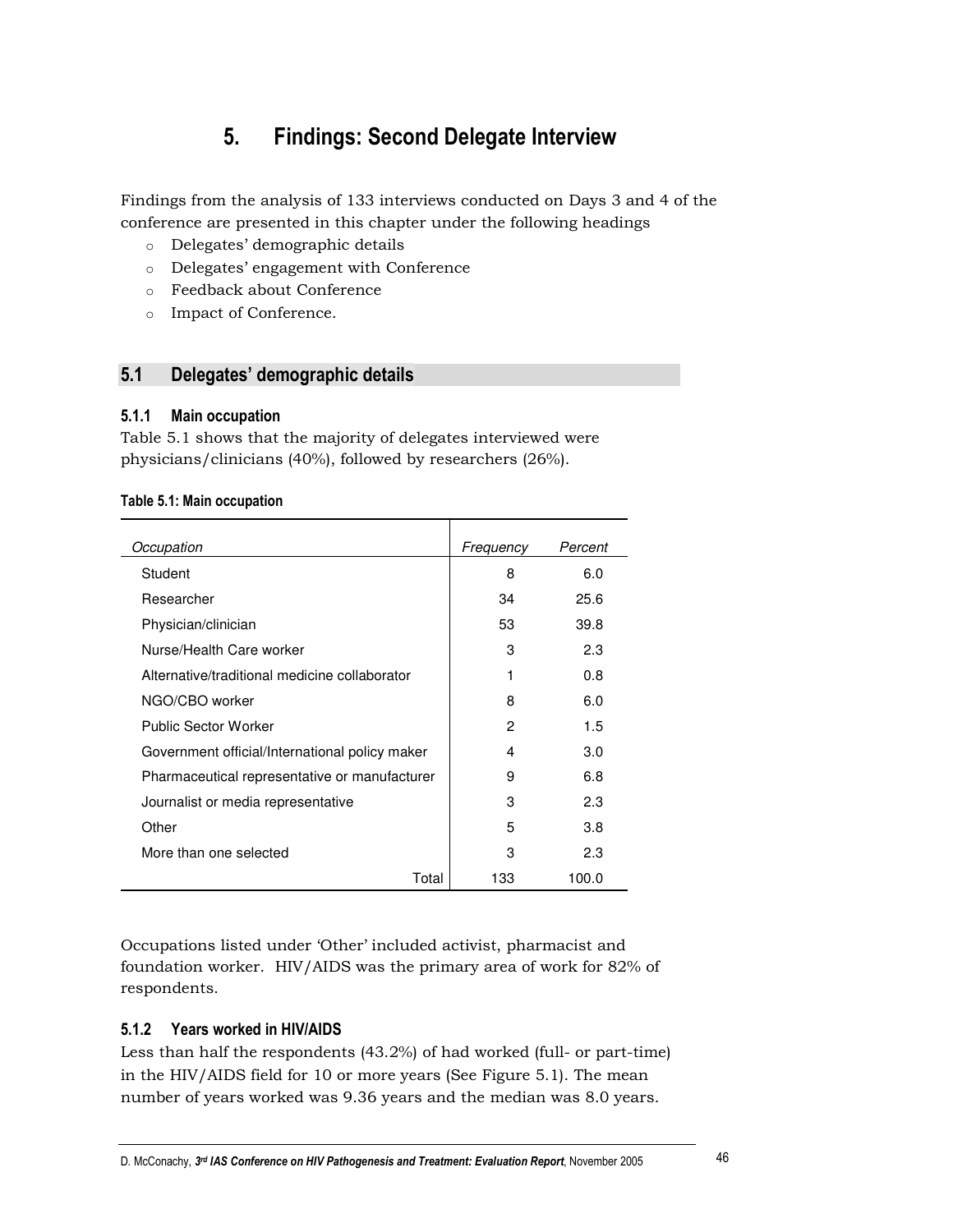

Figure 5.1: Years worked in HIV/AIDS

#### Country of work and country of residence  $5.1.3$

Delegates were asked in which country they mainly worked and in which country they mainly resided. Responses were recorded and grouped into regions. The majority of respondents (29.3%) worked and resided in Europe (with over one third working and living in the UK). Thirty-eight countries are represented, the most frequent being the USA (23% of respondents) and Brazil (16% of respondents). Most delegates' country of work was also their country of residence.



Figure 5.2: Country of work and country of residence by region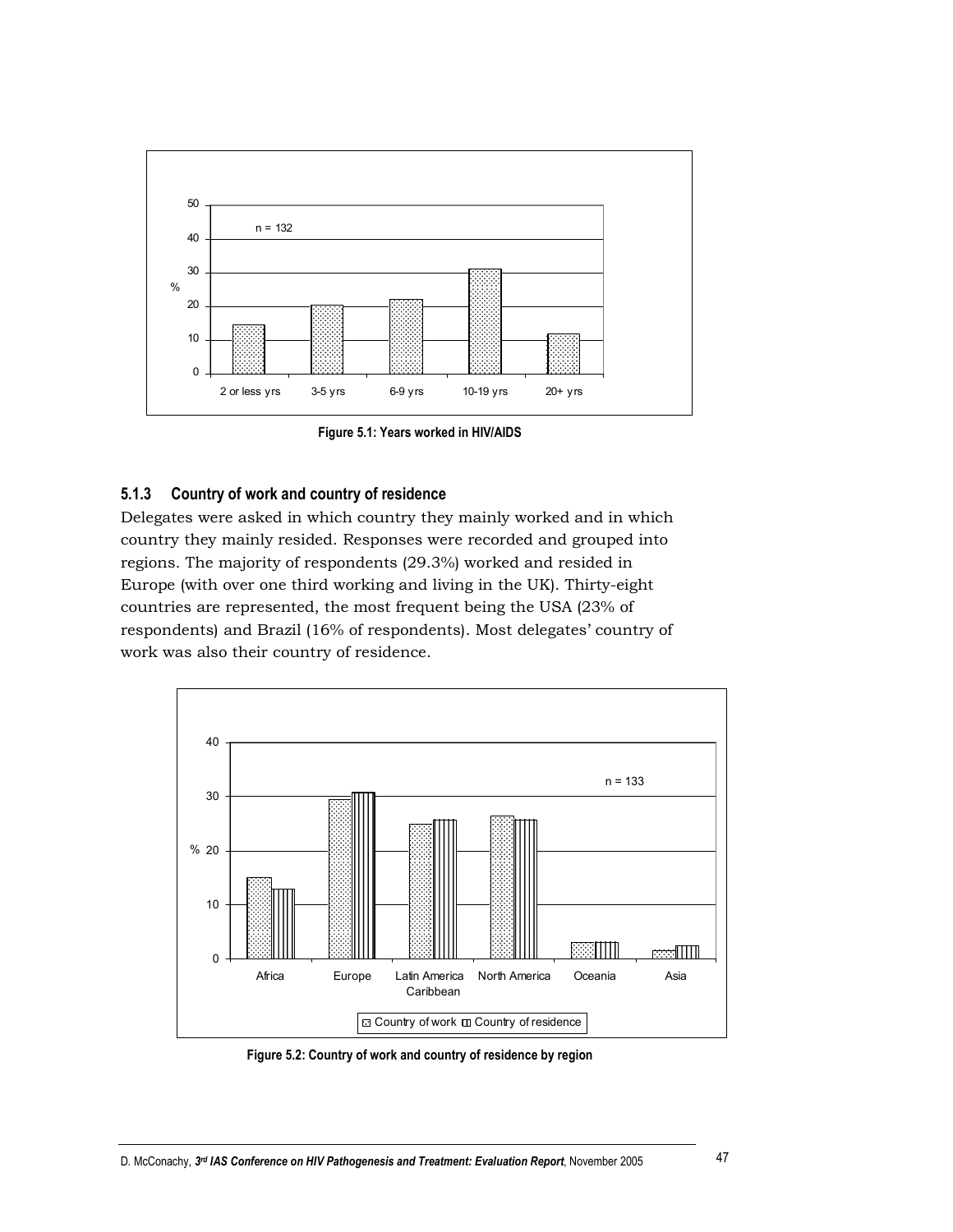#### $5.2$ Delegates' engagement with the Conference

## 5.2.1 Previous conference attendance

Two thirds of delegates (66.2%) had not attended a previous Conference on Pathogenesis and Treatment. Almost one third (28.6%) had attended the 2<sup>nd</sup> Conference in Paris, 2003, double the number  $(12.8\%)$  who reported attending the 1<sup>st</sup> Conference in Buenos Aires in 2001.

## 5.2.2 Presenting at Conference

Just over one third of respondents (36.8%) were making an oral or poster presentation at the 3<sup>rd</sup> Conference.

## 5.2.3 Concentration of most interest

Clinical Sciences was the concentration that the majority of respondents reported they were most interested in (see Figure 5.2).

| Table 5.2: Concentration most interested in |  |  |  |
|---------------------------------------------|--|--|--|
|                                             |  |  |  |

| Concentration               | Percent<br>$(n=132)$ |
|-----------------------------|----------------------|
|                             |                      |
| <b>Basic Sciences</b>       | 17.4                 |
| Clinical Sciences           | 63.6                 |
| <b>Prevention Sciences</b>  | 15.9                 |
| More than 1 stream selected | 3.0                  |
| Total                       | 100.0                |

## 5.2.4 Features that make Conference different

Just under half the respondents (47%) considered that the Conference on HIV Pathogenesis and Treatment offered them something that they do not get from other conferences. More than one fifth of delegates  $(22%)$  did not respond to this question because this was their first Conference on HIV Pathogenesis and Treatment.

Sixty-two delegates provided details about the nature of the difference. Their responses were coded in the following categories

- Global focus and exposure to international ideas
- o Updates and new information
- o Emphasis on Science
- o Opportunities for international collaboration and networking
- o A broad, comprehensive program

Figure X summarises the responses. The categories are discussed in more detail in Chapter X: Findings: Delegate Survey.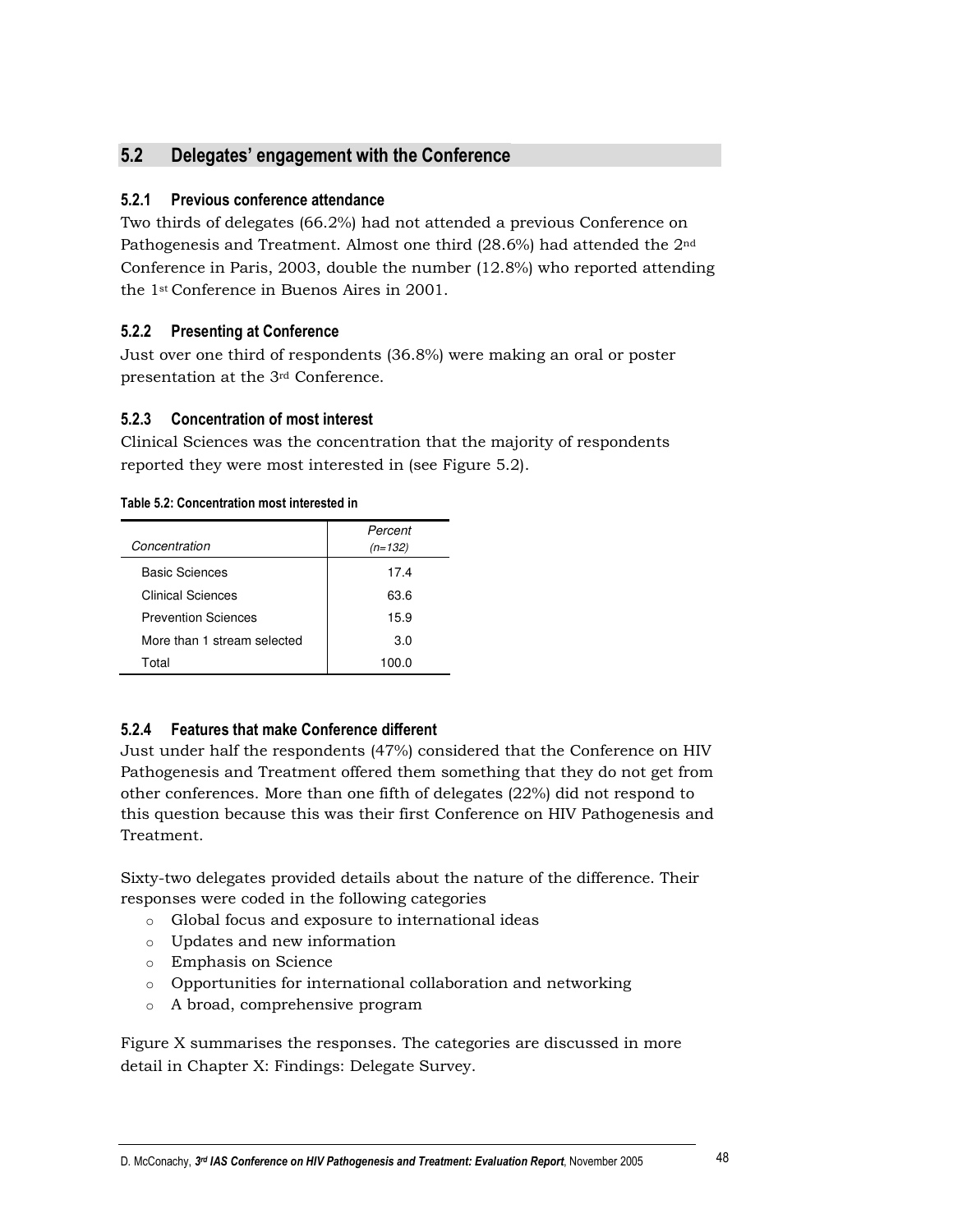

Figure 5.4: Features the Conference offers that are different<sup>a</sup>

a. As some respondents identified more than one feature, the sum of the percentages is greater than 100.

Delegates who worked in Africa or North America were significantly more likely than other delegates to agree that the HIV Pathogenesis and Treatment Conference offered them something they don't get from other conferences. (60.0% and 68.6% respectively, versus Europe 33.3%, Latin American 36.4%, Oceania 50.0% and Asia 0%).

Delegates who were most interested in the Basic Sciences concentration were more likely (73.9%) to report that this conference offered them something different (cf Clinical 38.1%, Prevention 42.9%).

There was no significant difference between delegates who said that the Conference offered something different and those who did not in relation to occupation or length of time in field.

#### Attendance at 4<sup>th</sup> Conference on Pathogenesis and Treatment  $5.2.5$

Delegates were asked if they would choose to attend the next Conference on HIV Pathogenesis and Treatment in Sydney, 2007, based on their experience of the 2005 Conference. The majority of delegates (74%) said 'yes'.

The 11 delegates who indicated that they probably would not attend the next conference cited a variety of reasons including cost, poor organisation of 3rd Conference, too many AIDS conferences, and other commitments.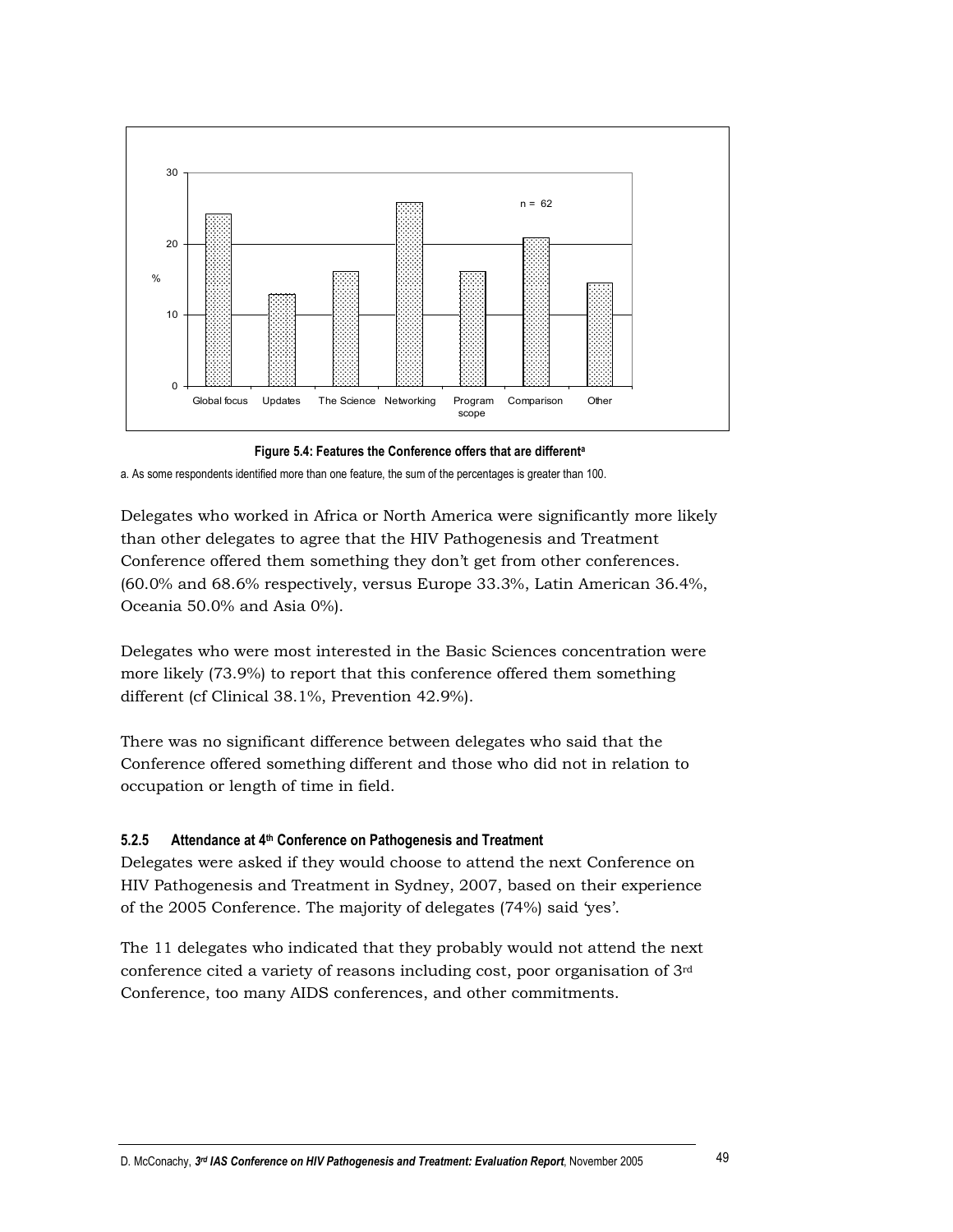#### $5.3$ Suggestions for change or improvement

Respondents were asked if there was a key aspect of the Conference Program another aspect of the Conference that should be changed or improved.

#### $5.3.1$ **Conference Program**

Sixty percent of delegates offered suggestions about the Conference Program. Responses were coded and categorised into the following key themes

- o Program balance and focus
- o Ouality of the Science
- o Type of session eg interactive, plenary, poster exhibition.
- $\circ$  Specific topics
- $\circ$  Program scheduling.

The most frequently received comments related to poster organization. A summary of responses is presented in Figure 5.7. The categories are discussed in more detail in Chapter 3: Findings from the Delegate Survey.



## Figure 5.7: Suggestions to change or improve Conference Program<sup>a</sup>

a. As some respondents made more than one suggestion, the sum of the percentages is greater than 100.

#### $5.3.2$ Suggestions for changing or improving other aspects of the Conference

Almost 70% of delegates offered suggestions or comments about other aspects of the Conference. Responses were categorised into the following themes

- o Distance between venue and accommodation
- Technical aspects eg audio visual equipment, acoustics  $\circ$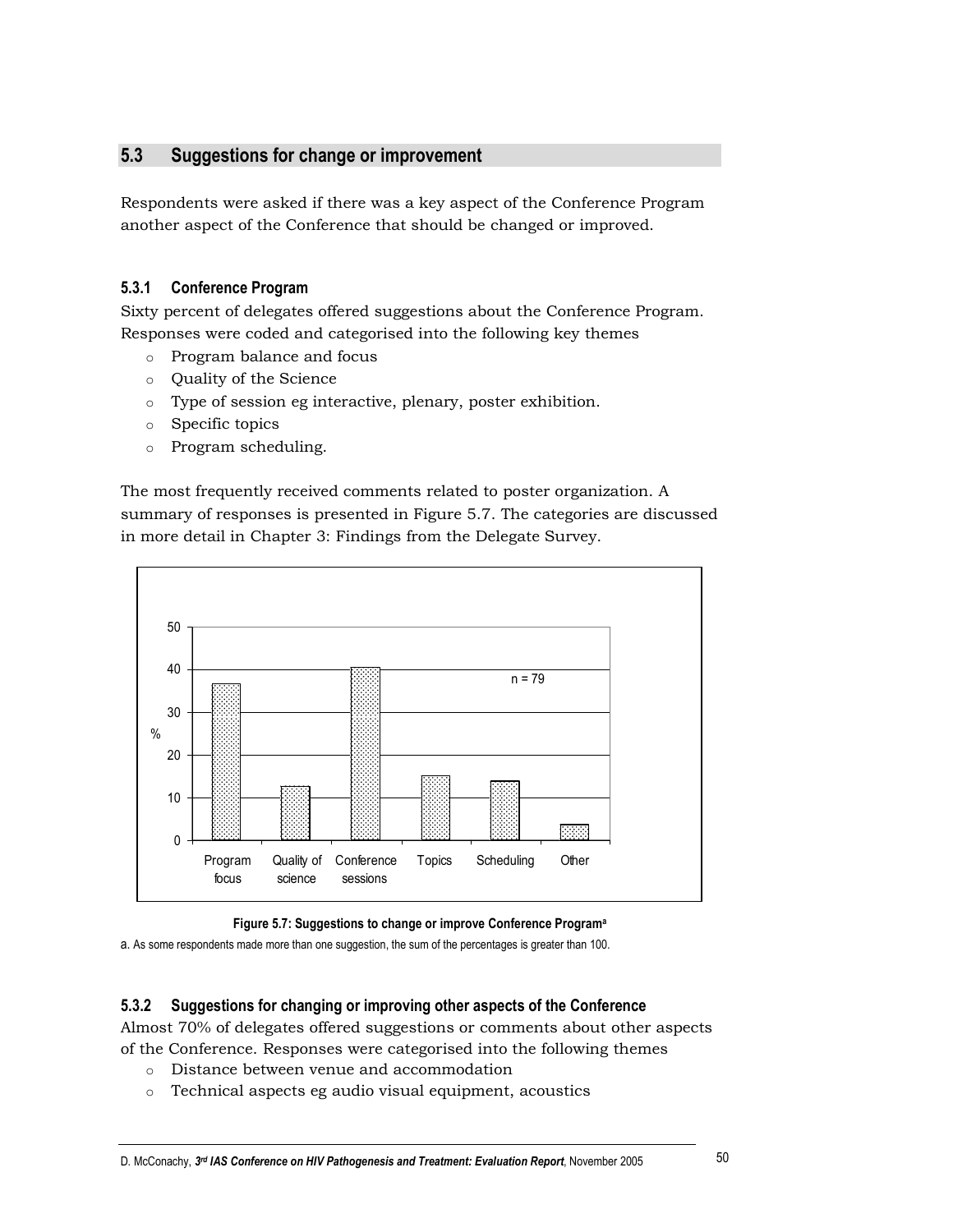- o Facilities eg food, post, banking
- o Venue eg layout, session rooms, seating
- o Conference materials eg online program, abstract book
- o Electronic scanning of delegates
- o Other eg registration process, scholarships, translation

A summary of responses is presented in Figure 5.8. The categories are discussed in more detail in Chapter 3: Findings from the Delegate Survey.



Figure 5.8: Suggestions to change or improve Conference\* \*As some respondents made more than one suggestion, the sum of the percentages is greater than 100.

#### $5.4$ **Impact of Conference**

Delegates were asked if the Conference would assist or influence their work in HIV/AIDS. A majority of respondents (88%, 117 people) stated that the Conference would assist or influence their work and almost all explained how it would do this. Responses fall into three main categories

- o Conference provided information that will influence or confirm clinical practice, lead to changes in practice, or guide new work or future research.
- o Conference provided updates about specific topics and broad up-to-date information.
- o Conference provided opportunities for making new contacts and networking.

Responses are summarised in Figure 5.9 followed by quotations from delegates to illuminate meaning in each category.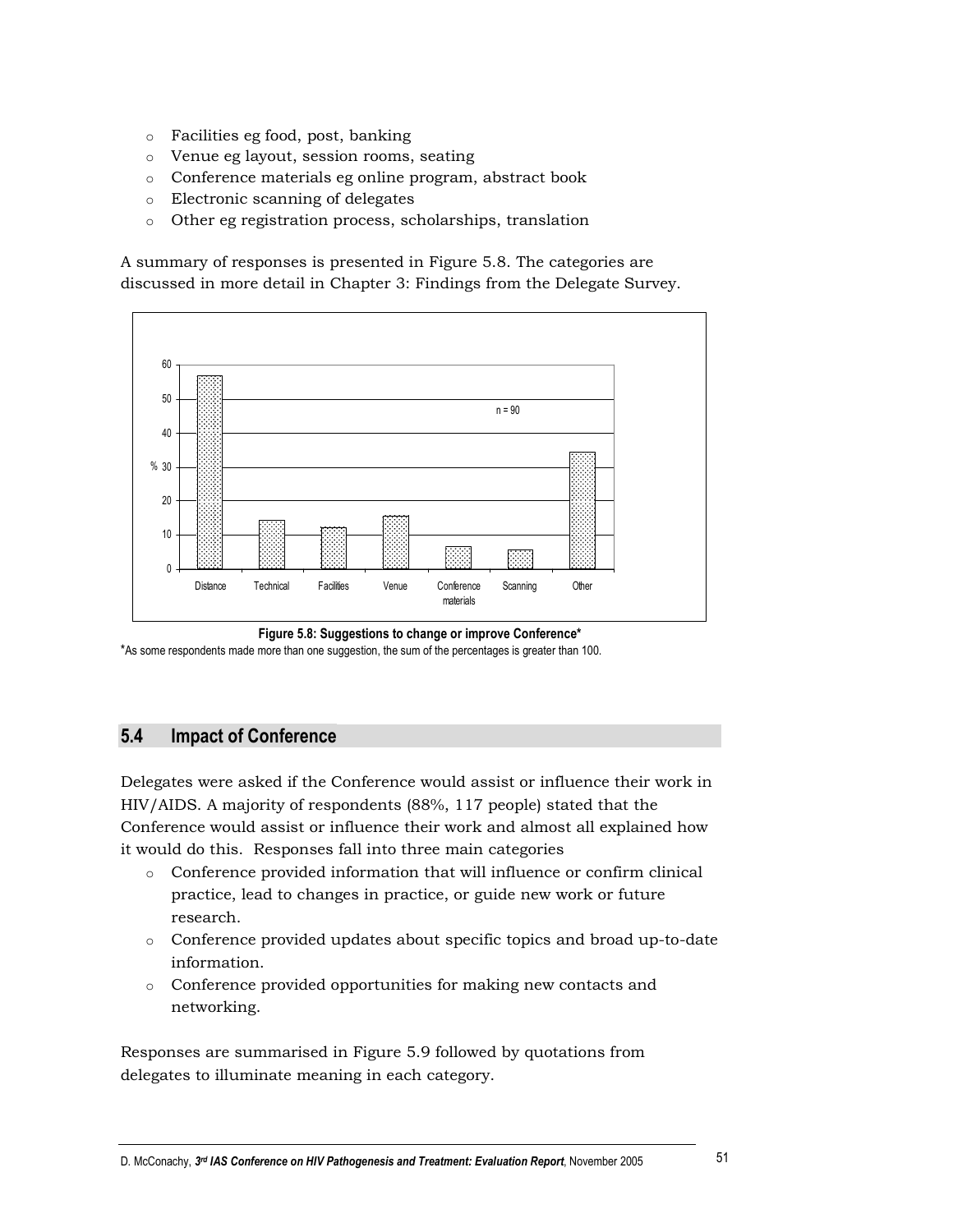

Figure 5.9: How Conference will assist work<sup>a</sup>

a. As some respondents identified more than one way, the sum of the percentages is greater than 100.

Conference provided information that will influence or confirm clinical practice, lead to changes in practice, or guide new work or future research.

> I will change the focus of my research in the light of new ideas gained. Researcher, Latin America/Caribbean region, 4 years working in HIV

Learning about first world approaches and drugs etc that we don't know about or can't use, they give us great help. Plus a welcome emphasis on prevention.

Physician/clinician, Africa region, 4 years working in HIV

The metabolic issues that were presented will affect my practice. The Conference also confirmed practice methods about which I may have had questions.

Physician/clinician, Latin America/Caribbean region, 8 years working in HIV

The prevention side is not yet part of my clinical work. I will now integrate it into my care and treatment program

Physician/clinician, North America region, 10 years working in HIV

New scientific information will change my opinion and actions about treatments

Pharmaceutical representative/manufacturer, Oceania region, 20 years working in HIV/AIDS

## Conference provided updates about specific topics and more general information

I'm bringing back new information, especially about trials and treatments to teach to other colleagues

Physician/clinician, Latin America/Caribbean region, 20 years working in HIV

Good discussion on side effects, treatments and new therapies. Microbicides is new and I'll follow it up.

Physician/clinician, Europe region, 16 years working in HIV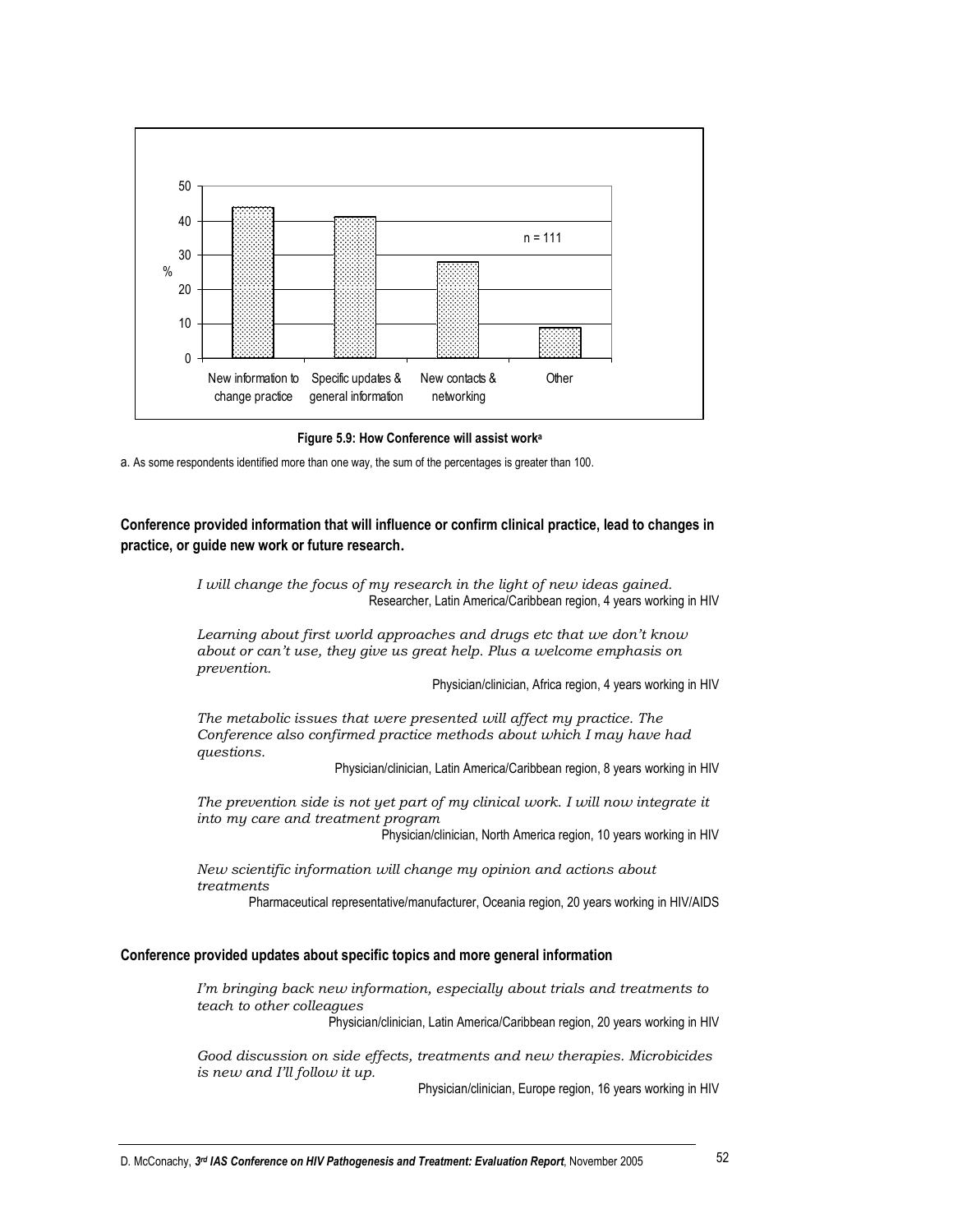I'm now aware of the most up-to-date information regarding maturation inhibitors and will pursue a couple of companies about Phase 1 trials Physician/clinician, North America region, 11 years working in HIV

## Conference provided opportunities for making new contacts and networking

Networking with people I only see at the conference; hearing people discuss the nuances of their clinical interventions, getting cutting-edge information even more so than journals

Physician/clinician, North America region, 17 years working in HIV

I met a counsellor to assist with problems with some patients. Physician/clinician, Africa region, 9 years working in HIV

I've been able to connect with people who can provide advice and guidance for my research, and I've also got ideas for future research. Researcher, Latin America/Caribbean region, 15 years working in HIV

I met with different companies working in this area in genotyping. You gain more useful, concentrated information in a four-day conference than in a year of reading – it's much easier to get different perspectives Researcher, Europe region, 20 years working in HIV

Other aspects identified included the global focus, insights into developing countries and looking at similar work.

The six delegates who stated that the Conference would not assist or influence their work indicated that this was because there was not a lot of new information presented to change practice, or the Conference did not focus sufficiently on science.

#### $5.5$ **Summary**

A considerable amount of data has been presented in this chapter and key findings are summarised below.

## **Demographic details**

Of the 133 delegates who participated in the second interview

- $\circ$  40% classified their main occupation as physician/clinician, followed by researcher  $(25\%)$ ;
- o 82% stated HIV/AIDS was their primary area of work;
- $\circ$  almost all worked and resided in the same country; the majority (24%) working/residing in USA, and in the Europe region (29%);
- $\circ$  average length of time worked in HIV/AIDS was 9.3 years.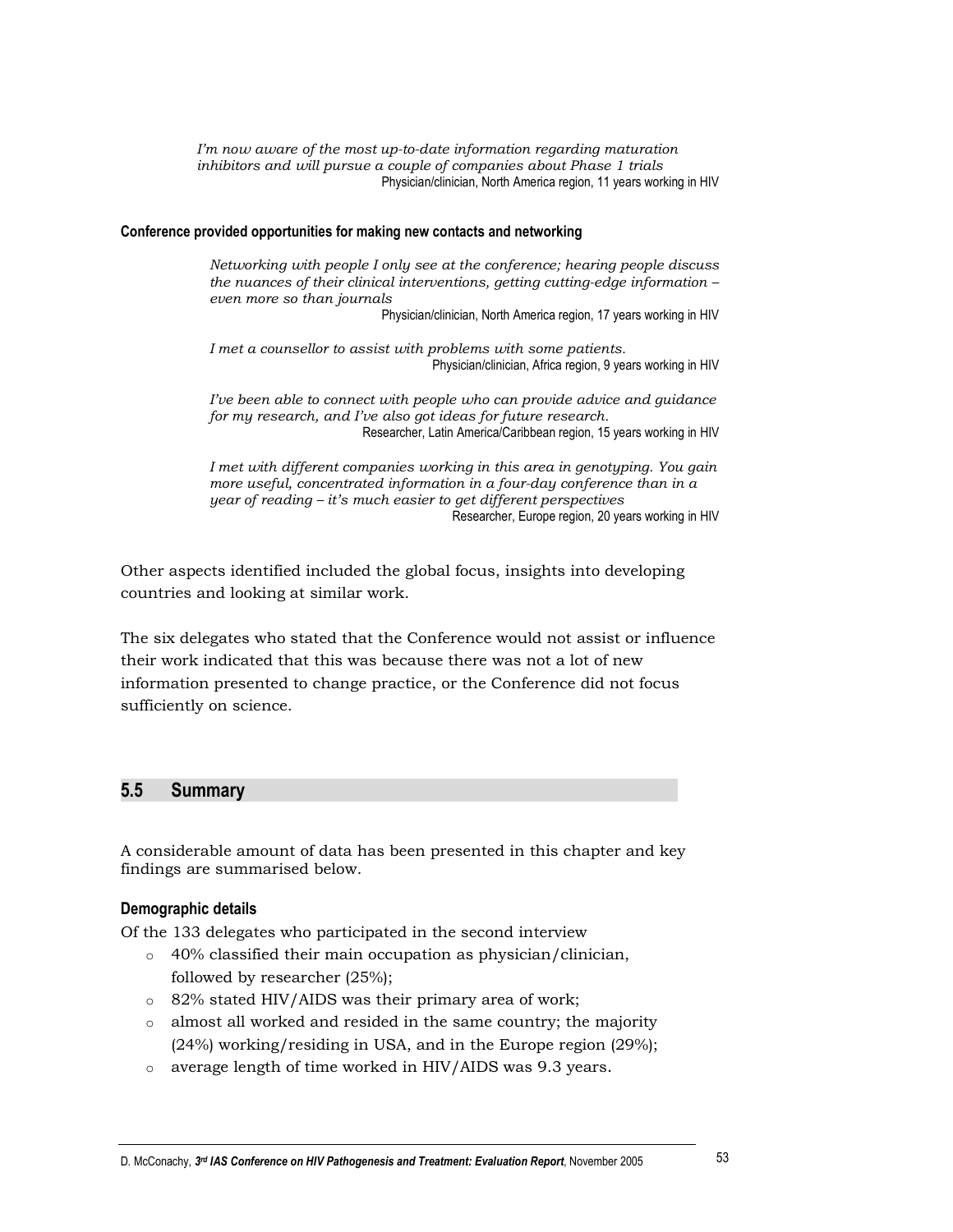## **Engagement in the Conference**

Of the 133 delegates who participated in the second interview

- o 64% were most interested in the Clinical Sciences concentration;
- o 37% were making an oral or poster presentation;
- $\circ$  13% had attended the 1<sup>st</sup> Conference on HIV Pathogenesis and Treatment, and 29% had attended the 2<sup>nd</sup> Conference;
- 47% considered that the Conference on HIV Pathogenesis and Treatment offered them something that they don't get from other conferences, the features most frequently identified being opportunities for international networking and collaboration and a global focus.

## **Feedback about the Conference**

Of the 133 delegates who participated in the second interview

- o 60% offered suggestions to change or improve the Conference Program, the most frequent relating to conference sessions (including poster) exhibition) and program balance and focus.
- $\circ$  68% offered suggestions to change or improve other aspects of the Conference, the most frequent relating to distance between venue and accommodation.

## Conference impact

Of the 133 delegates who participated in the second interview

- $\circ$  88% agreed that the Conference would assist or influence the work they do by offering
	- new information to change practice  $(44%)$
	- specific updates and general information  $(41\%)$
	- new contacts and networking opportunities (28%).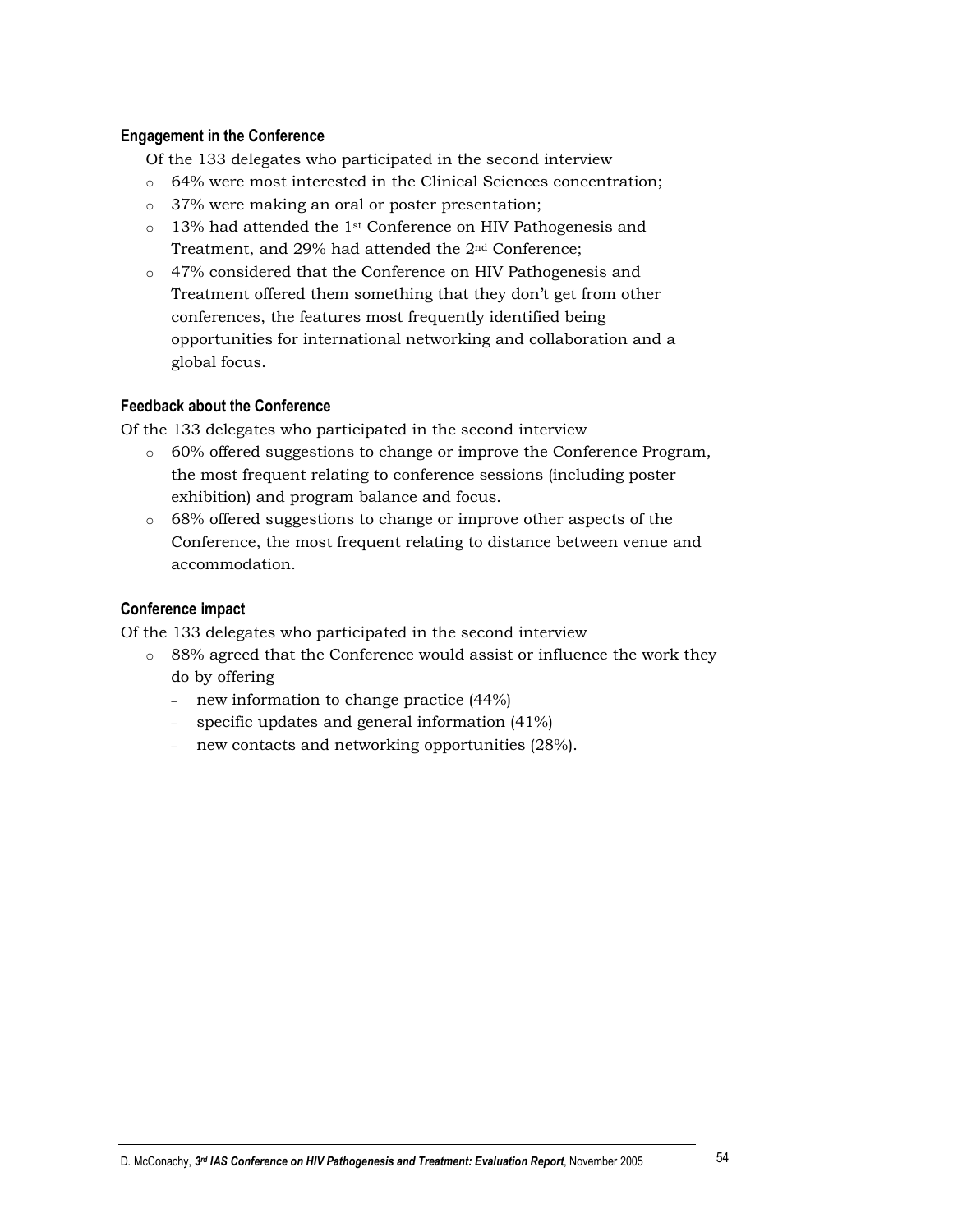## **Findings: Abstract Mentor Scheme and** 6. **Scholarship Program**

Prior to the Conference abstract mentors and abstract submitters were surveyed about the Abstract mentor Scheme. Six weeks after the Conference a sample of scholarship recipients was surveyed about the Scholarship Program. Findings from the analysis of these surveys are reported in this chapter.

#### $6.1$ **Abstract Mentor Scheme**

The Abstract Mentor Scheme was introduced at the 3rd Conference on HIV Pathogenesis and Treatment. Volunteer mentors help less experienced abstract writers – people who had not previously presented at a conference or published in a journal - to improve the quality of their abstract. Mentors provide advice on practical issues and formal abstract requirements, but not on the quality of the data or the actual findings. Facilitated by the IAS Conference Secretariat, the Scheme is promoted through postings on the Conference website.

Approximately 70 mentors and 70 submitters participated in the Scheme. Table 2.3 shows their dispersion by region. Findings from the analysis of 34 surveys completed by abstract mentors and 19 surveys completed by abstract submitters are presented in this chapter.

| Region                  | <b>Mentors</b> | <b>Submitters</b> |
|-------------------------|----------------|-------------------|
| Africa                  | 8              | 35                |
| Europe                  | 10             | 8                 |
| Latin America/Caribbean | 6              | 5                 |
| North America           | 36             | 4                 |
| Oceania                 | 2              | ი                 |
| Asia                    | 8              | 16                |
| Total                   | 71             | 68                |

|  | Table 6.1: Participants in Abstract Mentor Scheme |
|--|---------------------------------------------------|
|--|---------------------------------------------------|

#### $6.1.1$ Getting involved in the Scheme

The majority of mentors (78%) had mentored at the 2004 International AIDS Conference, where the scheme was first introduced. Most submitters (84%) had learned of the scheme through the website for the Conference on HIV Pathogenesis and Treatment; the remainder had heard of it from a colleague.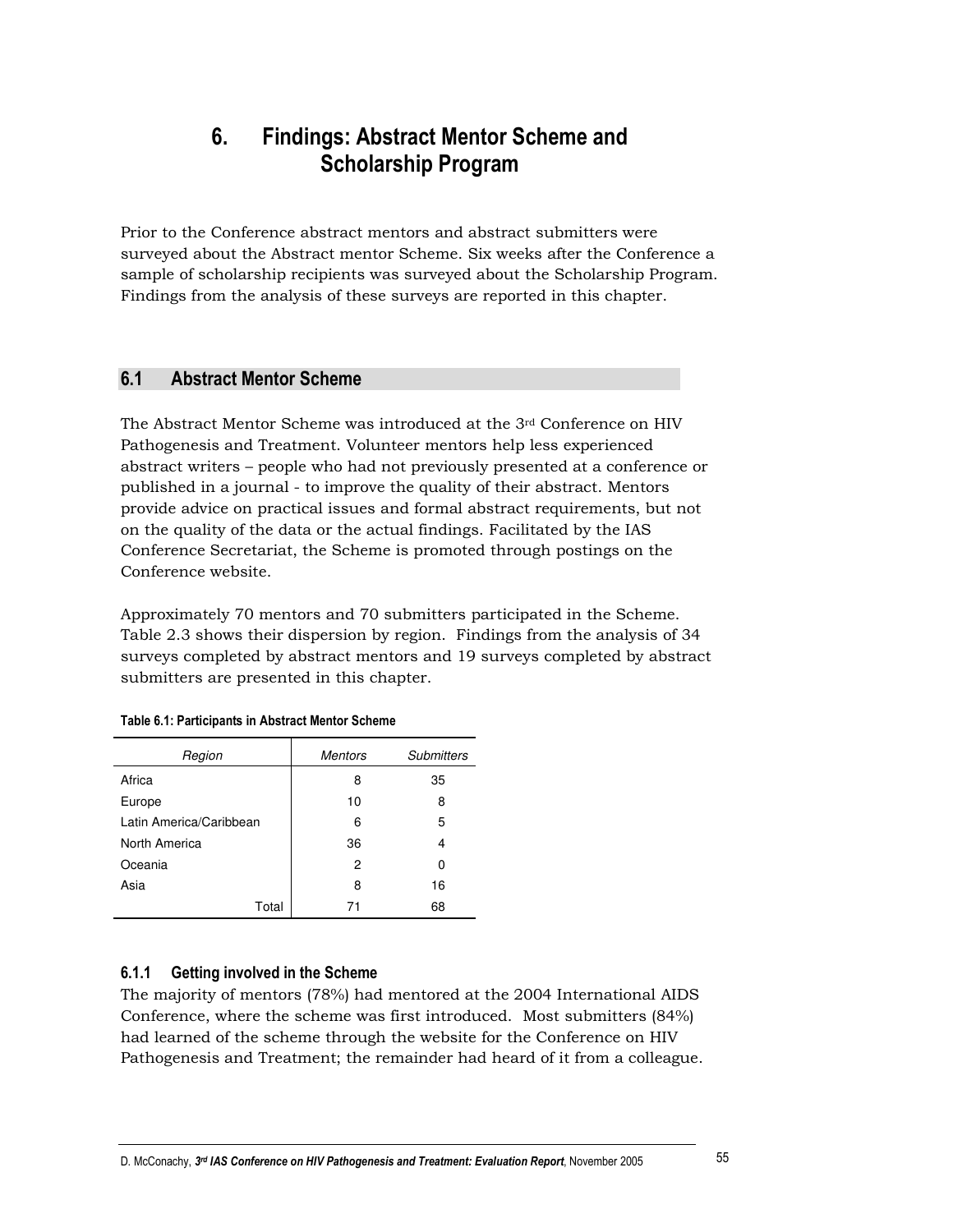#### $6.1.2$ **Clarity of instructions**

Although most mentors found their instructions clear, six people (four of whom had mentored previously) did not find the instructions easy. Just under two thirds of submitters found their instructions clear; however more than one third (40%) did not.

#### 6.1.3 Submitter's understanding of the role of the mentor

The majority of the 24 mentors who responded to this question reported that the submitter they had worked with understood the role of the mentor 'very well' (25%) or 'fairly well' (50%). The remainder indicated that their role had not been clearly understood. Five mentors did not submit a rating because they had not worked with a submitter; two felt they could not rate because they did not hear back after responding to the submitter's question.

## 6.1.4 Usefulness of the scheme and match between advice and expectation

Almost all mentors considered that the scheme was useful. Two thirds of submitters rated the advice they were given as useful; one third did not.

Half the submitters reported that the assistance they received matched their expectations; however, half reported that the assistance did not. Seven (of 18) submitters) had their abstract accepted at the Conference, one of whom did not receive any advice from a mentor.

All mentors would consider mentoring again; 78% 'definitely' and 22% 'probably'. Sixty percent of submitters would recommend the Abstract Mentor Scheme; the remainder would not.

#### $6.1.5$ **Suggestions for improvement**

Approximately half the respondents (mentors and submitters) offered suggestions to improve the Abstract Mentor Scheme, variously identifying a need for

- o A clearer description of the Scheme outlining its purpose, the type of assistance that can be provided, and the roles of mentors and submitters.
- $\circ$  Clearer guidelines for mentors about the nature of their contribution and how to deal with particular issues eg when the content of the abstract is a description rather than a study, or when a submitter does not understand the abstract writing process.
- o Clearer guidelines for submitters about the general requirements of writing and submitting abstracts, and the specific requirements of framing questions for mentors.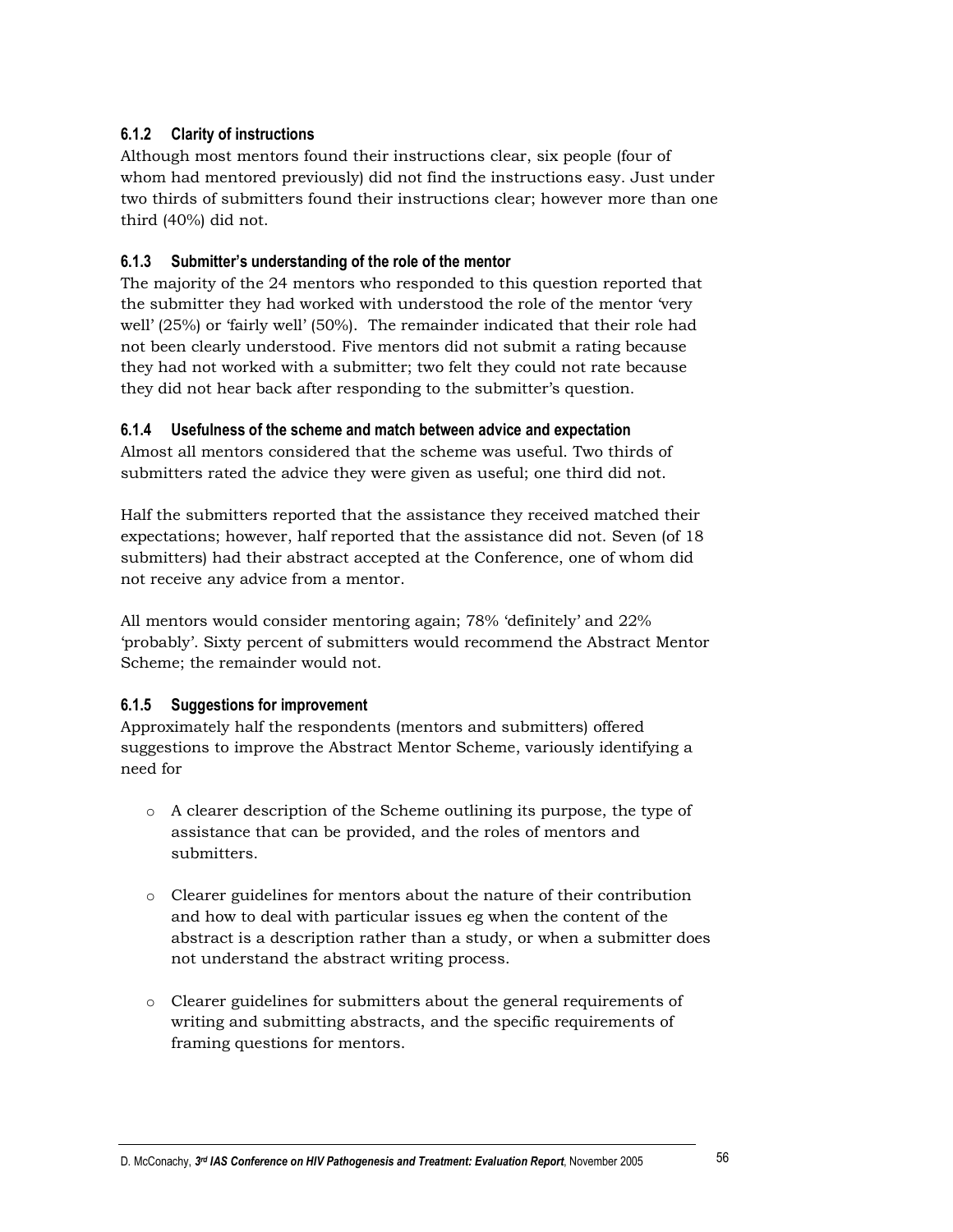- o An improved system of communication between mentors and submitters that is time specific and encourages two-way dialogue. Currently, a mentor cannot determine if his or her response has been received by a submitter. Several submitters reported that they did not receive a response to the question they posed, and several mentors reported difficulties connecting with a submitter.
- o Specific promotion of the Abstract Mentor Scheme to new investigators, those in developing countries, and those whose first language is not English.

Mentors and submitters were given the opportunity to make other comments. Five mentors (15%) made additional comments, mostly commending the scheme, although one person also raised the issue of mentors from developing countries who lack the resources to attend the conference. Seven submitters (39%) provided additional comments relating to the need for more scholarships, the importance of accepting abstracts from people in developing countries, and of providing reasons for the rejection of an abstract.

#### $2.4$ **Scholarship Program**

The aim of the Scholarship Program is to make the Conference more accessible to scientists and clinicians from developing countries, as well as to young scientists (eg post-doctoral students) and young clinicians from around the world. In addition, a limited number of community scholarships are allocated to treatment advocates. Two types of scholarships are awarded - full scholarships (covering registration, air travel, accommodation and providing a small living allowance) and partial scholarships (covering some of these elements). Not all applicants are eligible for full scholarships (eg applicants from North American and Europe only receive support for travel and registration). Criteria for selection are established by the Scholarship Working Group and include geographical region, field of activity, occupation, years worked in HIV/AIDS field and applicant profile.

Eighteen hundred people applied for scholarships to attend the  $3<sup>rd</sup>$  Conference on HIV Pathogenesis and Treatment. Two hundred and five scholarships were awarded to applicants from 59 countries. Of these, 88 were full scholarships and 117 were partial scholarships. Most recipients (95%) had not received previous assistance to attend a Conference on HIV Pathogenesis and Treatment. Figure 6.1 shows main country of work by geographic region for scholarship applicants and scholarship recipients.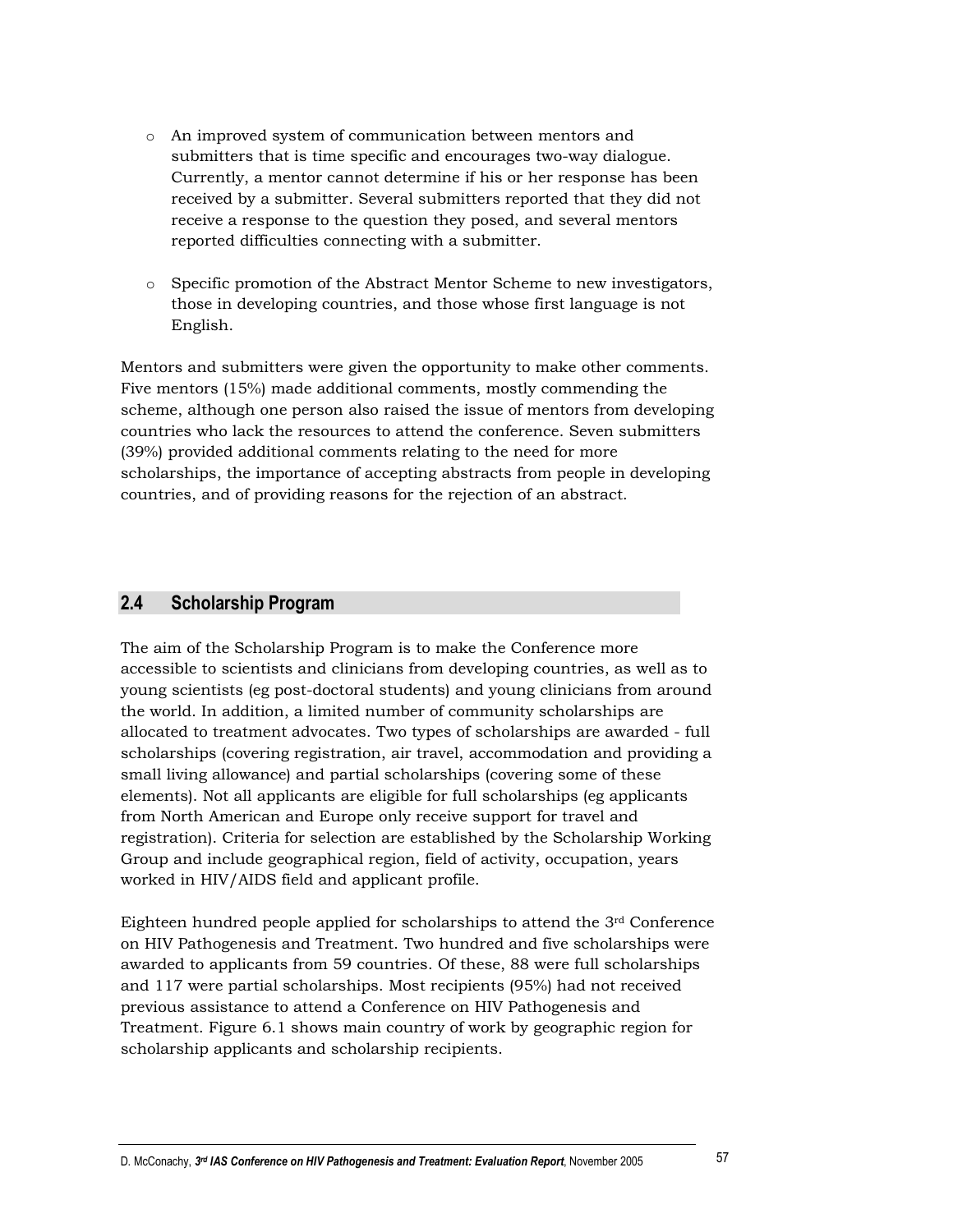

Figure 6.1: Scholarship Program - applicants and recipients country of work by region

Most scholarships were awarded to physicians/clinicians, followed by researchers (see Figure 6.2). The majority of recipients (72%) had submitted an abstract for the Conference.



Figure 6.2: Scholarship Program - main occupation of applicants and recipients

Although 205 scholarships were awarded, only 173 scholarship recipients attended the Conference. A number of people withdrew (seven in the week before the Conference) because they had secured funding from other sources (this was especially true for some speakers who were awarded registration scholarships only), because they could no longer attend due to personal reasons or because of problems with visas. The strike involving South African Airways also prevented 12 scholarship recipients from attending.

Six weeks after the Conference, 50 recipients (representing 44 countries) were emailed a short survey. Findings from the analysis of 30 surveys are reported. Representing 29 countries, 17 respondents had received a full scholarship and 13 a partial scholarship.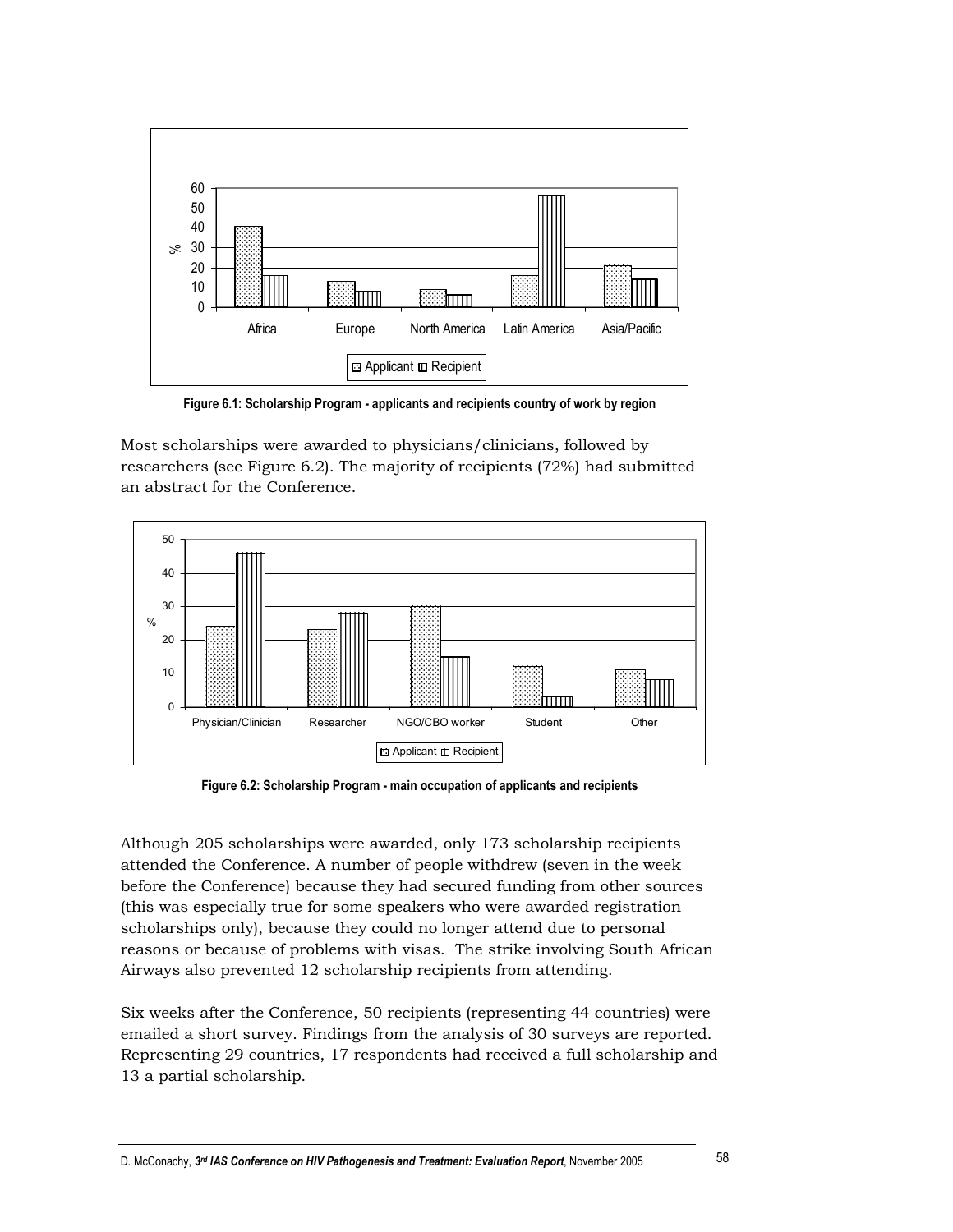#### Impact of conference  $2.4.1$

Delegates were asked if the Conference had assisted or influenced their work in HIV/AIDS. All respondents provided examples of how this had occurred, their responses falling into three main themes.

## The first related to the **Conference providing insights that have led to a** new direction in research

I have embarked on HIV research, particularly in the field of genetic diversity of HIV and ARV drug resistance.

Delegate from Africa

The conference has influenced my work in brainstorming on HIV related research priorities in the resource restricted setting to enable us to plan clinical studies.

Delegate from Asia

## The second related to the application of research to clinical practice and prevention programs

It has broadened the perspective of treating PLWHA, and given me ideas on how to accelerate access in prevention, especially PMTCT by learning about the best practices and problems other countries had in starting PMTCT. Delegate from Latin America/Caribbean region

Recent and up to date information obtained at the conference has helped me treat my patients on HAART much better, especially regarding ART drug toxicities and interactions. This information is also becoming very useful in managing our general HIV/AIDS infected patients better as well as duplicating some models of HIV care such as Brazil. The information gained at the conference is also being shared with my colleagues to provide better care for the thousands of infected clients under our care. Contacts and colleagues met at the conference have been useful in sharing experiences and collaborative linkages even after the conference.

Delegate from Africa region

The third relates to **information sharing with colleagues**  $-$  either researchers and physicians/clinicians, or community members.

> I have since been able to disseminate loads of information to the HIV/AIDS unit of the teaching hospital and this is being applied to the running of the clinic. I have also been able to make a better case for access to ARVs. Delegate from Africa

> I was able to report to my community new information about work in field of new antiretroviral drugs and clinical research. PLWHA have a big interest to know what is going on in this field.

Delegate from Europe

The fourth area identified **increased knowledge and skills**. Figure 6.3 summarises scholarship recipients' responses.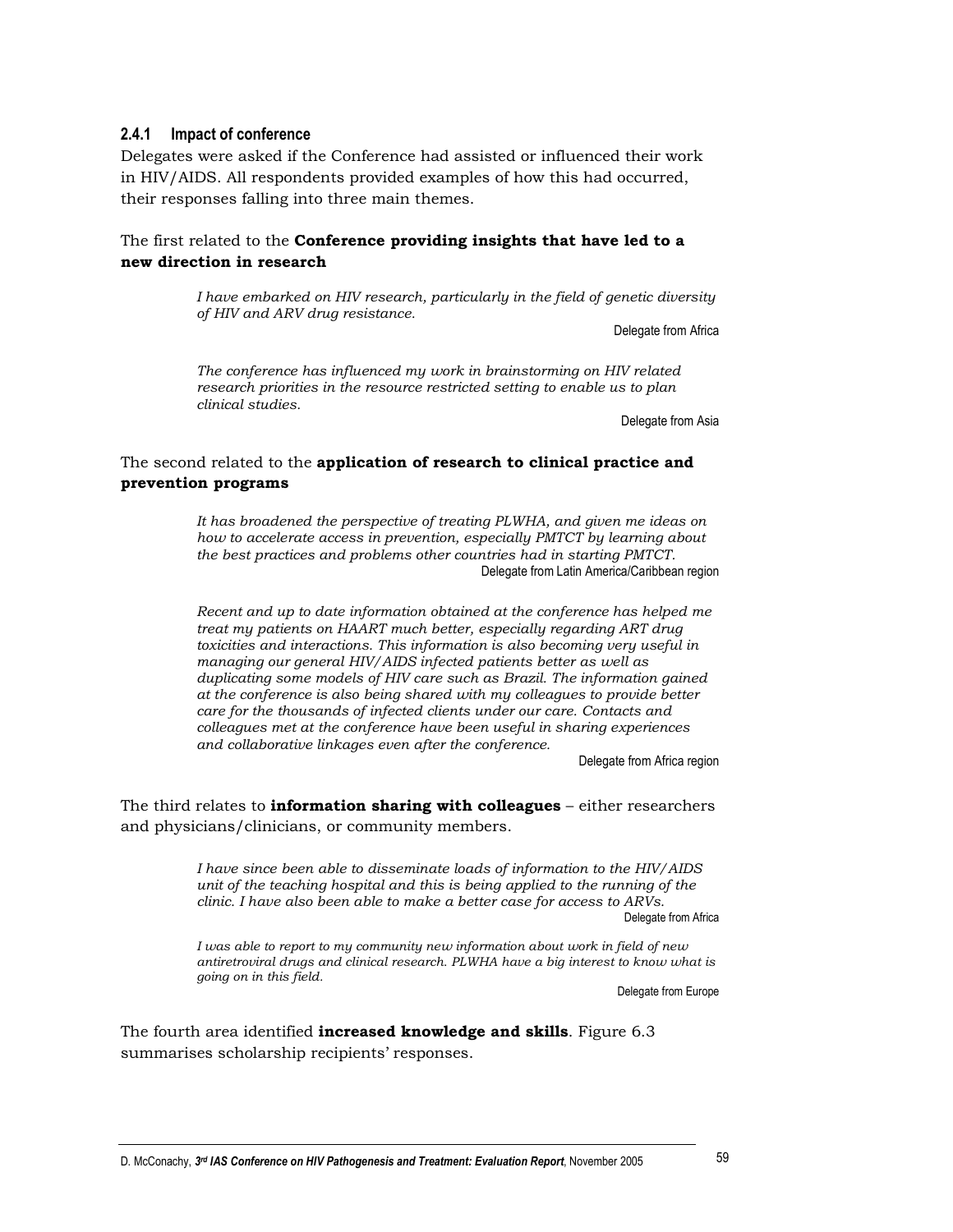

Figure 6.3: Impact of Conference on work<sup>a</sup>

a. As some respondents identified more than one impact, the sum of the percentages is greater than 100.

#### $2.4.2$ Feedback about the Scholarship Program

All but one delegate offered a comment or suggestion about the Program. Their responses fall into four main categories (see Figure 6.4)

- $\circ$  Expression of appreciation for receiving a scholarship
- Recommendation that the IAS continue the Scholarship Program
- $\circ$  Recommendation that the Program focus on delegates in developing countries and resource-constrained settings
- o Comment about a specific aspect of the Program.





a. As some respondents made more than one suggestion, the sum of the percentages is greater than 100.

Comments included noting how well the Scholarship Program had been organised and coordinated, suggestions that the living allowance for the next conference be increased, that scholarships be offered to previous recipients as well as new, and that more scholarships be awarded to community members and people with HIV/AIDS to 'link science with the end user'.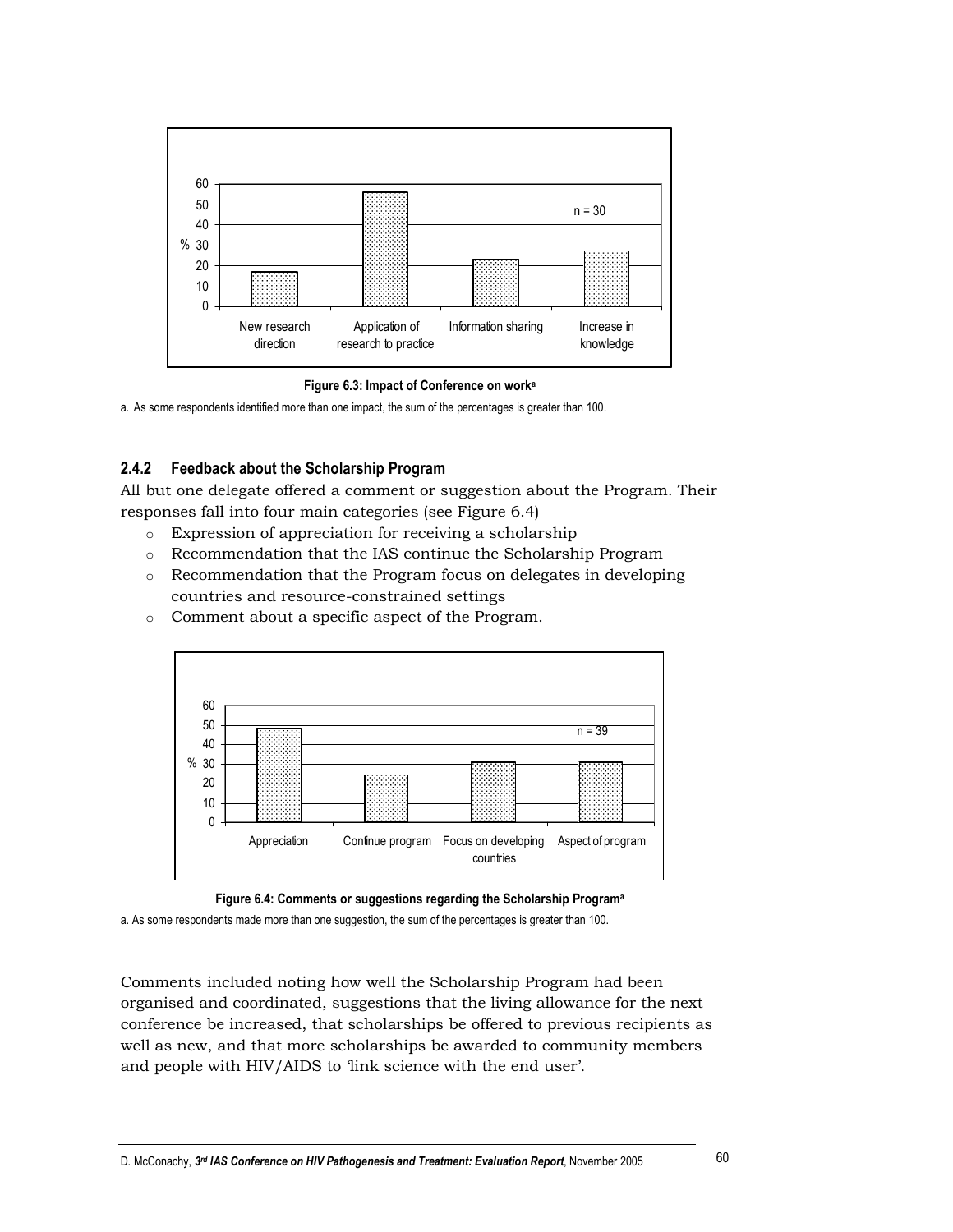#### $7<sub>1</sub>$ **Discussion, Conclusions and Recommendations**

#### $7.1$ **Discussion**

The evaluation of the 3<sup>rd</sup> Conference on HIV Pathogenesis and Treatment was framed by three objectives

- To assess the overall impact of the Conference  $\mathbf{1}$ .
	- o reviewing its place and role in relation to other HIV conferences;
	- o identifying key things delegates take from the Conference and investigating the relevance and application of these to their work.
- 2. To identify the strengths and weaknesses of specific activities, processes and innovations
	- o illuminating achievements, identifying areas of difficulty and barriers to implementation, and assessing impact.
- 3. To identify emergent issues to guide future planning and decision-making.

The views of approximately 900 Conference delegates, 30 scholarship holders, 40 abstract mentors and 20 abstract submitters were collected during the evaluation to address these objectives. Delegates' willingness to be interviewed, pleasing return rates for most online surveys, and wide-ranging responses to the self-administered survey indicate a high level of engagement in the evaluation. Detailed findings relating to specific Conference initiatives and activities have been presented in Chapters  $3 - 6$ . Broad findings relating to the overall achievement of the objectives are discussed in this chapter.

#### $7.1.1$ **Overall impact of the Conference**

## Role of the Conference in relation to other conferences

It is evident that the Conference plays an important role in the professional development of many delegates, particularly those people who attend only Conferences on HIV Pathogenesis and Treatment, and those who in recent years have not attended another international HIV or HIV-related conference.

The Conference's importance is further highlighted by the fact that around half the delegates stated that it offered them something they don't get from other conferences. Some features listed (eg the opportunity to hear new information and updates) may relate to the timing of the Conference or have been identified by delegates who do not attend other conferences. Features such as the global focus and emphasis on science; however, appear to distinguish the HIV Pathogenesis and Treatment Conference from other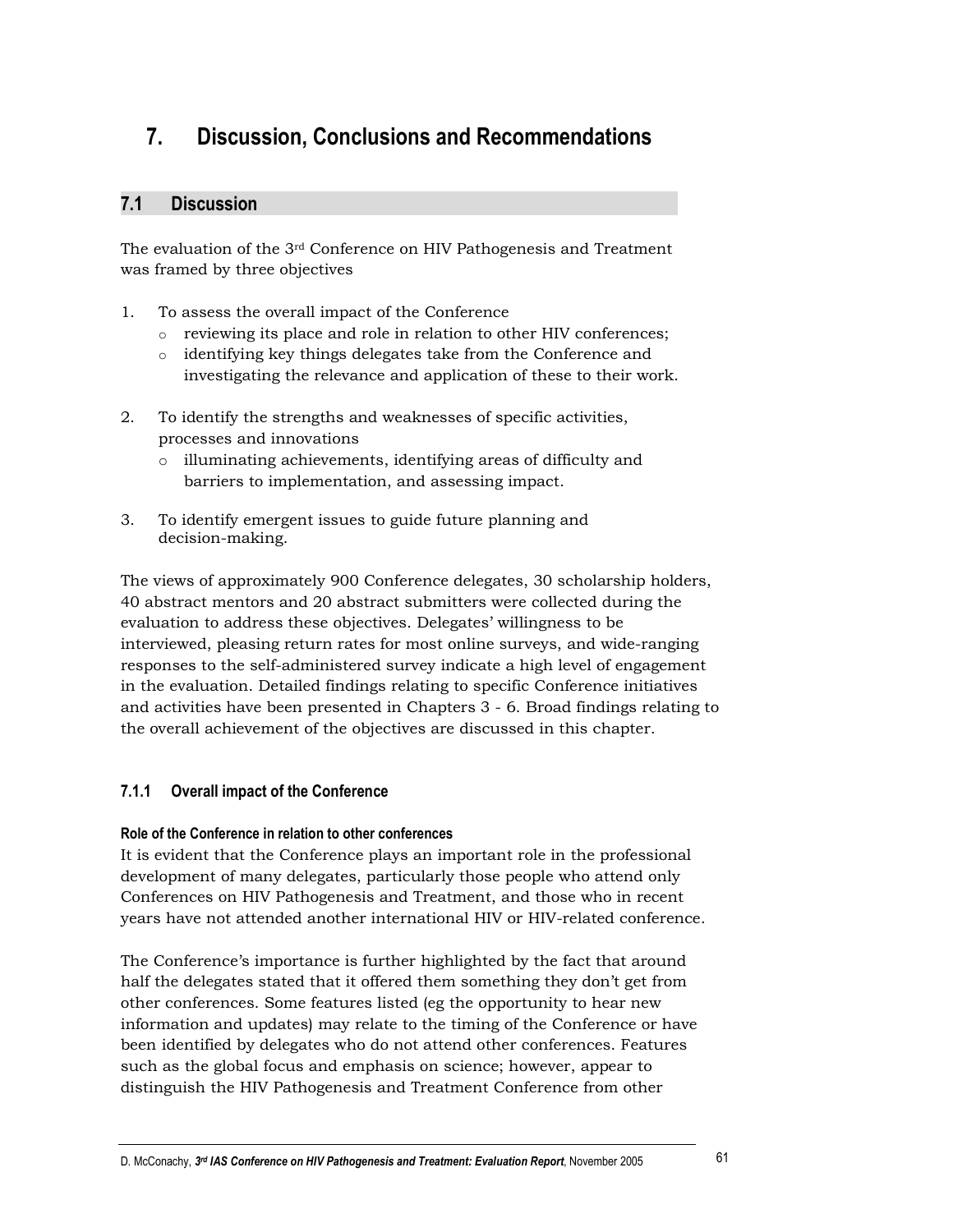conferences, supported by delegates' high ranking of these factors in their decision to attend.

Key things delegates took from the Conference and relevance and application to work in the field Many delegates indicated that the Conference had facilitated knowledge sharing and provided them with new insights into HIV/AIDS. Others reported that the Conference would assist or influence their work in HIV/AIDS because it provided updates, offered new information to change practice, and facilitated networking.

All scholarship recipients reported that the Conference had directly influenced their work - through the application of research findings to clinical practice and prevention programs, the modification of existing research or the development of new research, or the sharing of information with colleagues. Some of the examples provided indicated that the Conference had directly and positively impacted on people living with HIV/AIDS.

#### $7.1.2$ Strengths and weaknesses of specific activities, processes and innovations

## **Abstract Mentor Scheme**

Overall, the Scheme was viewed positively. There was a high commitment on the part of mentors, who rated the Scheme's usefulness more highly than abstract submitters. This may be partly attributable to the fact that some submitters were unclear about the role of the mentor and the purpose of the Scheme. The important role the Conference website plays in promoting the Scheme was demonstrated. Both mentors and submitters offered some useful suggestions to improve the Scheme.

## **Conference website**

The majority of delegates found the website helpful; however, some people had not used it. It would appear that the reasons for this might have more to do with a lack of time than issues of internet access. Delegates made a variety suggestions to improve or change the website.

## **Delegate Connector**

Delegates provided mixed feedback about this facility. Whilst around 50% considered it useful, approximately 25% did not. The reasons for the lower rating are not immediately clear. However, the fact that the Delegate Connector was only introduced at the Conference (with more than 10% of respondents unaware of it and usage rates relatively low) indicates that its potential has not yet been fully exploited.

## **Networking areas**

Delegates provided mixed feedback about the networking areas. Whilst around 50% considered they were useful, approximately 25% did not, and more than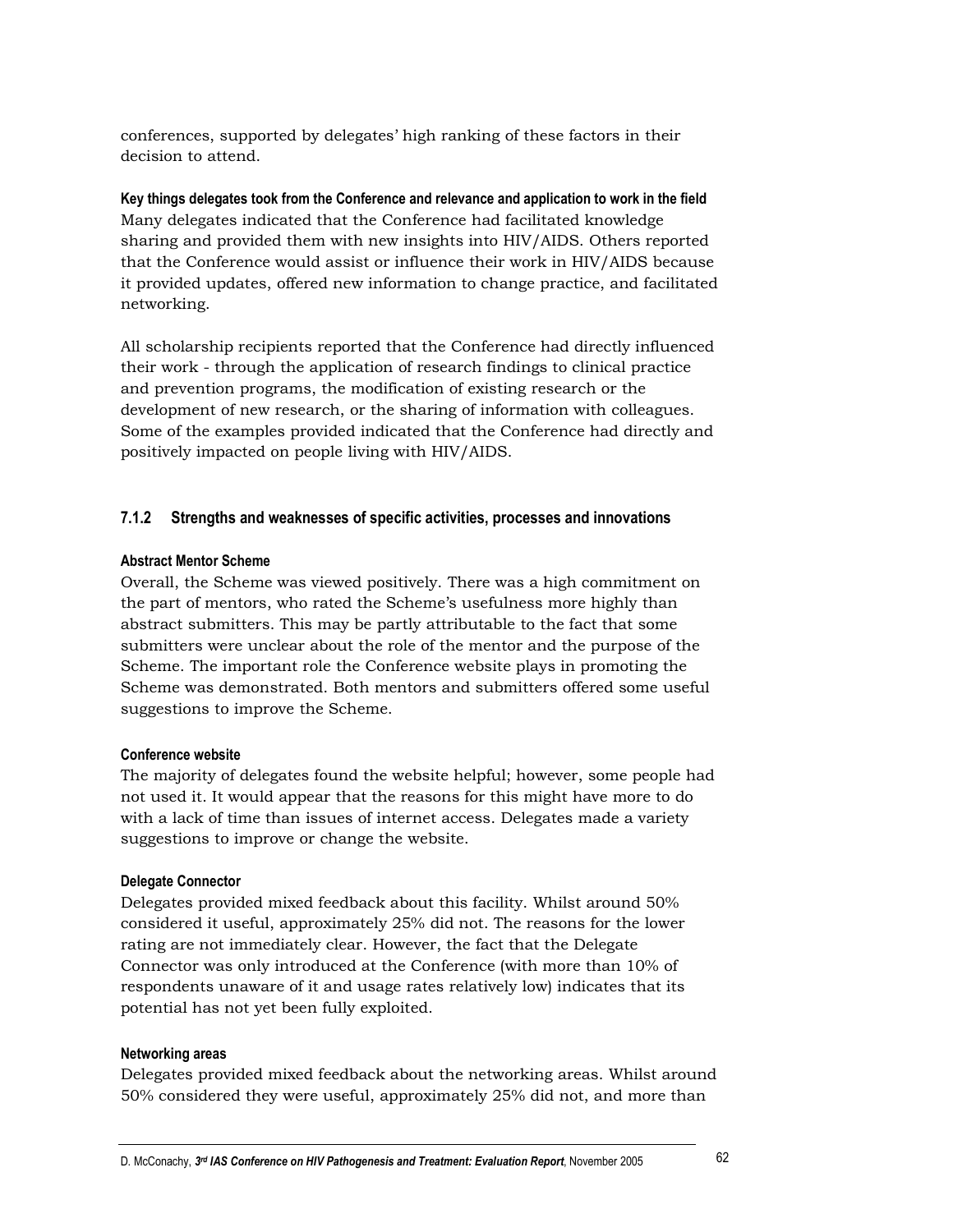10% were unaware of them. Given that networking is viewed as an important reason for attending the Conference, and that around 30% of delegates did not consider that the Conference had been particularly successful in offering opportunities to meet with colleagues or make new contacts, the concept of networking areas requires further consideration. Several of the designated areas were located in 'low traffic' zones, making them more difficult to find and possibly less attractive to be in. The amount of time delegates spent travelling to and from (and within) the venue and the fullness of the Conference program also may have inhibited networking.

## Interactive sessions

Although the vast majority of delegates considered that the inclusion of more interactive sessions such as fora and debates was useful, approximately 30% did not believe that the Conference had been particularly successful in promoting debate. A small proportion of delegates recommended the introduction of smaller, more focused discussion and interest groups, in addition to the other types of interactive sessions offered.

## **Prevention Sciences concentration**

The expansion of the scientific program to include the Prevention Sciences concentration was viewed favourably by the majority of delegates; however, there was no clear indication of the amount of time that should be allocated to Prevention Sciences within the program. A small proportion of delegates suggested the focus should be increased, but equally, a small proportion thought not.

## **Scholarship Program**

All scholarship recipients viewed the Scholarship Program very favourably. The importance of the Program was emphasised, especially for people in developing countries. A small proportion of delegates also commented on the Program, suggesting that the number of scholarships should be increased and that people in developing countries and resource-poor settings should be the primary (or sole) recipients.

#### $7.1.3$ **Emergent issues**

Overall attendance at the 3<sup>rd</sup> Conference was lower than for the previous Conference, although there was an increase in the number of countries represented and the number of abstracts submitted and accepted. The reason for the decrease in attendance is not known, as it was not possible to contact people who had attended the 2<sup>nd</sup> Conference but not the 3<sup>rd</sup> Conference.

An ongoing challenge for the IAS is to engage people in areas where the epidemic is emerging, where HIV/AIDS is not a national priority, and where resources to attend conferences are limited. The Scholarship Program is one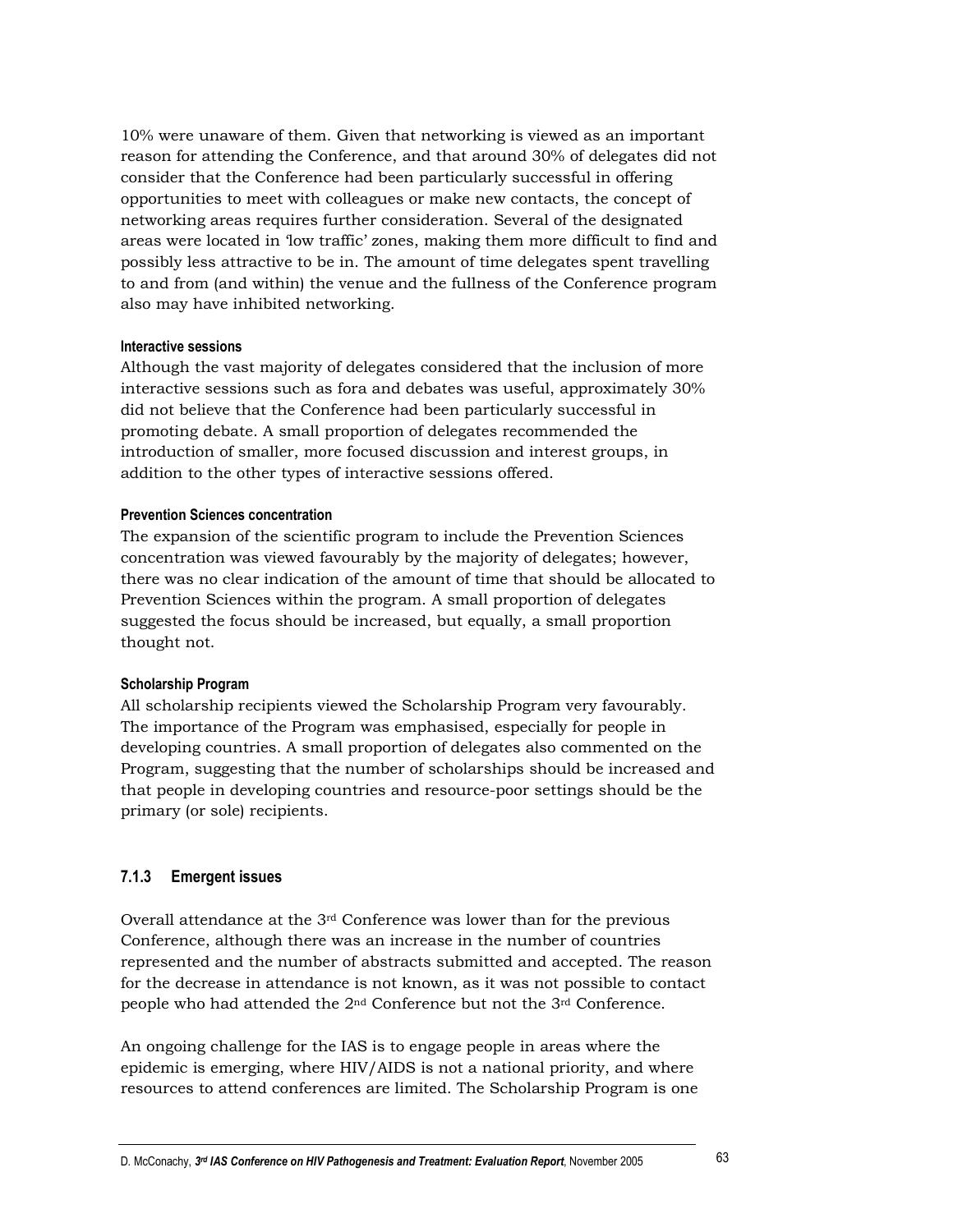strategy to bring people to the Conference; however, there are issues around the number of scholarships available and to whom these should be allocated.

Geographic location is another important factor in determining attendance for some potential Conference participants. Advice provided by delegates suggests that the two most important considerations in selecting future conference locations are ensuring a mix between developed and developing countries, followed by being in a different geographic region each time.

Although no pressing issues emerged during the evaluation, approximately half the delegates surveyed provided some thoughtful comments and suggestions about key aspects of the Conference. These were mainly of a logistical nature, the most frequent relating to the reduction of travel time between venue and accommodation, and the improved organisation of posters.

Some comments related to the balance and focus of the program and to the quality of the science. Although made by a relatively small proportion of delegates, these are important issues because it is the scientific program that is the most influential factor in drawing people to the Conference.

#### $7.2$ **Conclusions**

The 3<sup>rd</sup> IAS Conference on HIV Pathogenesis and Treatment and its Scientific Program each had a specific aim. It is evident from the evaluation that

- $\circ$  the Conference has achieved its aim of bringing together participants from around the world by providing an environment for researchers and clinicians to address current issues in HIV research, prevention and treatment; and
- o the Scientific Program has achieved its aim of providing new insights into HIV disease development, prevention and care that can lead to new research directions, help advance translational research and move theoretic advances into clinical practice and prevention programs.

Moreover, there is evidence that some changes have occurred in research and clinical settings that are a direct result of the Conference and that will have a direct and positive impact on people living with HIV/AIDS.

These conclusions reaffirm the important role of the IAS in providing a forum for learning and development that is acknowledged by members of its key target groups.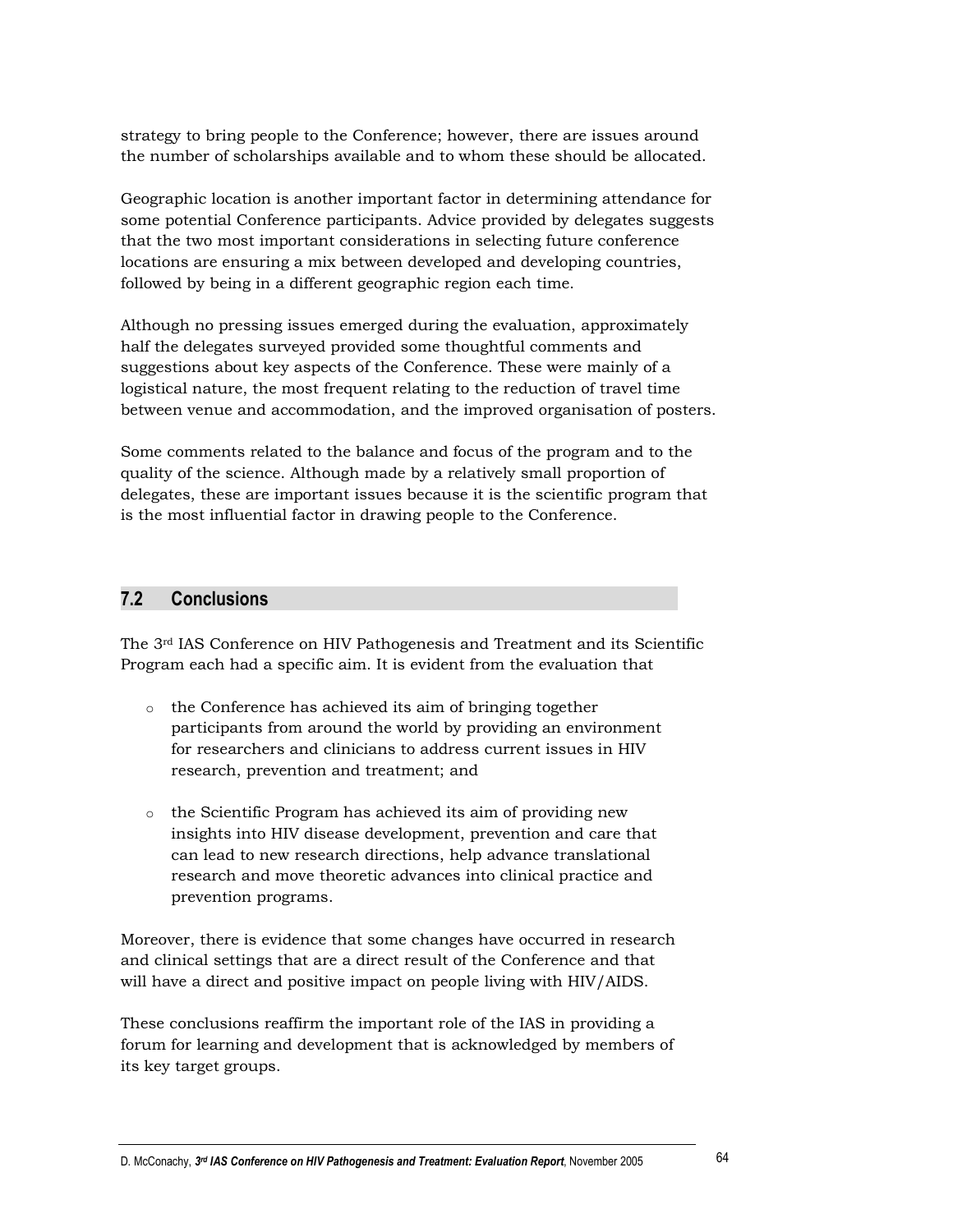#### $7.3$ **Recommendations**

## 7.3.1 Future Conferences

The evaluation of the 3<sup>rd</sup> IAS Conference on HIV Pathogenesis and Treatment has highlighted the value of the Conference in bringing together people from around the world to address HIV/AIDS.

It is recommended that future IAS Conferences on HIV Pathogenesis and Treatment continue to provide an opportunity for scientists, public health experts and community leaders to examine the latest scientific developments related to HIV and to explore how these can inform the global response to the epidemic.

The evaluation has also highlighted a number of issues that, given appropriate attention, will strengthen future Conferences.

#### $7.3.2$ Conference scientific program

The Conference on HIV Pathogenesis and Treatment is one of a number of international AIDS and AIDS-related conferences. Ensuring that it continues to offer something different, as well as a program that is relevant, stimulating and of a high quality is a particular challenge. This is especially true given the enormous range among delegates in terms of backgrounds, experience, skills and work settings.

It is recommended that discussion and debate continue about the focus and balance of the scientific program, to ensure that that the Conference offers a quality program that is balanced, stimulating and relevant.

#### **Conference initiatives** 7.3.3

A key feature of the Conference was the introduction or consolidation of a variety of processes and activities, including

- o Abstract Mentor Scheme
- o Delegate Connector facility
- $\circ$  Networking areas
- $\circ$  Interactive sessions
- o Conference website

Although generally well received, there is considerable potential for improvement to enhance take-up at the 4<sup>th</sup> Conference in Sydney, 2007.

It is recommended that an action group be established for each initiative to develop specific implementation strategies, consolidating and building on the successes achieved at the 3rd Conference.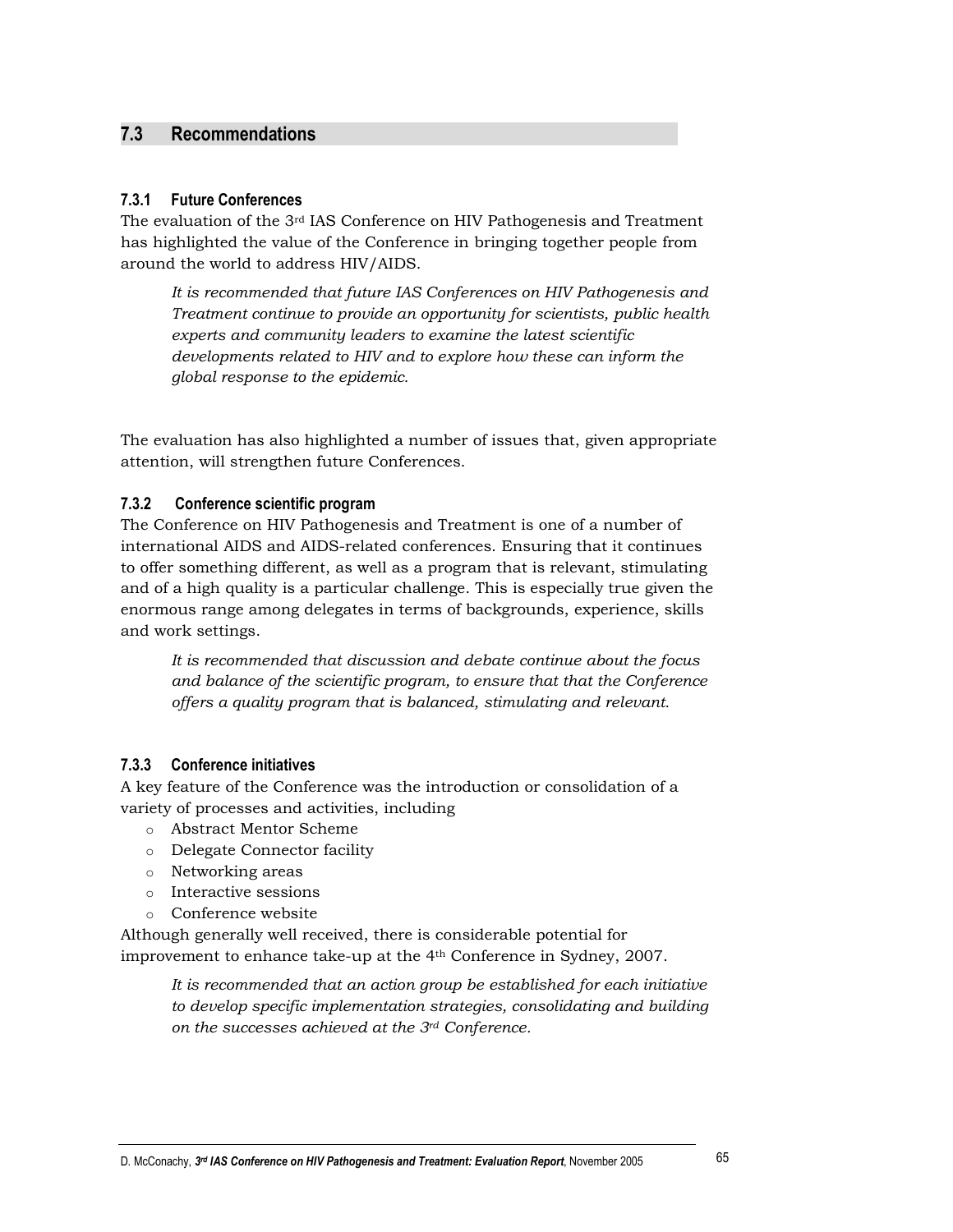#### $7.3.4$ **Conference logistics**

Some poor Conference organisation and logistics (eg long distance between) venue and accommodation, inadequate audio visual equipment, limited food options) impacted on delegates' engagement with and enjoyment of some elements of the Conference.

It is recommended that the IAS develop a set of criteria or benchmarks with agreed minimum standards for such things as

o Conference geographic location, and

Venue proximity, facilities and technical systems.  $\circ$ 

These benchmarks would be employed in conference pre-planning to ensure quality control is maintained.

## 7.3.5 Conference evaluation

The Conference on HIV Pathogenesis and Treatment sits within the IAS Strategic Plan. Whilst evaluation should be an integral part of future conferences, it should also address the strategic needs of the organisation.

It is recommended that the IAS develops an organisational evaluation strategy of which conference evaluation is a key element. This would involve

- o Working with staff and other key stakeholders to establish planning and evaluation systems;
- o Setting in place a range of strategies to collect data, including demographic details of conference attendees;
- o Providing opportunities for in-depth review of areas of particular interest:
- $\circ$  Disseminating key findings in appropriate ways to inform future work.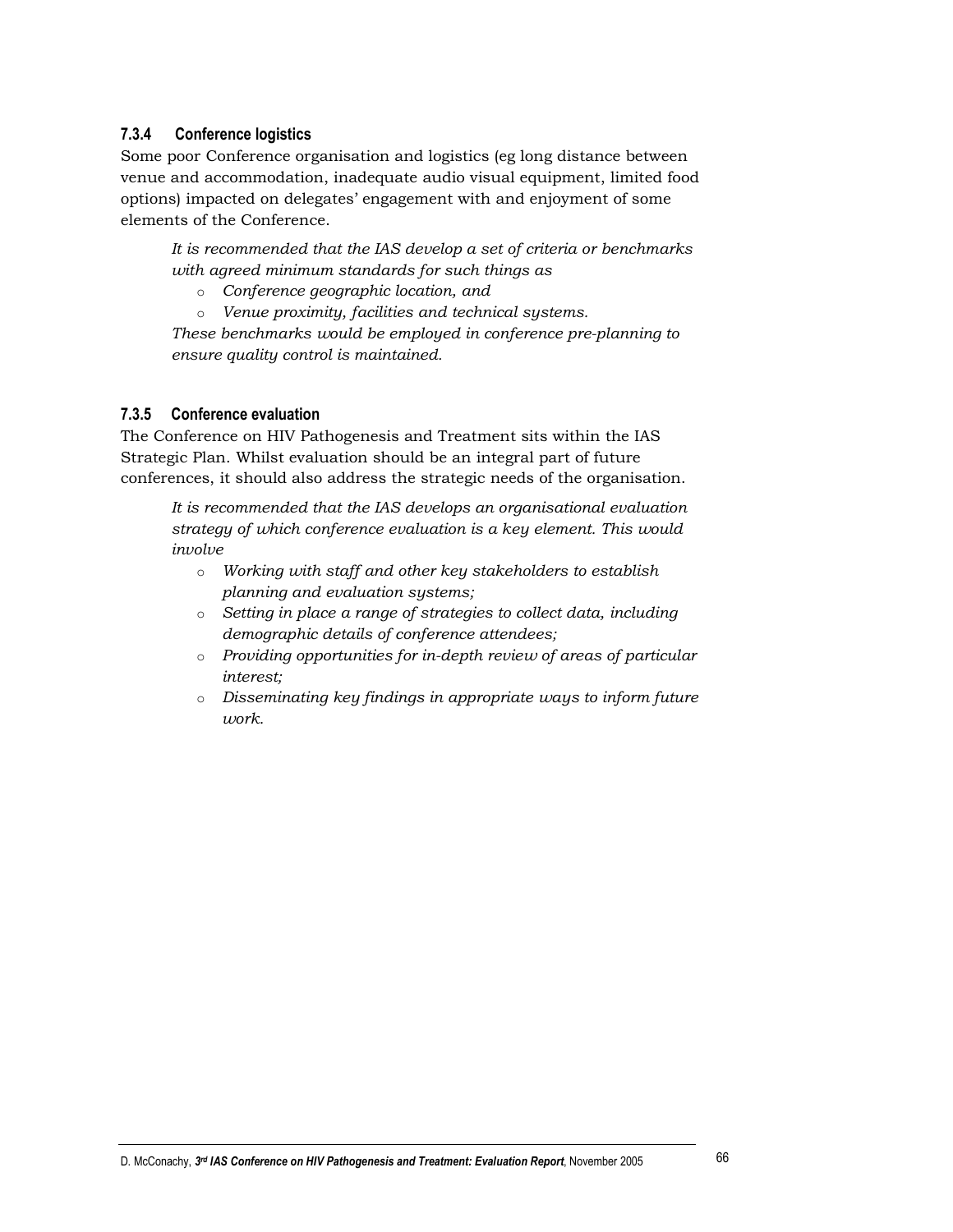## **Appendices**

| Delegate Survey                  | 68 |
|----------------------------------|----|
| First Delegate Interview         | 71 |
| Second Delegate Interview        | 73 |
| <b>Abstract Mentor Survey</b>    | 75 |
| <b>Abstract Submitter Survey</b> | 77 |
| Scholarship Holder Survey        | 79 |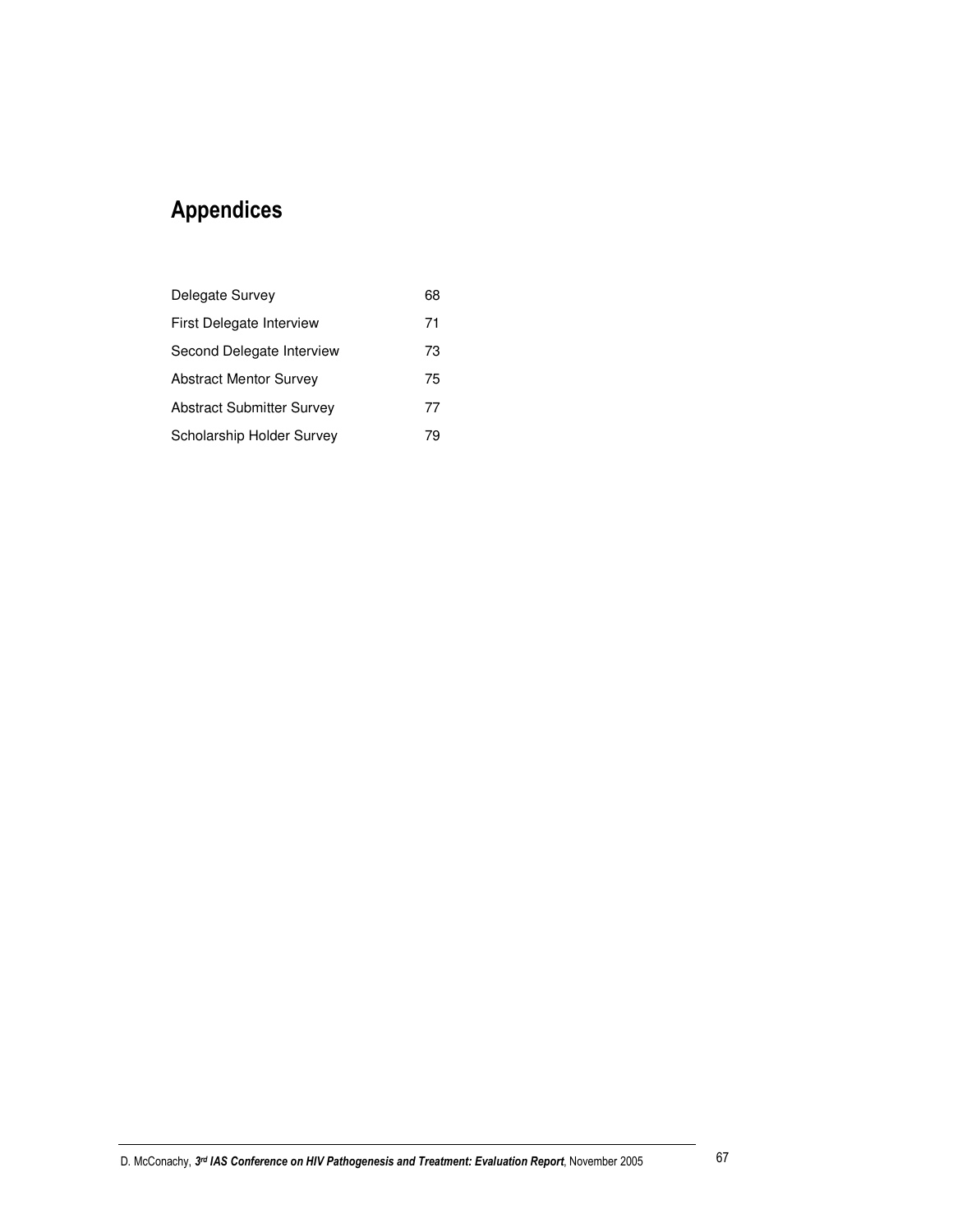

# **Conference Evaluation**

**Office Use Only** Date: 24 25 26 27  $No:$ <u> 2002 - 20</u>

## **Delegate Survey**

As a Conference delegate, your opinion about IAS 2005 is important. Please take a few minutes to complete this survey. The International AIDS Society will use the findings to assess the impact of the Conference and to inform the planning of future Conferences.

Participation is voluntary and your answers will be confidential and anonymous. The survey results will be analysed by Diana McConachy, an independent evaluator who has been engaged to evaluate the Conference. By returning your completed survey you consent to the use of the information for reporting purposes. If you have any queries about the evaluation or this survey please contact dmcconachy@people.net.au

## Firstly, a little information about you...

- $\mathbf{1}$ . In which country do you do mainly work?
- $2.$ What is your country of residence?
- 3. What is your **main occupation**? ( $\checkmark$  one)
	- 1 Q Student
	- 2 O Researcher (includes PhD students and post-docs)
	- 3 Q Physician/Clinician
	- 4 Q Nurse/ Health Care Worker
	- 5 Q Alternative or Traditional medicine collaborator
	- 6.Q NGO/CBO worker
	- 7 Q Public Sector worker
	- 8 Q Government official or international policy maker
	- 9 O Pharmaceutical representative or manufacturer
	- 10 Q Journalist or media representative
	- 11 O Other (please specify) \_\_\_
- 4. How many years (full or part-time) have you worked in the HIV/AIDS field?
- 5. Is HIV/AIDS your primary area of work?
	- $\overline{Q}$ Yes  $2Q$  No
- 6. Did you, or will you attend any of these Conferences in 2004 or 2005? ( $\checkmark$  one or more)
	- $1\Omega$ IAC (International AIDS Conference)
	- $2Q$ CROI (Conference on Retroviruses and Opportunistic Infections)
	- $3Q$ ICAAC (Interscience Conference on Antimicrobial Agents and Chemotherapy)
	- $4\Omega$ EACS (European AIDS Clinical Society Conference)
	- $5Q$ IDSA (Infectious Diseases Society of America Conference)
- $7<sup>1</sup>$ Did you attend the 1st HIV Pathogenesis & Treatment Conference in Buenos Aires 2001?  $\overline{1}$   $\overline{Q}$ Yes  $2^{\circ}$ **No**
- 8. Did you attend the 2nd HIV Pathogenesis and Treatment Conference in Paris 2003?  $1Q$  Yes  $2Q$  No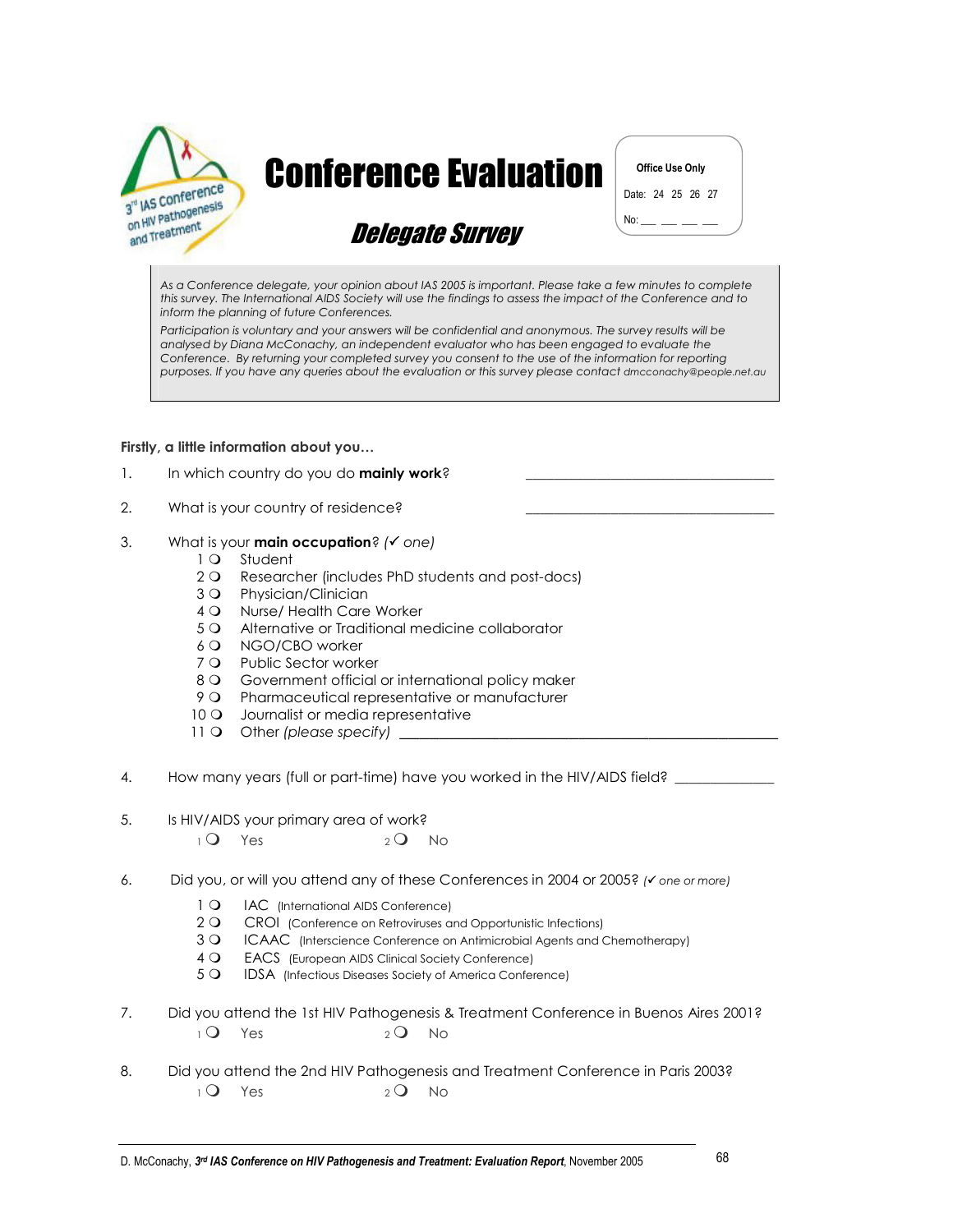| 9.                 | Turning to the 2005 HIV Pathogenesis and Treatment Conference<br>Which Stream are you most interested in? (please √one)                                        |                               |                     |                            |             |                         |
|--------------------|----------------------------------------------------------------------------------------------------------------------------------------------------------------|-------------------------------|---------------------|----------------------------|-------------|-------------------------|
|                    | $2^{\circ}$<br>$\overline{1}$ $\overline{O}$<br><b>Basic Sciences</b>                                                                                          | <b>Clinical Sciences</b>      | $3^{\circ}$         | <b>Prevention Sciences</b> |             |                         |
| 10.                | Are you making an oral or poster presentation<br>$\overline{1}$ $\overline{Q}$<br>$2^{\circ}$<br>Yes<br>- No                                                   |                               |                     |                            |             |                         |
| 11.<br>$1^{\circ}$ | Does this Conference offer something that you do not get from other conferences?<br>Yes, What is this?<br>$\overline{2}$ $\overline{Q}$<br><b>No</b>           |                               |                     |                            |             |                         |
|                    | How did each of these factors rate in your decision to attend the Conference?                                                                                  |                               |                     |                            |             |                         |
|                    |                                                                                                                                                                | very<br>important             | fairly<br>important | not very<br>important      |             | not at all<br>important |
| 12.                | Scientific Program                                                                                                                                             | $\overline{O}$                | $2^{\circ}$         | $3\Omega$                  |             | $4\Omega$               |
| 13.                | Global focus                                                                                                                                                   | $\overline{1}$ $\overline{O}$ | $2^{\circ}$         | $_3$ $\bigcirc$            |             | $4\Omega$               |
| 14.                | Opportunity to meet with colleagues about<br>collaborative work                                                                                                | $\overline{O}$                | $2^{\circ}$         | 3 <sup>O</sup>             |             | $4\Omega$               |
| 15.                | Recipient of scholarship or specific<br>funding to attend                                                                                                      | $\overline{O}$                | $2^{\circ}$         | $3\Omega$                  |             | $4\Omega$               |
| 16.                | Geographic location                                                                                                                                            | $\overline{Q}$                | $2^{\circ}$         | $3^{\circ}$                |             | $4\Omega$               |
| 17.                | Which single factor was the most important in your decision to attend? ( $\checkmark$ one)                                                                     |                               |                     |                            |             |                         |
|                    | $1^{\circ}$<br>Scientific Program<br>2Q<br>Global focus<br>Meeting with colleagues<br>3Q<br>Scholarship or specific funding<br>4O<br>5Q<br>Geographic location |                               |                     |                            |             |                         |
|                    | This Conference introduced or refined some initiatives.<br>How useful has it been to                                                                           | not                           | very                | fairly                     | not very    | not at all              |
|                    |                                                                                                                                                                | aware                         | useful              | useful                     | useful      | useful                  |
| 18.                | Expand the Scientific Program to include<br>a Prevention Sciences Stream                                                                                       | $\overline{Q}$                | $2^{\circ}$         | $3\Omega$                  | $4\bigcirc$ | $5\Omega$               |
| 19.                | Offer a range of interactive sessions                                                                                                                          | $\overline{1}$ $\overline{Q}$ | $2^{\circ}$         | $3\Omega$                  | $4\Omega$   | $5\Omega$               |
| 20.                | Have Themed Networking Rooms available                                                                                                                         | $\overline{1}$ $\overline{Q}$ | $2^{\circ}$         | $3\Omega$                  | $4\Omega$   | $5\bigcirc$             |
| 21.                | Offer a Delegate Connector facility                                                                                                                            | $\overline{1}$ $\overline{Q}$ | $2^{\circ}$         | $3\bigcirc$                | $4\Omega$   | $5\bigcirc$             |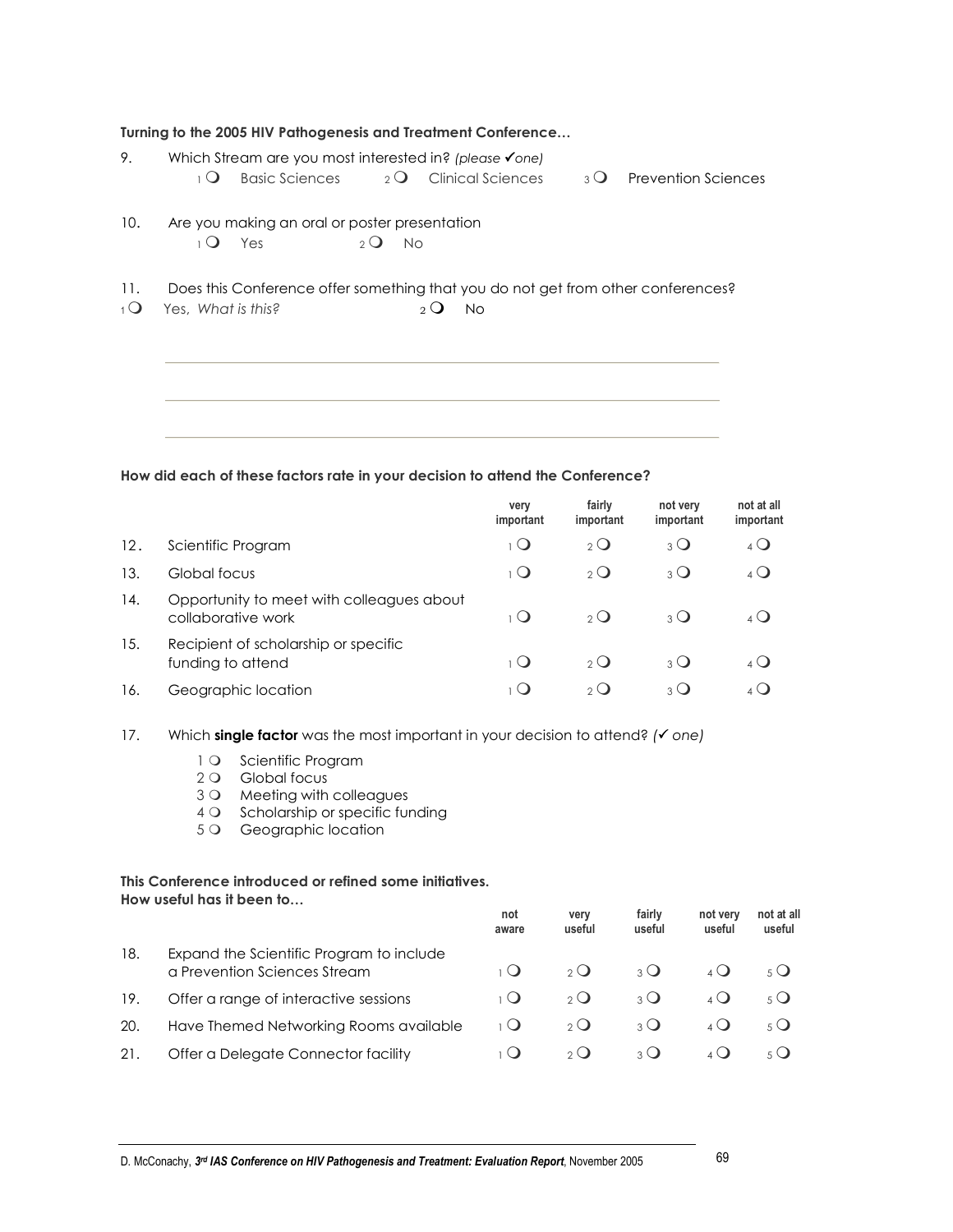|     |                                                           | did not<br>use | verv<br>useful | fairlv<br>useful | not very not at all<br>useful | useful |
|-----|-----------------------------------------------------------|----------------|----------------|------------------|-------------------------------|--------|
| 22. | How useful was the Conference website? $1Q_2Q_3Q_4Q_5Q_6$ |                |                |                  |                               |        |

### Reflecting on the Conference as a whole, how successful has it been in ...

|     |                                                                                 | very<br>successful | fairly<br>successful | not very<br>successful     | not at all<br>successful |
|-----|---------------------------------------------------------------------------------|--------------------|----------------------|----------------------------|--------------------------|
| 23. | Giving you insights into HIV disease<br>development, prevention and/or care?    | $_1($              | $\partial$           | $\mathcal{L}(\mathcal{L})$ | ( )                      |
| 24. | Promoting productive debate?                                                    | 1 ( )              | $2^{\circ}$          | $3\Omega$                  | $\Delta$ $\Omega$        |
| 25. | Facilitating knowledge sharing among<br>participants?                           | $_{1}$ ( )         | $\Omega$             | $3\Omega$                  |                          |
| 26. | Assisting you to make new contacts that<br>may lead to collaborative work?      | $_{1}$ ( )         | $\Omega$             | $3$ $\Omega$               |                          |
| 27. | Enabling you to meet up with people you<br>collaborate with on shared projects? |                    | 2(                   | 3 Q                        |                          |

### Thinking about the next Conference in 2007

- 28. Is there a key aspect of the 2005 Conference Program that should be changed or improved?
	- $\overline{1}$   $\overline{Q}$  Yes What is this?  $2Q$  No

29. Is there any other key aspect of this Conference that should be changed or improved? 1 O Yes What is this? 2 O No

 $30.$ Based on your experience of this Conference, would you choose to attend in 2007?  $1Q$  Yes  $2\Omega$ Maybe  $3Q$ Probably not  $4Q$  No

 $31.$ Have you been interviewed as part of the Conference Evaluation?

 $1Q$  Yes  $2Q$  No

Thank you for participating in this Evaluation. Please put your survey in the marked box.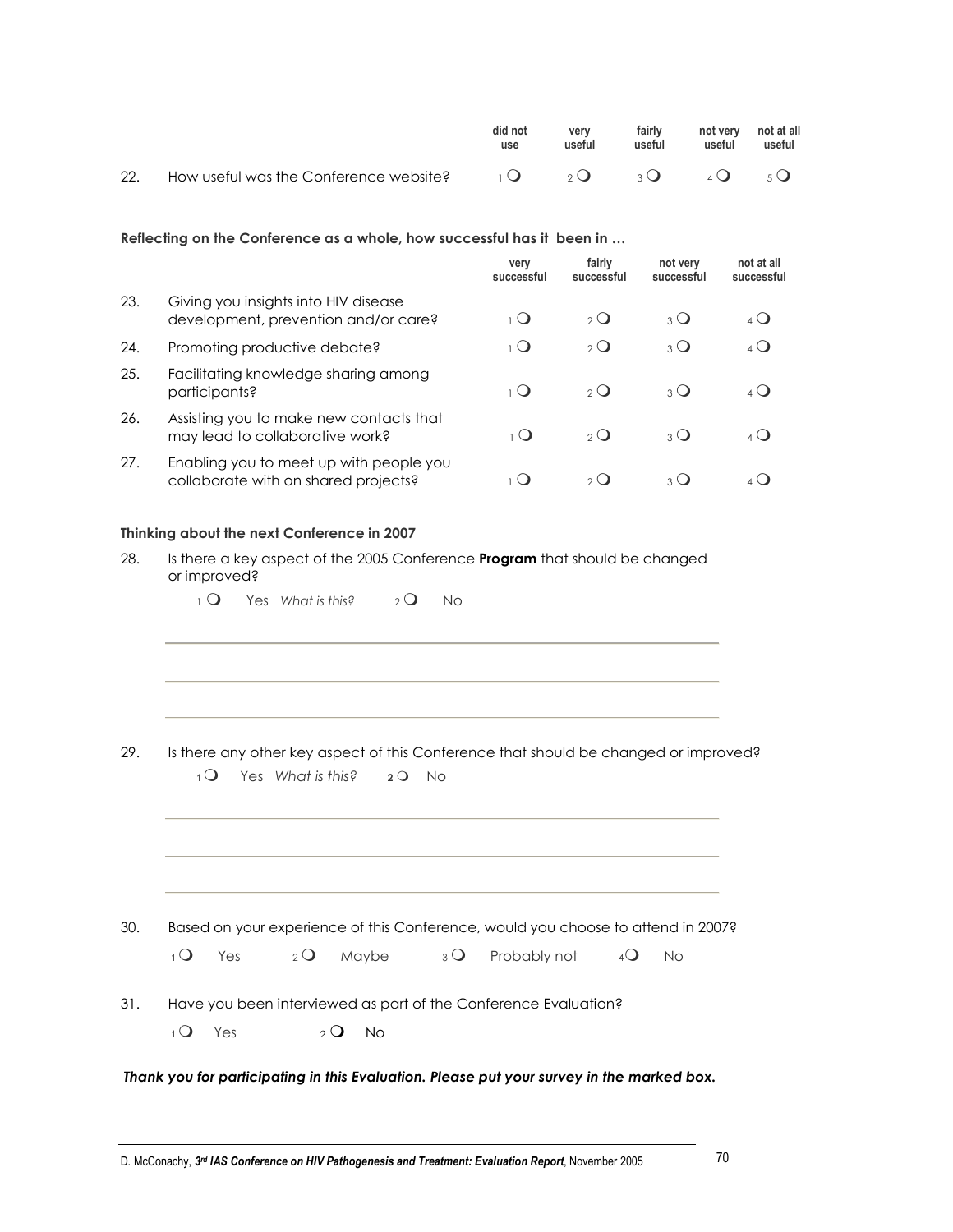

# **Conference Evaluation**

Office Use Only

## *Delegate Interview 1*



## Instructions for Interviewer

- Begin by introducing yourself and this interview as part of the conference evaluation process  $1.$
- $2.$ Information gathered will be used to inform future planning. Delegate's opinion is important!
- Indicate interview will take less than 10 minutes  $3.$
- Participation is voluntary; answers are confidential; no identifying information will be included  $\overline{4}$
- $5.$ By providing information delegate consents for it to be used for reporting purposes
- Check delegate is happy to proceed...  $6<sup>1</sup>$

## Firstly, a little information about you...

- $\mathbf{1}$ . In which country do you do mainly work?
- $\mathcal{P}$ What is your country of residence?
- 3. What is your **main occupation**? (please  $\checkmark$  one)
	- 1 Q Student
	- 2 Q Researcher (includes PhD students and post-docs)
	- 3 O Physician/Clinician
	- 4 O Nurse/ Health Care Worker
	- 5 Q Alternative or Traditional medicine collaborator
	- 6 Q NGO/CBO worker
	- 7 Q Public Sector worker
	- 8 O Government official or international policy maker
	- 9 O Pharmaceutical representative or manufacturer
	- 10 O Journalist or media representative
	- 11 O Other (please specify)
- $\overline{4}$ . How many years (full- or part-time) have you worked in the HIV/AIDS field?
- 5. Is HIV/AIDS your primary area of work?

 $1^\circ$  Yes  $2Q$  No

## Now turning to the HIV Pathogenesis and Treatment Conference ...

- 6. Which Stream are you most interested in? (please √ one)  $\overline{Q}$  Basic Sciences 2 O Clinical Sciences
	- $3\Omega$  Prevention Sciences
- 7. Are you making an oral or poster presentation?
	- $\overline{Q}$ Yes  $2Q$  No
- 8. Did you attend the Conference in 2001 in Buenos Aires?  $1^\circ$  Yes  $2Q$  No
- Did you attend the Conference in 2003 in Paris? 9.  $1^\circ$  Yes
	- $2Q$  No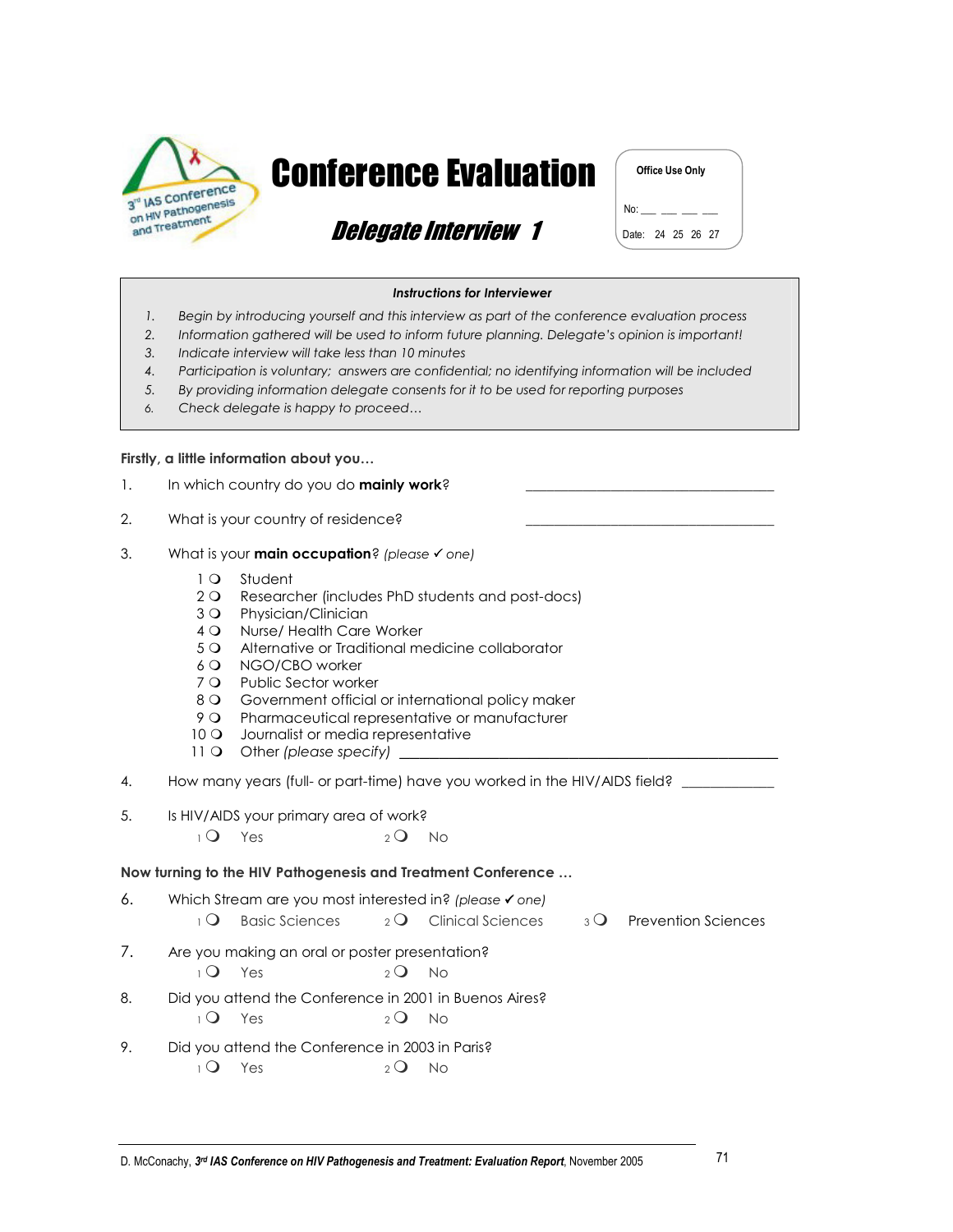| 10. | Does the HIV Pathogenesis and Treatment Conference offer something that you |
|-----|-----------------------------------------------------------------------------|
|     | don't get from other conferences? (please $\checkmark$ one)                 |

| $1\Omega$ Yes — ask What? | $2Q$ No | $\overline{3}$ O Don't know - first conference |
|---------------------------|---------|------------------------------------------------|
|                           |         |                                                |

|                                             | did not<br>use | verv<br>useful | fairly<br>useful            | not verv<br>useful | not at all<br>useful |
|---------------------------------------------|----------------|----------------|-----------------------------|--------------------|----------------------|
| 11g. How useful was the Conference website? |                | $2^{\circ}$    | $3\,\text{O}$ $4\,\text{O}$ |                    | 5(1)                 |

- 11b. For those who didn't use it... ask Why?
- 11c. For those who did use it... ask Is there a key aspect that should be changed or improved?

## Looking to the future ...

How important are these factors in selecting a conference location?

|     |                                                         | very<br>important  | fairly<br>important | not very<br>important | not at all<br>important |
|-----|---------------------------------------------------------|--------------------|---------------------|-----------------------|-------------------------|
| 12. | Different geographic region from previous<br>conference | 1 ( )              | $\Omega$            | 3 <sup>o</sup>        | $4\circ$                |
| 13. | Mix between developed and developing<br>countries       | $\overline{1}$ ( ) | $\Omega$            | $\mathcal{E}(\cdot)$  |                         |
| 14. | Always in Europe (eg developed/developing)              | 1 Q                | $2^{\circ}$         | 3 Q                   |                         |

- $15.$ Are there other important factors that should be considered? 1 O Yes ask What?  $2Q$  No
- $16.$ Overall, which single factor is the most important?

## Thank you for participating in this Interview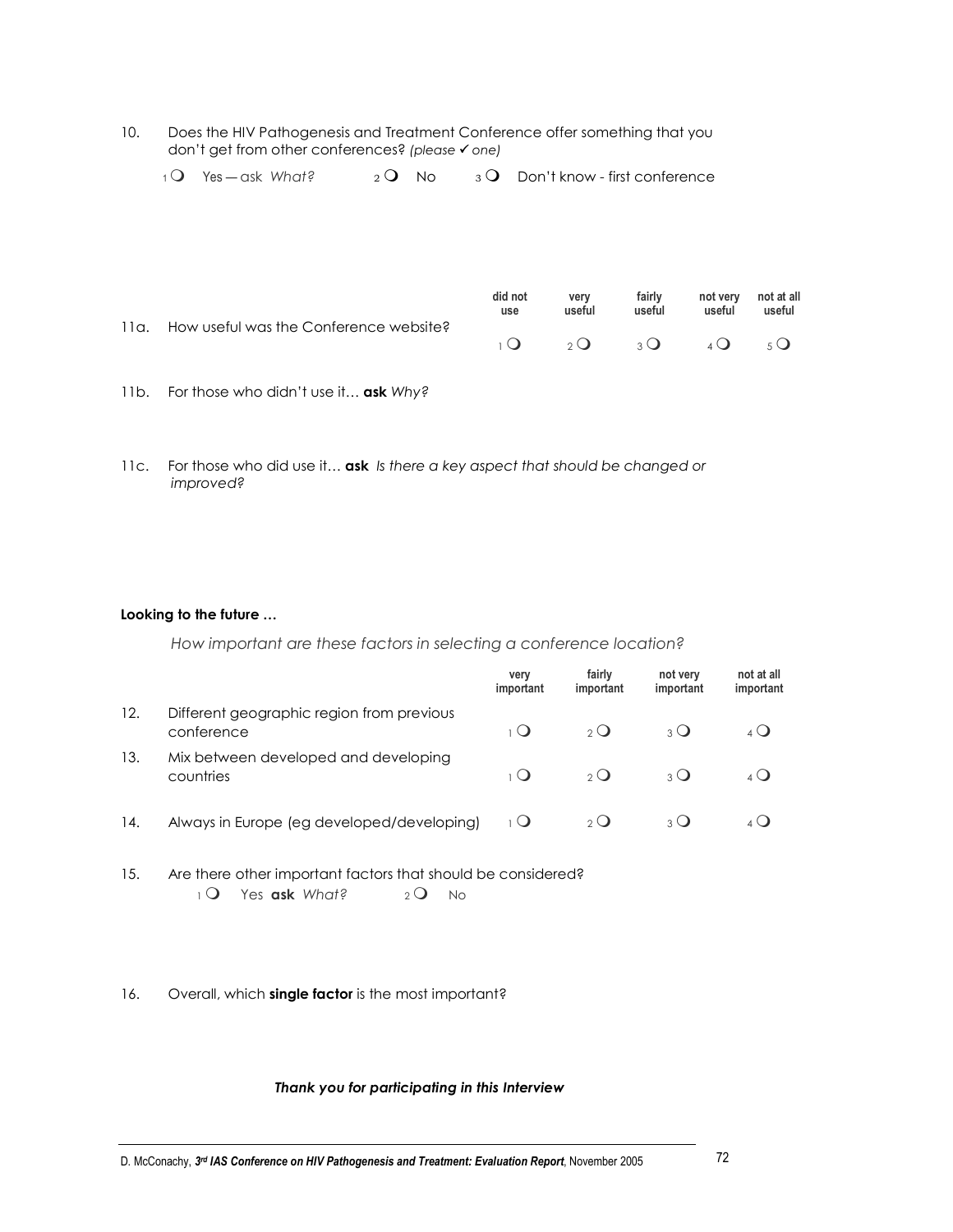

# **Conference Evaluation**



Date: 24 25 26  $27$ 

## *Delegate Interview 2*

#### **Instructions for Interviewer**

- $1.$ Begin by introducing yourself and this interview as part of the conference evaluation process
- Information gathered will be used to inform future planning. Delegate's opinion is important!  $2.$
- Indicate interview will take less than 10 minutes  $3.$
- Participation is voluntary; answers are confidential no identifying information will be included  $4.$
- 5. By providing information delegate consents for it to be used for reporting purposes
- Check delegate is happy to proceed... 6.

## Firstly, a little information about you...

- $\mathbf{1}$ . In which country do you do mainly work?
- $2.$ What is your country of residence?
- 3. What is your **main occupation**? (please  $\checkmark$  one)
	- 1 Q Student
	- 2 Q Researcher (includes PhD students and post-docs)
	- 3 Q Physician/Clinician
	- 4 Q Nurse/ Health Care Worker
	- 5 Q Alternative or Traditional medicine collaborator
	- 6 Q NGO/CBO
	- 7 O Public Sector worker
	- 8 O Government official or international policy maker
	- 9 Q Pharmaceutical representative or manufacturer
	- 10 O Journalist or media representative
	- 11 O Other (please specify) \_

How many years (full or part-time) have you worked in the HIV/AIDS field?  $\overline{4}$ .

5. Is HIV/AIDS your primary area of work?

> $1\Omega$  Yes  $2Q$  No

## Now turning to the HIV Pathogenesis and Treatment Conference ...

6. Which Stream are you most interested in? (v one) <sup>2</sup> O Clinical Sciences  $\overline{O}$ Basic Sciences  $\overline{3}$  Prevention Sciences 7. Are you making an oral or poster presentation?  $\overline{Q}$ Yes  $2Q$  No 8. Did you attend the Conference in 2001 Buenos Aires?  $1^\circ$  Yes  $2Q$  No 9. Did you attend the Conference in 2003 in Paris?  $1\Omega$  Yes  $2Q$  No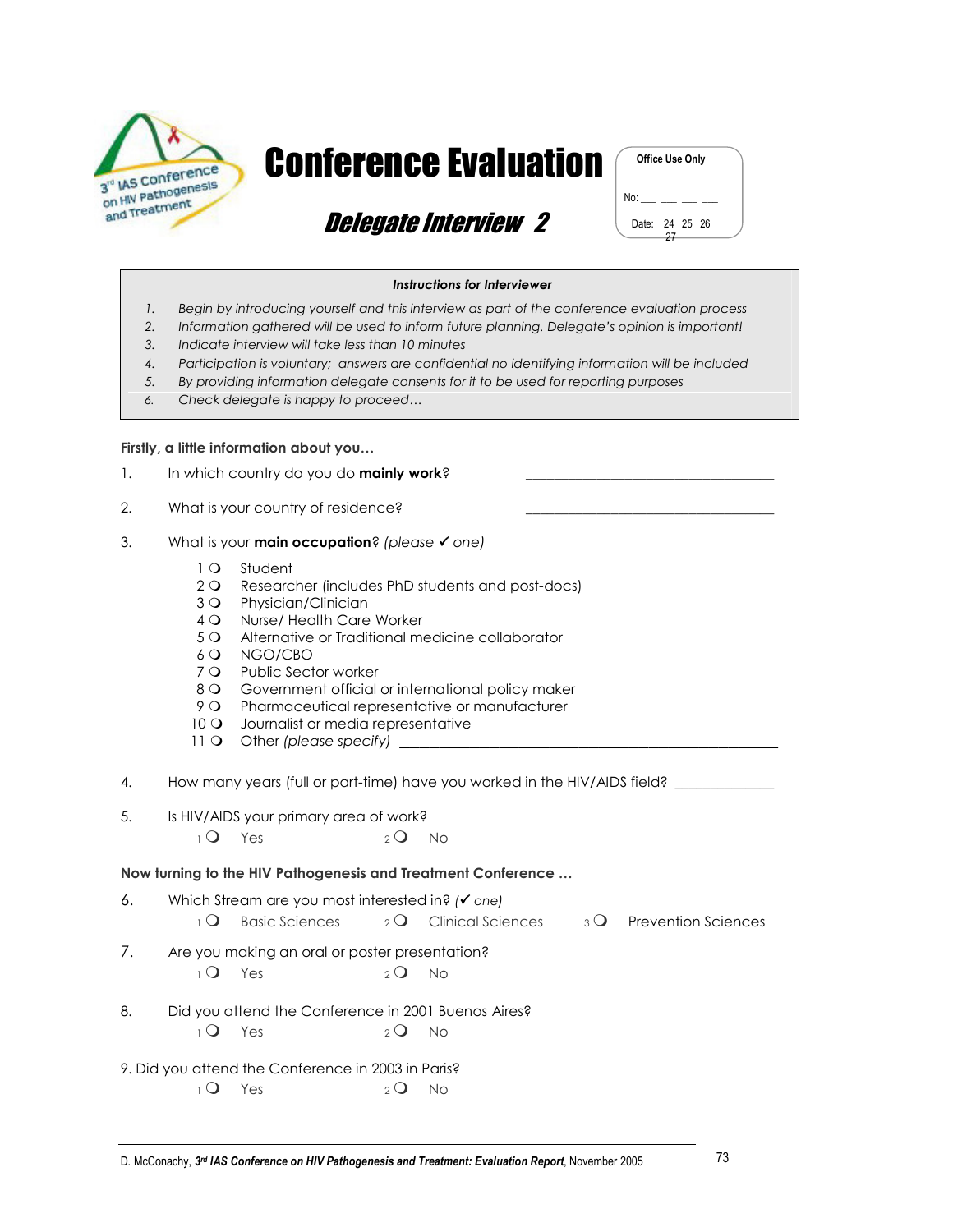$10<sub>1</sub>$ Does the HIV Pathogenesis and Treatment Conference offer something that you don't get from other conferences? (please √ one)

 $1Q$  Yes — ask What?  $2Q$  No  $3Q$  Don't know - first conference

 $11.$ Will this Conference assist or influence the work you do?  $1\Omega$  Yes, ask How?  $2Q$  No, ask Why not?

## Thinking about the next Conference in 2007

- $12.$ Is there a key aspect of the 2005 Conference Program that should be changed or improved?
	- $1\Omega$  Yes, ask What?  $2Q$  No

- $13.$ Is there any other key aspect of this Conference that should be changed or improved?
	- $1^{\circ}$ Yes, ask What?  $2Q$  No
- $14.$ Based on your experience of this Conference, would you choose to attend in 2007<sup>\$</sup>

 $1Q$  Yes  $2Q$  Maybe  $3^{\circ}$ Probably not  $4Q$  No ask Why? ask Why?

Thank you for participating in this Interview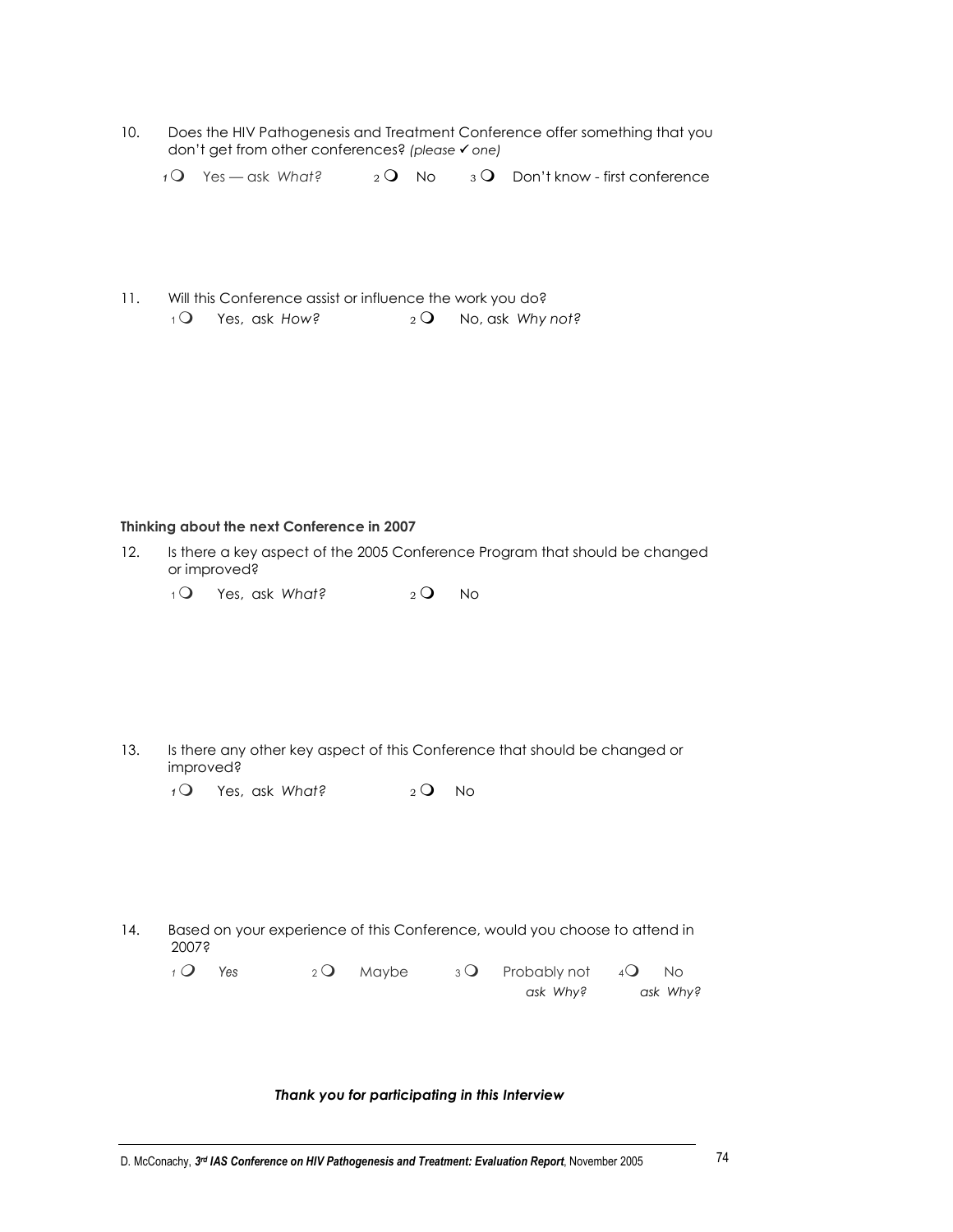## *IAS 2005 Conference Abstract Mentoring Scheme*

## **Evaluation Survey for Mentors**

\_\_\_\_\_\_\_\_\_\_\_\_\_\_\_\_\_\_\_\_\_\_\_\_\_\_\_\_\_\_\_\_\_\_\_\_\_\_\_\_\_\_\_\_\_

## *About this survey…*

The Abstract Mentoring Scheme is an initiative of the IAS 2005 Conference and is being evaluated as part of the overall conference evaluation.

As an Abstract Mentor, your opinion about the Scheme is important. Please take a few moments to complete this short survey. The International AIDS Society will use the findings for future conference planning.

Participation is voluntary and your responses will be treated in confidence. Any identifying information will be removed before responses are collated. The survey results will be analysed by Diana McConachy, an independent evaluator who has been engaged by the IAS to evaluate the Conference. By returning your completed survey you consent to the information collected being used for reporting purposes. If you have any queries about the evaluation or this survey please contact dmcconachy@people.net.au

*To complete the survey…*

- 1. First hit 'Reply' on this email message
- 2. Then type your responses to the questions directly on the email.
- 3. When you have finished, hit 'Send' to return the email to the Conference Evaluator **\_\_\_\_\_\_\_\_\_\_\_\_\_\_\_\_\_\_\_\_\_\_\_\_\_\_\_\_\_\_\_\_\_\_\_\_\_\_\_\_\_\_\_\_\_\_\_**
- 1. Was this your first time as an Abstract Mentor? *(please type an 'X' beside your response)*
	- *\_\_\_ Yes \_\_\_ No*
- 2. Did you find the Instructions for Mentors clear? *(please type an 'X' beside your response)*
	- *\_\_ Very clear*
	- *\_\_ Fairly clear*
	- *\_\_ Not very clear*
	- *\_\_ Not at all clear*
- 3. How do you rate the usefulness of the Abstract Mentoring Scheme? *(please type an 'X' )*
	- *\_\_ Very useful*
	- *\_\_ Fairly useful*
	- *\_\_ Not very useful*
	- \_\_ Not at all useful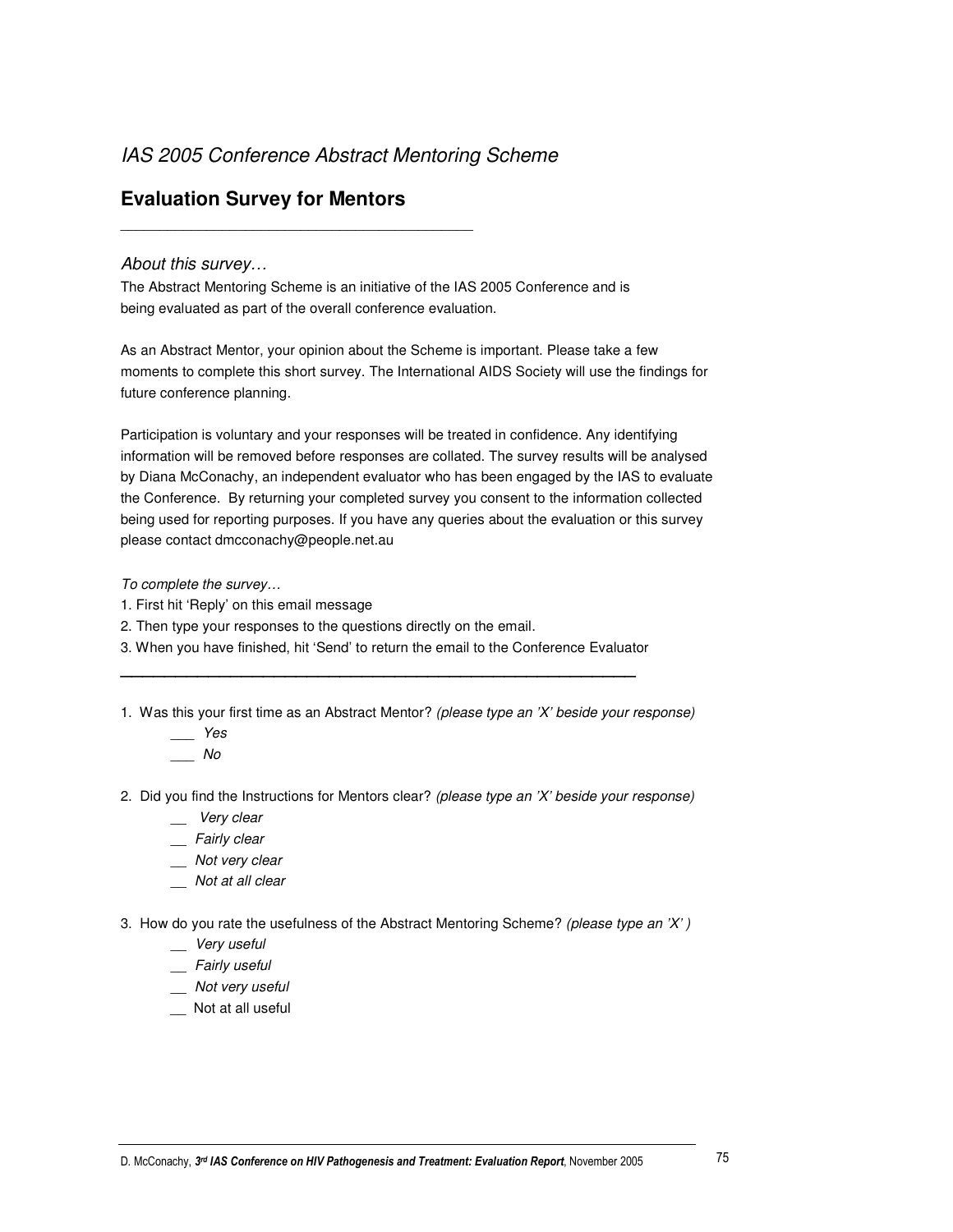- 4. Did the person you mentored clearly understand the role of the Mentor? *(please type an 'X' )*
	- \_\_ Very well
	- \_\_ Fairly well
	- \_\_ Not very well
	- \_\_ Not at all well

6. Would you be a Mentor again? *(please type an 'X' beside your response)*

- \_\_ Definitely
- \_\_ Probably
- \_\_ Probably not
- \_\_ Definitely not

7. Do you have any suggestions to improve the Abstract Mentoring Scheme? *(please type your response below)*

8. Any other comments? *(please type your response below)*

*Thank you for taking the time to answer the questions*

*Now hit 'Send' to return it to the Conference Evaluator, Diana McConachy*  $\overline{a}$  , and the contribution of the contribution of the contribution of the contribution of the contribution of the contribution of the contribution of the contribution of the contribution of the contribution of the co

 $\overline{a}$  , and the state of the state of the state of the state of the state of the state of the state of the state of the state of the state of the state of the state of the state of the state of the state of the state o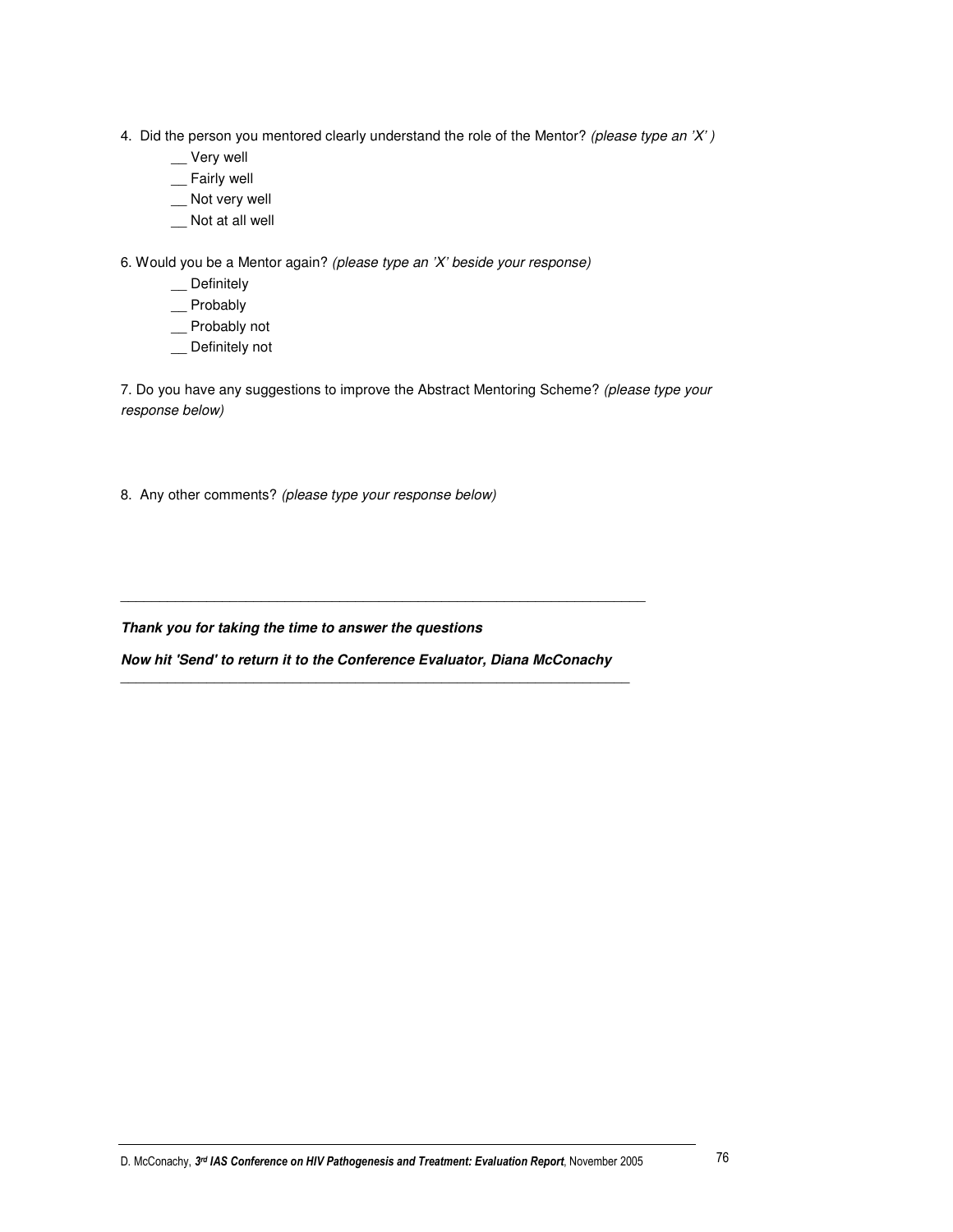## **IAS 2005 Conference Abstract Mentoring Scheme**

\_\_\_\_\_\_\_\_\_\_\_\_\_\_\_\_\_\_\_\_\_\_\_\_\_\_\_\_\_\_\_\_\_\_\_\_\_\_\_\_\_\_\_\_\_\_\_\_\_\_\_\_\_\_\_\_\_\_\_\_\_

## *Evaluation Survey for Abstract Submitters*

#### *About this survey ...*

The Abstract Mentoring Scheme is an initiative of the IAS 2005 Conference. The Scheme is being evaluated as part of the overall Conference evaluation.

As an Abstract Submitter, your opinion about the Scheme is important. Please take a few moments to complete this short survey. The International AIDS Society will use the findings for future conference planning.

Participation is voluntary and your responses will be treated in confidence. Any identifying information will be removed before responses are collated. The survey results will be analysed by Diana McConachy, an independent evaluator who has been engaged by the IAS to evaluate the Conference. By returning your completed survey you consent to the information collected being used for reporting purposes. If you have any queries about the evaluation or this survey please contact dmcconachy@people.net.au

#### *To complete this survey ...*

- 1. First hit 'Reply' on this email message
- 2. Then type your responses to the questions directly on the email.
- 3. When you have finished, hit 'Send' to return the email to the Conference Evaluator

\_\_\_\_\_\_\_\_\_\_\_\_\_\_\_\_\_\_\_\_\_\_\_\_\_\_\_\_\_\_\_\_\_\_\_\_\_\_\_\_\_\_\_\_\_\_\_\_\_\_\_\_\_\_\_\_\_\_\_\_\_

4. Please reply no later than **Friday 15 July.**

#### **The Survey**

1. How did you hear about the Abstract Mentoring Scheme (*please type an 'X'beside your response)*

\_\_ Conference website

\_\_ colleague

\_\_ Other *- please specify ->*

2. Did you find the Instructions for Abstract Submitters clear (*please type an 'X'beside your response)*

\_\_ very clear

fairly clear

- not very clear
- \_\_ not at all clear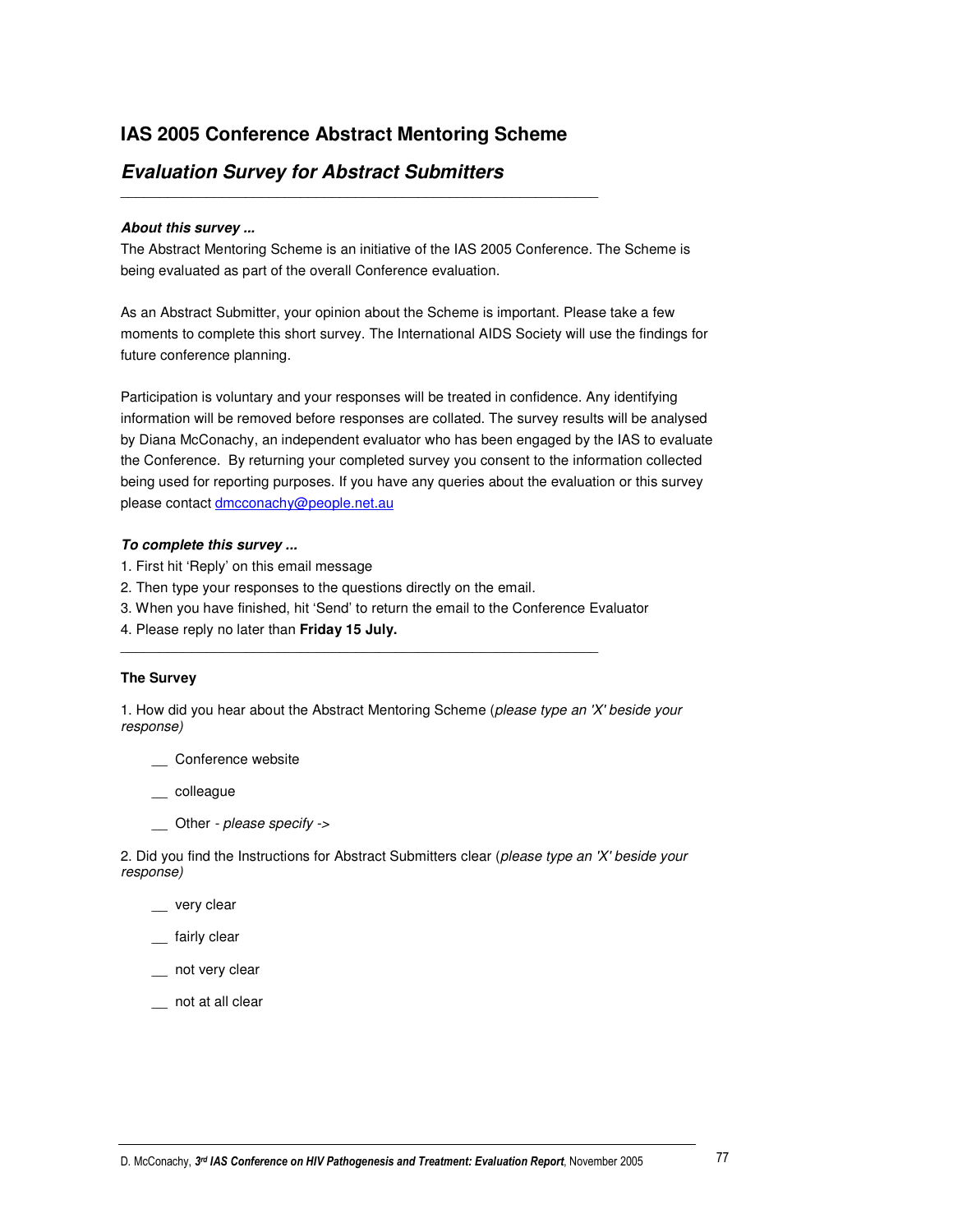3. Did the type of assistance you received from the Mentor match your expectations? (*please type an 'X'beside your response)*

- \_\_ very well
- \_\_ fairly well
- \_\_ not very well
- \_\_ not at all well

4. Did you find the advice given by the Mentor useful? (*please type an 'X'beside your response)*

- \_\_ very useful
- \_\_ fairly useful
- \_\_ not very useful
- \_\_ not at all useful

5. Would you recommend the Abstract Mentoring Scheme to another, less experienced Abstract Submitter? (*please type an 'X'beside your response)*

- $\equiv$  yes
- \_\_ no

6. Was your Abstract accepted at IAS 2005 (*please type an 'X'beside your response)*

- $\equiv$  yes
- $\overline{\phantom{0}}$  no

7. Do you have any suggestions to improve the Abstract Mentoring Scheme? *(please type your response below)*

8. Any other comments? *(please type your response below)*

*Thank you for taking the time to complete the survey*

*Now hit 'Send' to return it to the Conference Evaluator, Diana McConachy*  $\overline{a}$  , and the contribution of the contribution of the contribution of the contribution of the contribution of the contribution of the contribution of the contribution of the contribution of the contribution of the co

 $\Box$